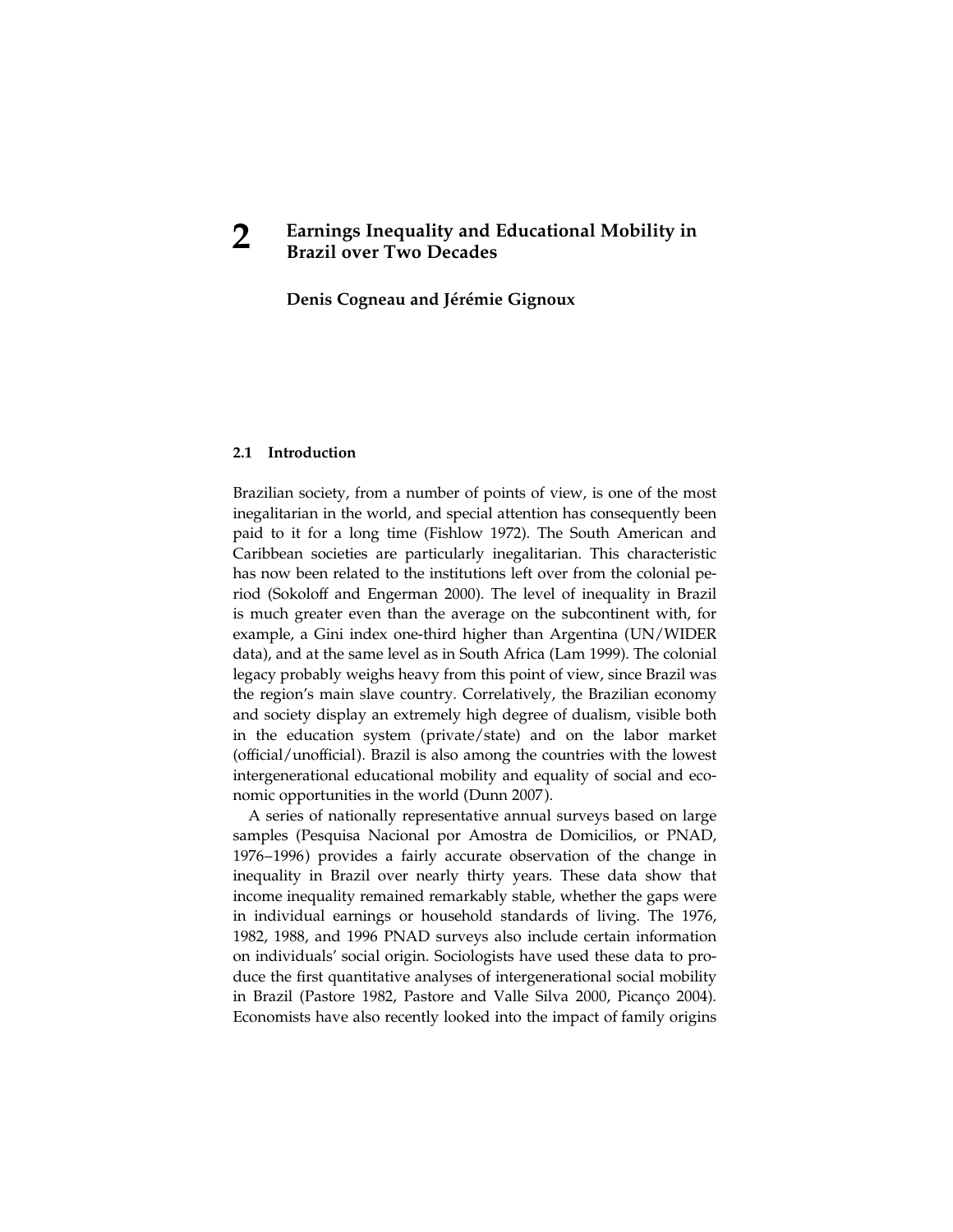and inequality of educational and labor market opportunities (Lam and Schoeni 1993; Arias, Yamada, and Tejerina 2002; Andrade et al. 2003; Ferreira and Veloso 2006; Bourguignon, Ferreira, and Menendez 2007; Dunn 2007 ). All these studies emphasize that inequality in Brazil comes with a high degree of intergenerational transmission of education, occupational status, or income. One of the main questions put in these papers concerns the contribution of education to the reduction of economic inequality. Most argue that education is one prominent channel through which parental resources, and in particular parental education, influence the labor market position and the living standard of individuals.

This analytic question ties in with a contemporary political issue, since Brazil set up extensive means-based transfer programs in 1999 that were conditional on sending children to school (Bolsa Escola) and stopping child labor (PETI ). These programs have now been combined into a single program called Bolsa Familia and are reaching cruising speed with widespread coverage. However, it is not easy to evaluate the impact of these programs since, unlike the Mexican Progresa program, no randomly allocated pilot setup has been implemented. An ex-ante evaluation of the Bolsa Escola program using a structural microeconometric model finds that the transfers have a significantly positive, albeit modest, impact on school enrollment and child labor. Hence they only have a marginal impact on income inequality and poverty (Bourguignon, Ferreira, and Leite 2003). An ex-post evaluation of the program is underway using data from the PNAD surveys, which identify the recipient households (Leite 2006).

Whatever the impact of these programs on the education of the most underprivileged children, a second question arises as to the long-run impact of a decrease in educational inequality on the distribution of income in Brazil. As regards the reduction of income inequality, the hopes raised by the huge surge in the average level of education have not yet been realized, contrary to optimistic forecasts by Lam and Levison (1991) (see Ferreira and Paes de Barros 2000 and 2004 on household income poverty). A recent paper by Bourguignon, Ferreira, and Menendez (2007) applies microsimulation techniques to the 1996 PNAD survey to analyze the contribution of inequalities of educational and income opportunity to the formation of inequality in an urban environment. It concludes that the canceling out of inequality due to social origin variables (race, region of birth, and parental education and occupation) would reduce the Theil index of individual earnings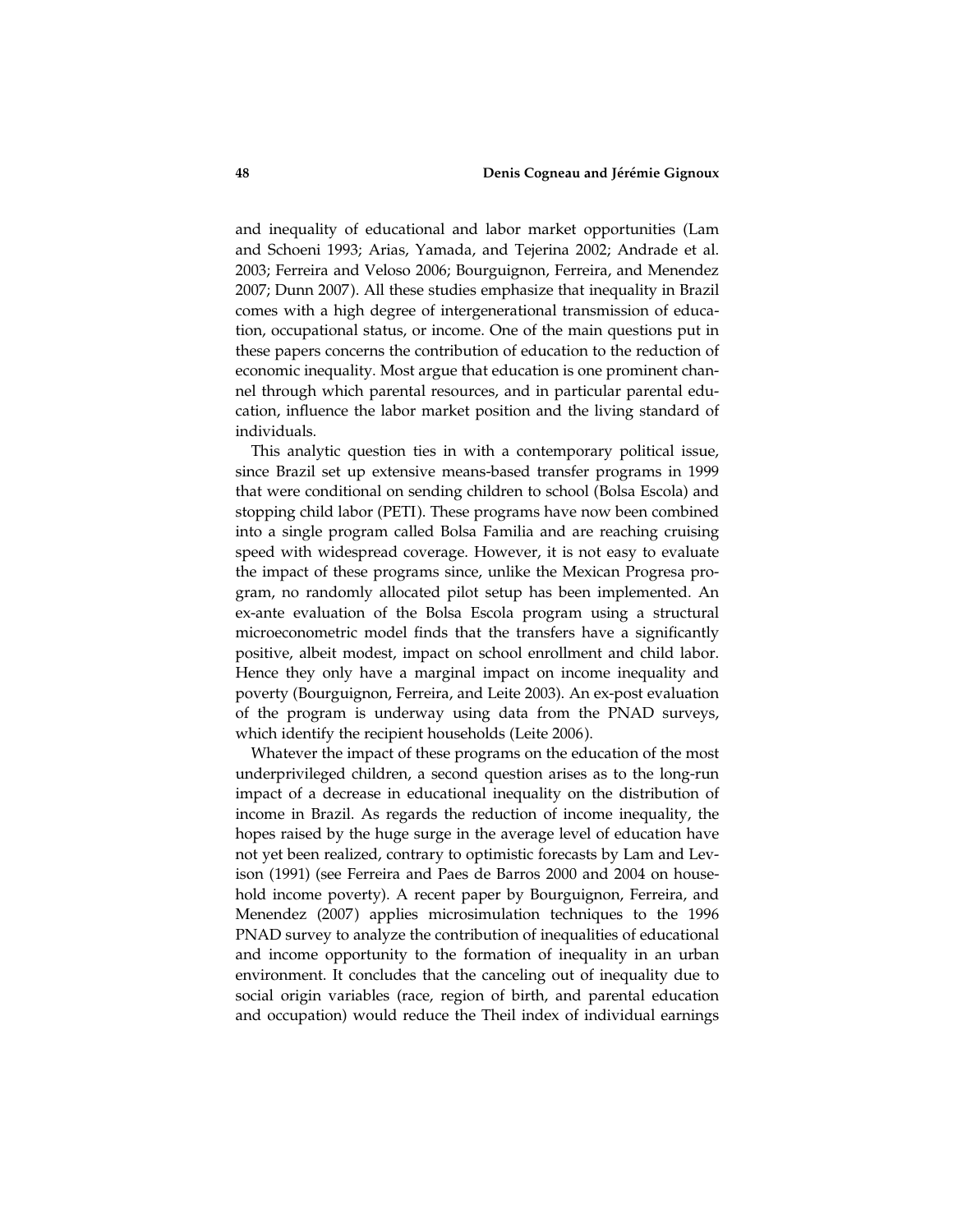by more than one-fifth. The study's authors deem these findings disappointing since they only bring Brazil down to an average level of inequality by Latin American standards and a level way above comparable Asian countries. They however argue that this 20 percent share should be considered as a lower bound. They also find that a large part (55 to 75 percent) of the impact of factors of origin on individual earnings is associated with parental schooling. Lastly, 70 percent of this impact can be imputed to the direct effect of factors of origin on earnings while the remaining 30 percent corresponds to the indirect effect of social origins going through education—that is, the equalization of schooling opportunities.

This chapter addresses similar questions using a different set of data and other econometric methods. The remainder of the introduction provides a road map along with an overview of the main results.

The first section describes the data and the construction of the main variables. We use four PNAD surveys from 1976, 1982, 1988, and 1996 to focus on individual earnings inequalities among men aged 40 to 49 and to conduct a historical decomposition of the evolution of inequalities; in contrast, Bourguignon, Ferreira, and Menendez (2007) conduct static microsimulations by cohorts on the 1996 survey.

The second section describes the evolution of two kinds of earnings inequality over the 1976–1996 period: overall inequality in observed earnings and inequality of opportunity. Alongside traditional indicators of earnings inequality, we construct and calculate—for the first time in the case of Brazil—inequality of opportunity indicators in keeping with the axiomatics proposed by Roemer (1996 and 1998) and by Van de Gaer (1993) and Van de Gaer, Schokkaert, and Martinez (2001). Inequality of opportunity is defined as the amount of earnings inequality that can be attributed to individuals' social origins. We first show that the two kinds of earnings inequality displayed a similar historical path, including a peak in the late 1980s with the end of the dictatorship (1985) and the height of the inflationary crisis (the Cruzado, Bresser, Summer, and Collor Plans). All things considered, overall inequality rose slightly from the beginning to the end of the period, while inequality of opportunity posted a slight drop.

A third section looks at educational inequality with the same lenses as for earnings: overall inequality in education levels and inequality of opportunity. It reveals that the average number of years spent in the education system rose steadily for the generations born from 1927 to 1956, with a slight acceleration for the generations born in and after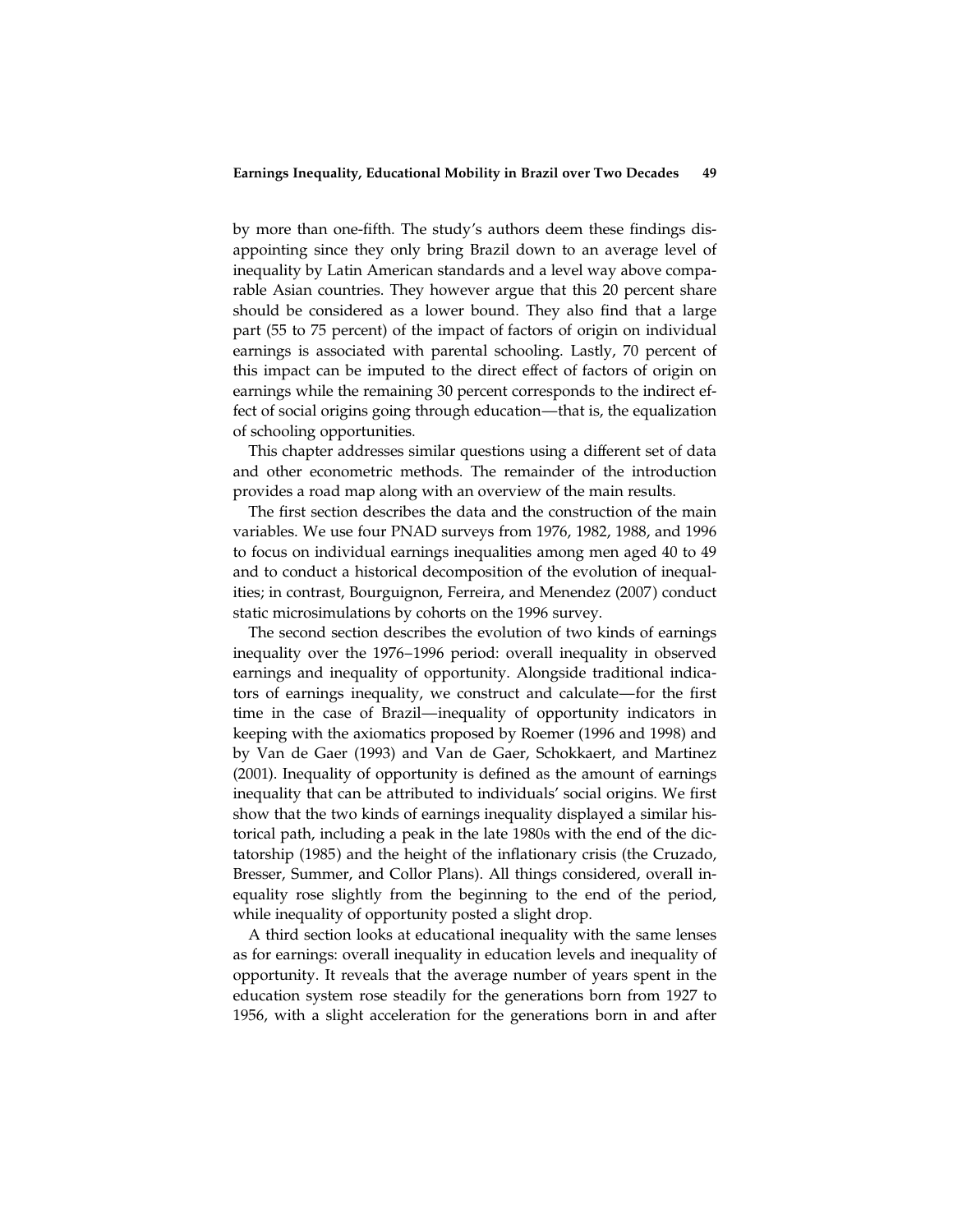the 1940s. Intergenerational educational transmission, defined as the strength of the association between fathers' and sons' education, also recorded a very slight downturn for these generations. The rise in secondary and higher education immediately following the war, meaning the generations educated from 1945 to 1965, benefited mainly the children of the upper classes. For the generations educated from 1955 to 1975, the expansion of primary schooling had more benefit for the children of the underprivileged classes.

A fourth section then looks at the impact of these educational changes on earnings inequalities evolution. Three factors of the evolution are considered: 1) changes in the distribution of education of fathers and of sons; 2) changes in the pattern of mobility corresponding to the transition matrix between them; and 3) the structure of returns to parental education and own education. As an alternative to the parametric microsimulation techniques, we propose a semiparametric decomposition furnished by the log-linear model and nonparametric reweighting techniques inspired by Di Nardo, Fortin, and Lemieux (1996). We reveal that changes in the distribution of education levels initially had an inegalitarian effect before becoming equalizing in the late 1980s, for both kinds of earnings inequality. However, other factors, especially macroeconomic shocks, with soaring inflation and a drop in the minimum wage in real terms, provoked a sharp rise in earnings inequalities from 1982 to 1988. Yet this increase was virtually absorbed in the 40–49-year-old age bracket from 1988 to 1996 due to the expansion of primary education. Moreover, the change in the structure of earnings by education level and type of social origin had an egalitarian effect mainly at the end of the period, in particular in the form of a decrease in returns to education. Lastly, we determine that the historical growth in intergenerational educational mobility for the generations born from 1927 to 1956 was too small to play a significant part in the developments observed. This explains the persisting inequality of economic opportunity at a high level.

A fifth and final section explores the potential for a reduction in economic inequality stemming from an acceleration of intergenerational educational mobility; that is, a mitigation of what Bourguignon, Ferreira, and Menendez (2007) call the "indirect effect" of parental education on earnings. This kind of improvement indeed constitutes a long-term target for the Bolsa Escola program. We confirm that the bulk of the inequality of opportunity on the labor market can be imputed to this factor; in contrast with Bourguignon, Ferreira, and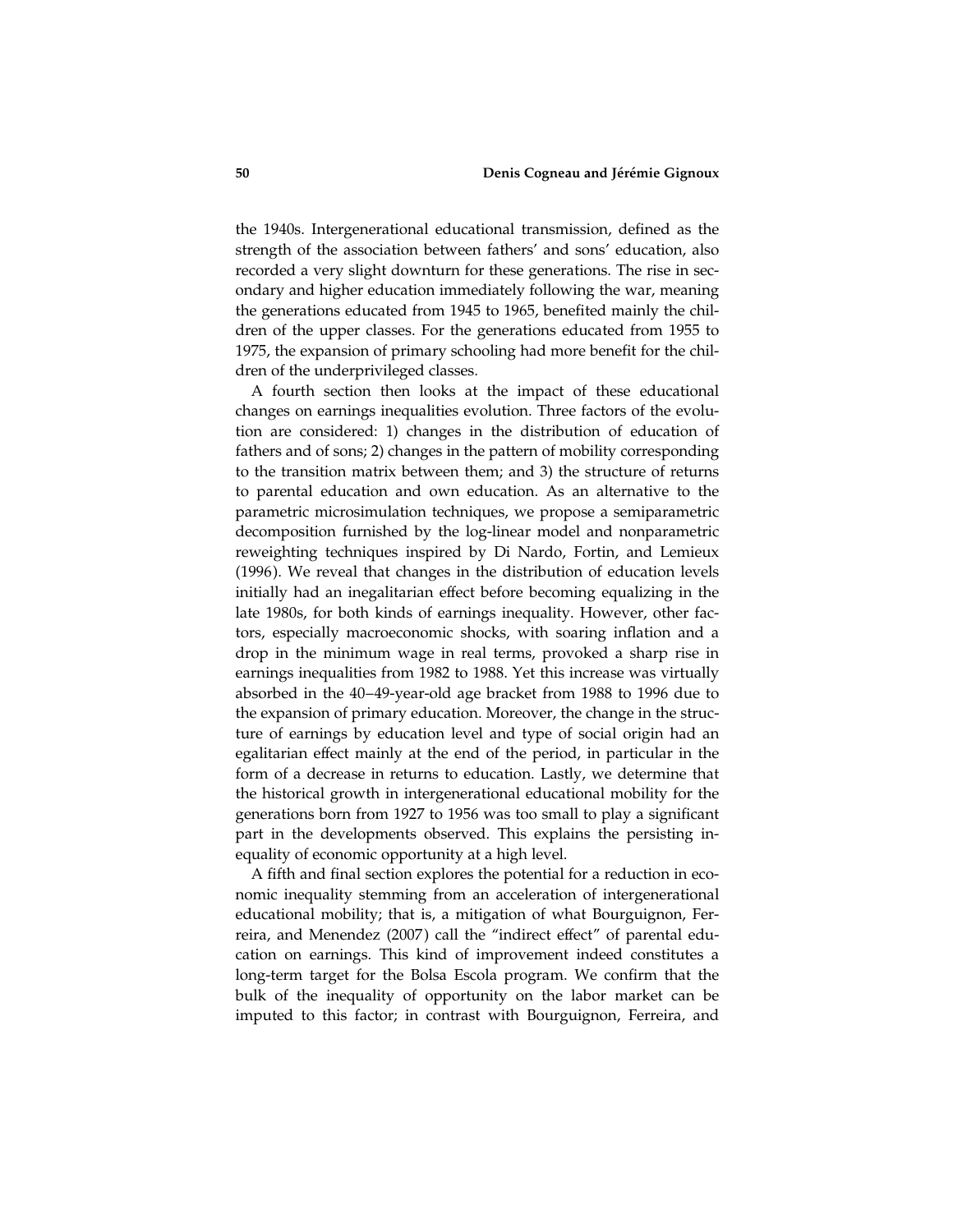Menendez, we attribute an even larger share to this indirect effect, in comparison with the direct impact of fathers' education on earnings. However, as found by Bourguignon, Ferreira, and Menendez, both effects only play a modest role in overall inequality. We nevertheless put forward that, in contrast with the historical decompositions or the impact on inequality of opportunity, this last evaluation is highly sensitive to earnings measurement errors.

### 2.2 Data

We use the data from four editions of the national survey of households (PNAD) conducted by the Brazilian Institute of Statistics (IBGE) in 1976, 1982, 1988, and 1996. The PNAD surveys cover a large sample since the data concern nearly 100,000 households every year. The sample is representative of the population of Brazil, but excludes the rural areas in the northern region (the Amazon).<sup>1</sup>

These four editions contain information on the adults' social origins, collected for the head of household and his spouse.<sup>2</sup> This concerns the father's level of education and occupation when the individual started working.<sup>3</sup> In addition, a question on migration provides information on the individual's place of birth (Federative Republic State) $4$  and the questionnaire on demographic characteristics provides information on the individual's color. Overall, therefore, we use four data on social origins.

We restrict the sample to men aged 40 to 49 and subsequently disregard age effects on the assumption that such effects are negligible within this group. We limit the sample to men declared as the head of household or, more rarely, the spouse of the head (who combined represent 92 to 94 percent of this age bracket depending on the edition) and to employed individuals (93 to 89 percent, with this proportion decreasing over time) for whom information on social mobility, working hours, and earned income is provided. Our samples cover 2,860 observations in 1976; 18,833 in 1982; 11,304 in 1988; and 14,096 in 1996.

We construct an hourly earnings rate variable based on the information on monthly incomes in the different economic activities, wage and nonwage combined, $5$  and on the weekly hours worked in these activities.<sup>6</sup> The incomes are discounted to September 2002 Brazilian reals using the IBGE deflators derived from the INPC national consumer price index. Ferreira, Lanjouw, and Neri (2003) posit that the PNAD underestimates agricultural earnings due to the lack of information on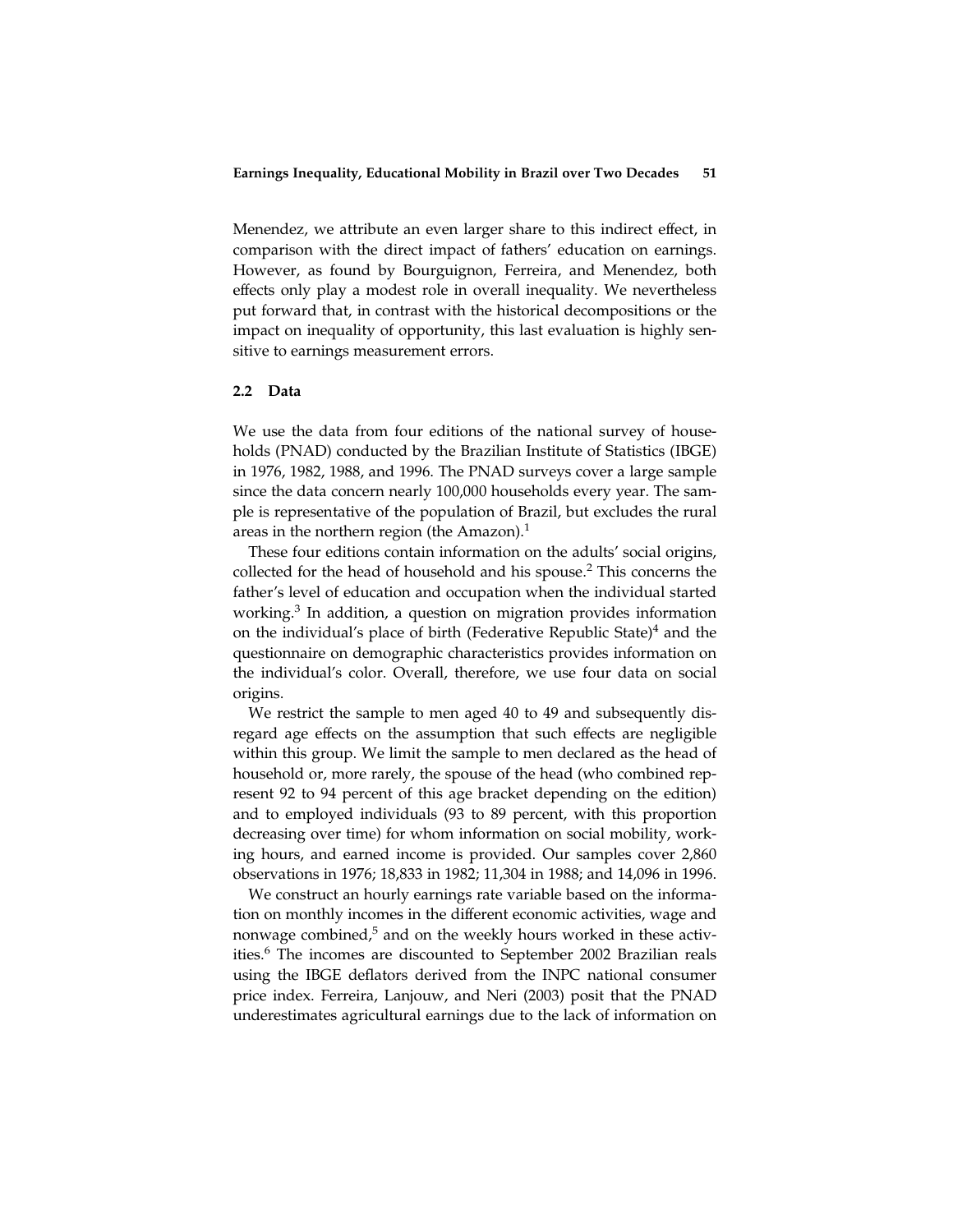income in kind and production for own consumption, and overestimates the production of family businesses due to the lack of information on their expenditure on inputs. Overall, they deem that incomes are underestimated in rural areas. This would appear to be borne out by a comparison with the incomes measured by the 1996–1997 Pesquisa Sobre Padrões de Vida (PPV) living standards measurement survey containing more information on these points. Despite these potential measurement errors, we do not limit the sample to urban areas as done by Bourguignon, Ferreira, and Menendez (2007 ). Analyzing intergenerational mobility based on an urban subsample can result in substantial selection biases. We believe that such biases are greater than those caused by the underestimation of incomes in rural areas. Disregarding spatial variations in purchasing power constitutes another source of potential bias in the measurement of incomes. Ferreira, Lanjouw, and Neri (2003) propose a series of regional deflators based on data from the 1996 Pequisa de Orçamento Familiar (POF) household budget survey. We have tested these deflators in our empirical analyses for this year and observed that the findings changed little. We therefore do not correct these potential biases in the rest of this work.

The variable used for the education level of the individuals in the sample corresponds to the highest education level attained in numbers of years after entry into primary school, which is normally at seven years old.<sup>7</sup> We use a discrete decomposition of this variable into nine education levels (0, 1, 2, 3, 4, 5–7, 8, 9–11, and 12 or more years of education).

We use two characterizations of the social origins of the individuals in the sample. The first consists of four categorical variables. Variable 1 is a color variable coded into two categories, white for individuals declared as being white or Asian and black for individuals declared as being black, mixed race, or Indian. A birth region is variable 2, coded into four categories designed so as to optimize both their sample size and their discriminating power, $<sup>8</sup>$  covering respectively the individuals</sup> born in (1) the Federal District and the state of Sao Paulo; (2) the states of the southern region [excepting Rio Grande do Sul], center-western region and west of the northern region; (3) the states of the southeastern region [excepting Sao Paulo], of the south of the northeastern region [Alagoas, Bahia, and Sergipe], and Rio Grande do Sul; (4) the states of the north of the northeastern region and east of the northern region [Amapa and Para]). Father's level of education is variable 3,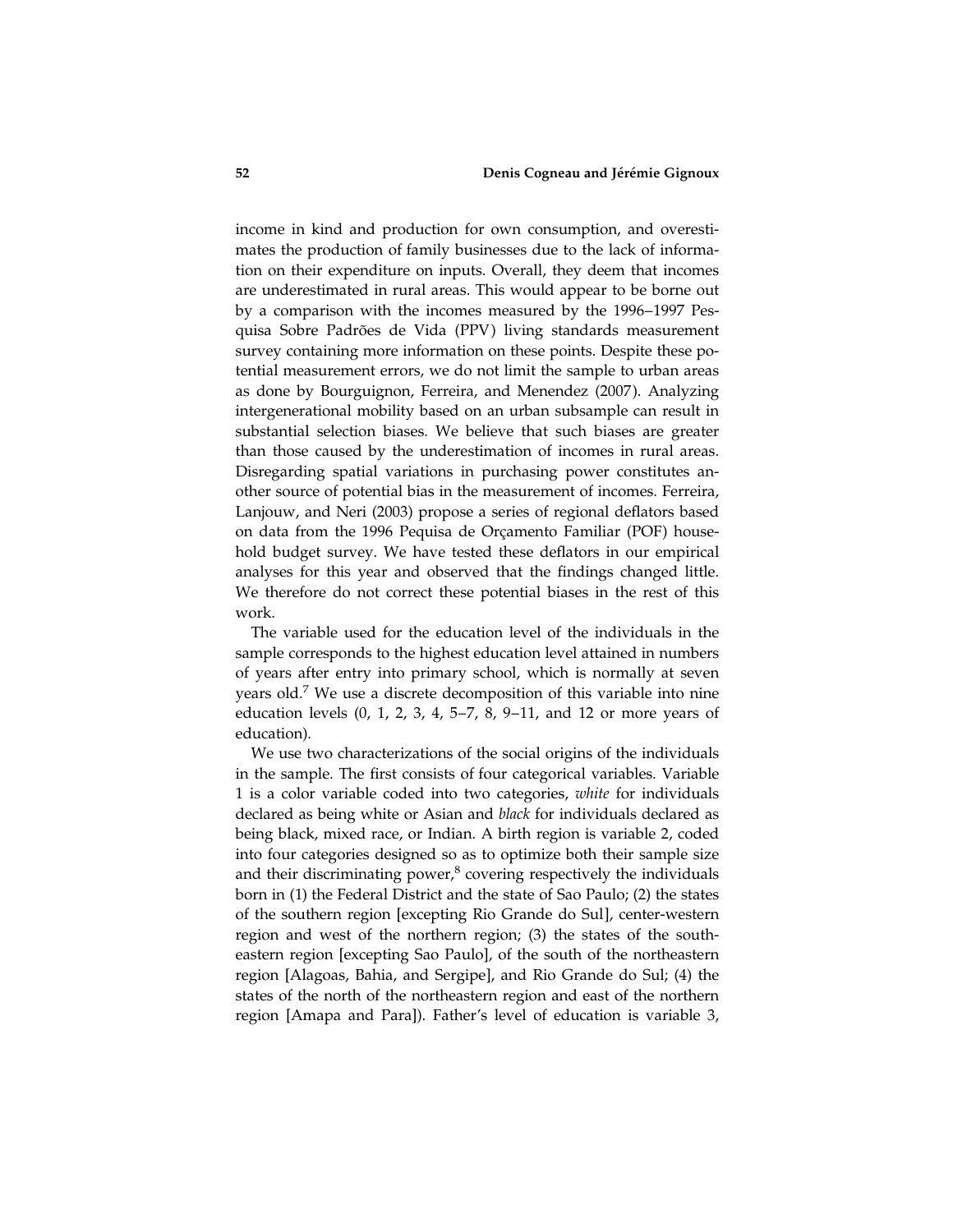coded into four categories covering respectively the individuals whose father (1) never went to school, (2) is literate or for whom the interviewee is unable to give an answer, (3) completed one of the first four years of primary education, and (4) completed at least the fifth year of primary education). The fourth variable concerns the father's occupation, and is coded into four categories covering respectively the individuals whose father was (1) a farmer; (2) employed in a traditional industry, a domestic employee, or whose occupation is poorly defined or for whom the interviewee is unable to give an answer; (3) employed in a modern industry, an unincorporated entrepreneur, or employed in a service sector; and (4) in a skilled profession, an employer, administrator, or manager. These four variables identify 128 groups of potential social origins.

The second characterization of social origins consists of a ninecategory classification based on the father's level of education and occupation, covering the individuals whose father (1) never went to school and was a farmer, (2) never went to school and had another occupation, (3) was merely literate and was a farmer, (4) was literate and had another occupation, (5) completed one of the first four years of primary education and was a farmer, (6) completed one of the first four years of primary education and had another occupation, (7) completed one of the four years of upper primary education (5–8), (8) completed nine or more years of education, and (9) the interviewee was unable to answer.

We use resampling techniques (bootstrapping) to estimate the accuracy of the statistics calculated, including our decompositions. For this, we take into account the sample design used for the PNAD surveys; that is, the stratification of the sample into 36 natural strata corresponding to 27 Brazilian states and nine metropolitan regions (Bertail and Combris 1997).<sup>9</sup>

# 2.3 Growth in Earnings Inequalities over the 1976–1996 Period

In this section, we describe the changes in the measurements of overall inequality and inequality of opportunity regarding the hourly earnings of men aged 40 to 49.

# 2.3.1 Overall Earnings Inequality

Table 2.1 presents the growth in overall inequality in the distribution of hourly earnings as measured by the Gini and Theil indices.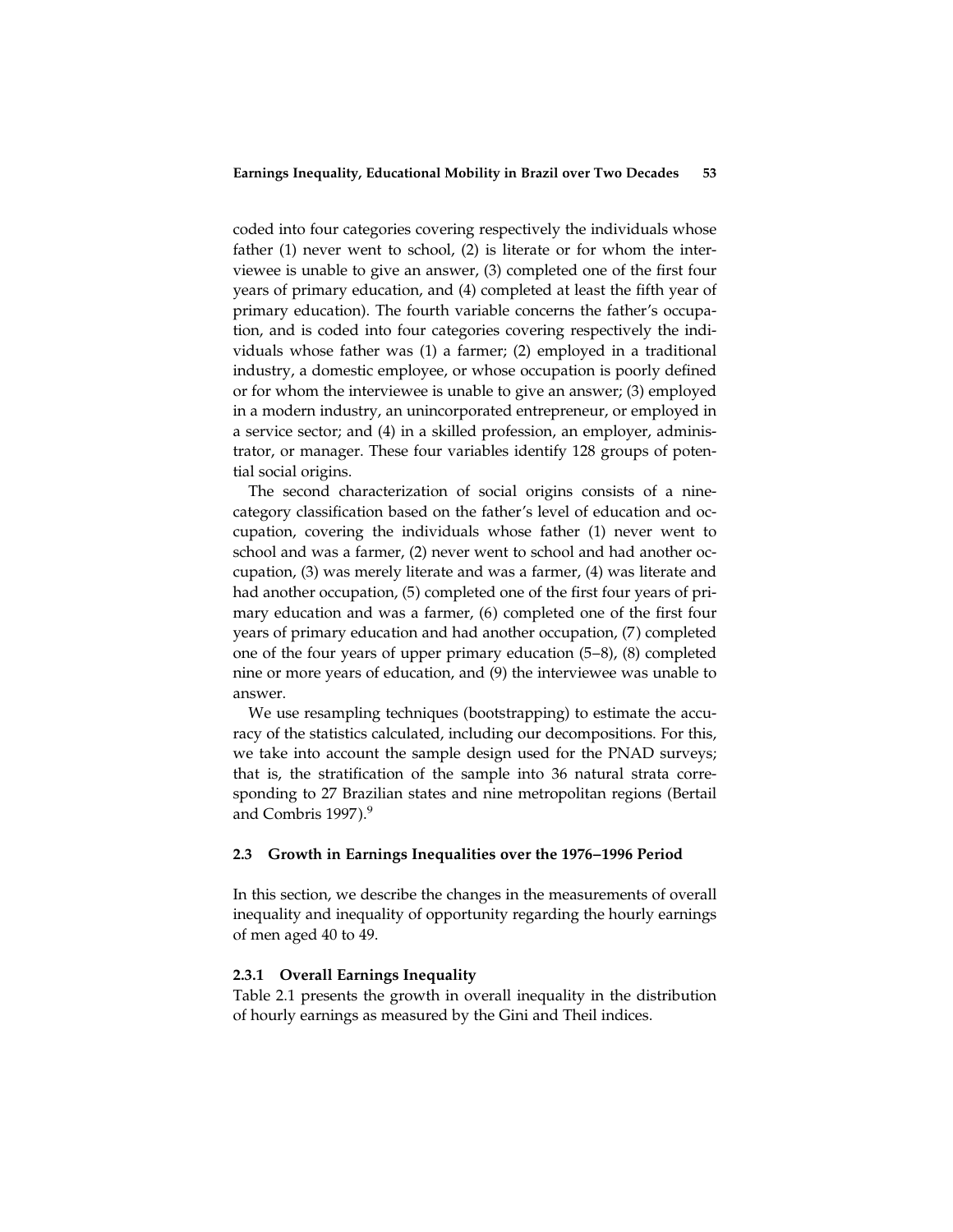| Table 2.1                                             |  |
|-------------------------------------------------------|--|
| Measurements of overall inequality in hourly earnings |  |

|                  | 1976              | 1982               | 1988               | 1996               |
|------------------|-------------------|--------------------|--------------------|--------------------|
| Gini index       | $0.570$ $(0.009)$ | $0.585*$ $(0.004)$ | $0.623*$ $(0.005)$ | $0.599*$ $(0.005)$ |
| Theil index      | $0.625$ $(0.027)$ | $0.687$ $(0.017)$  | $0.772*$ (0.018)   | 0.719<br>(0.028)   |
| (Per capita GDP) | 100               | 105.4              | 114.9              | 120.4              |

Source: PNAD surveys, IBGE.

Coverage: Men aged 40 to 49.

Reading: Indices on inequality in the distribution of hourly earnings.

Notes: \* indicates significance at 5 percent compared with the previous year; (in brackets): bootstrap standard deviations, 100 replications.

The Gini index remains close to 0.60 for the entire period. It increases significantly from 1976 to 1988, then falls from 1988 to 1996 before returning to a level slightly above, but not significantly different to, its 1976 level. The Theil index displays similar growth. It rises more sharply than the Gini index from 1976 to 1988, and decreases from 1988 to 1996 to a level significantly higher than in 1976. The difference between the growth in the two indices shows that overall inequality changed little over these twenty years, but that inequality rose, to the detriment of the bottom of the earnings distribution. These trends are illustrated by figure 2.1, which presents the smoothed density differences in hourly earnings from 1976 to 1996.

### 2.3.2 The Inequality of Labor Market Opportunity

We construct the inequality of labor market opportunity indices in keeping with the two main economic literature proposals on economic justice and equality of opportunity (Roemer 1996 and 1998; Van de Gaer 1993; Van de Gaer, Schokkaert, and Martinez 2001). For a given outcome variable (here hourly earnings), both proposals distinguish between what is due to circumstances, defined as an individual's characteristics that influence his outcome but over which he has no control (here social origin), and what is due to effort, for which the individual is held responsible. More generally, we use this latter term to cover all the outcome factors considered irrelevant to the establishment of illegitimate inequality.

The first approach proposed by Roemer considers that only the relative efforts in each group of circumstances (called types by this author) are comparable. The inequality between types is then measured by comparing individuals with the same relative level of effort; the in-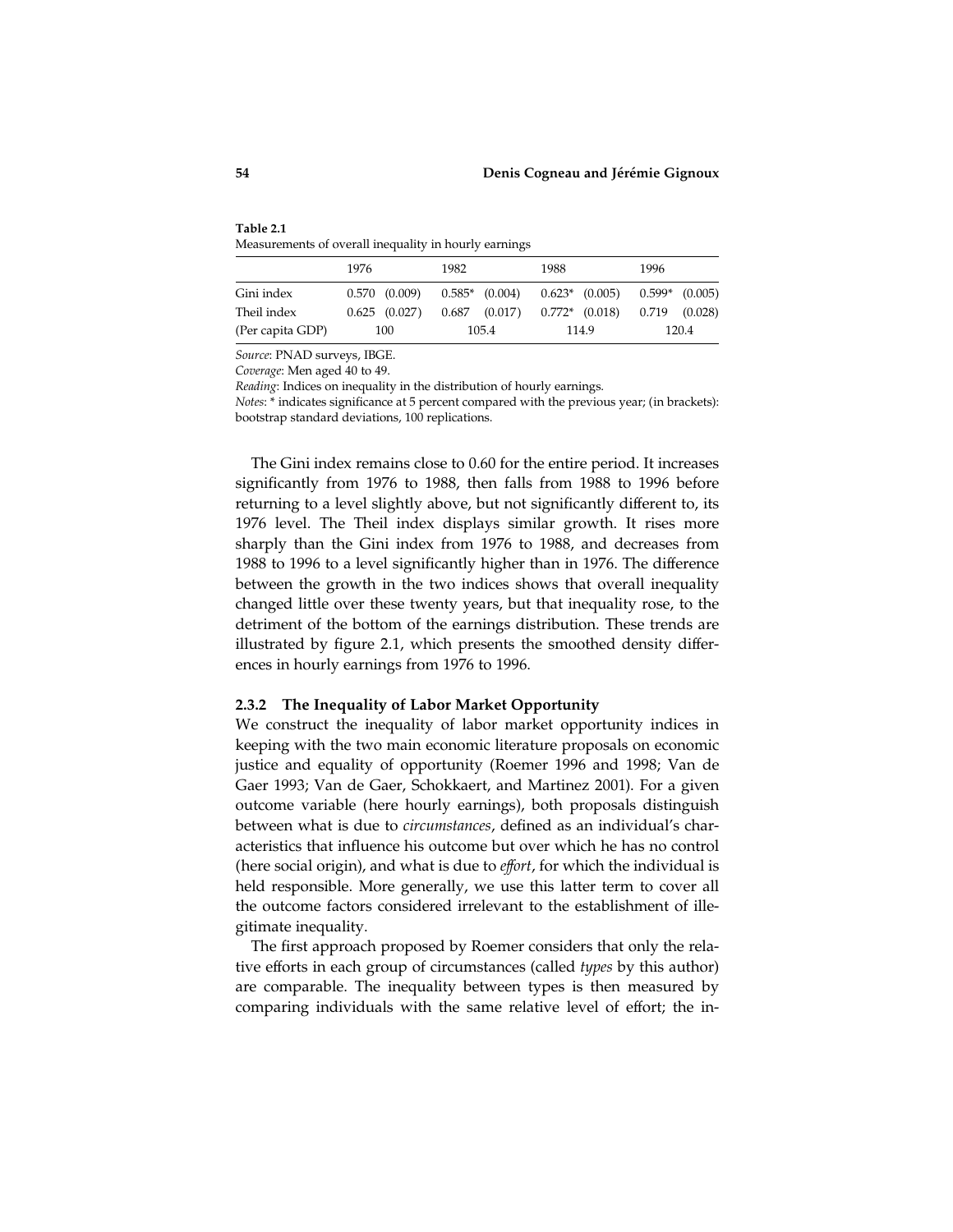

Figure 2.1 Variations in hourly earnings densities. Source: PNAD surveys, IBGE. Method: Double smoothing by a Gaussian kernel function (bandwidth 0.2).

equality of opportunity is measured at different points of the distribution of relative levels of effort and these measurements are then aggregated into a single index. Roemer proposes measuring relative levels of efforts as within-types quantiles for the outcome variable. We here choose to compare deciles of hourly earnings conditional on the types of social origin.<sup>10</sup> We calculate the inequality indices at each decile and aggregate them, taking their average. These Roemer indices are written

$$
ROE = 1/10 \cdot \sum_{\pi} I\{y_{o,\pi}\}\tag{2.1}
$$

where o is an index for the different types of social origins,  $y_{0,\pi}$  is the earning at decile  $\pi$  for type o, and I is an index of inequality. Instead of a traditional index of inequality like Gini or Theil, Roemer favors the minimum function  $(I = min)$ , in keeping with a Rawlsian maximin principle. We also compute this original Roemer's index.

The second approach proposed by Van de Gaer (1993) considers that there is equality of opportunity when the distribution of expected earnings is independent of social origins. The extent of equality of opportunity is then measured by an indicator of the inequality of income expectations obtained by individuals of different origins. These conditional income expectations can be obtained from the distribution of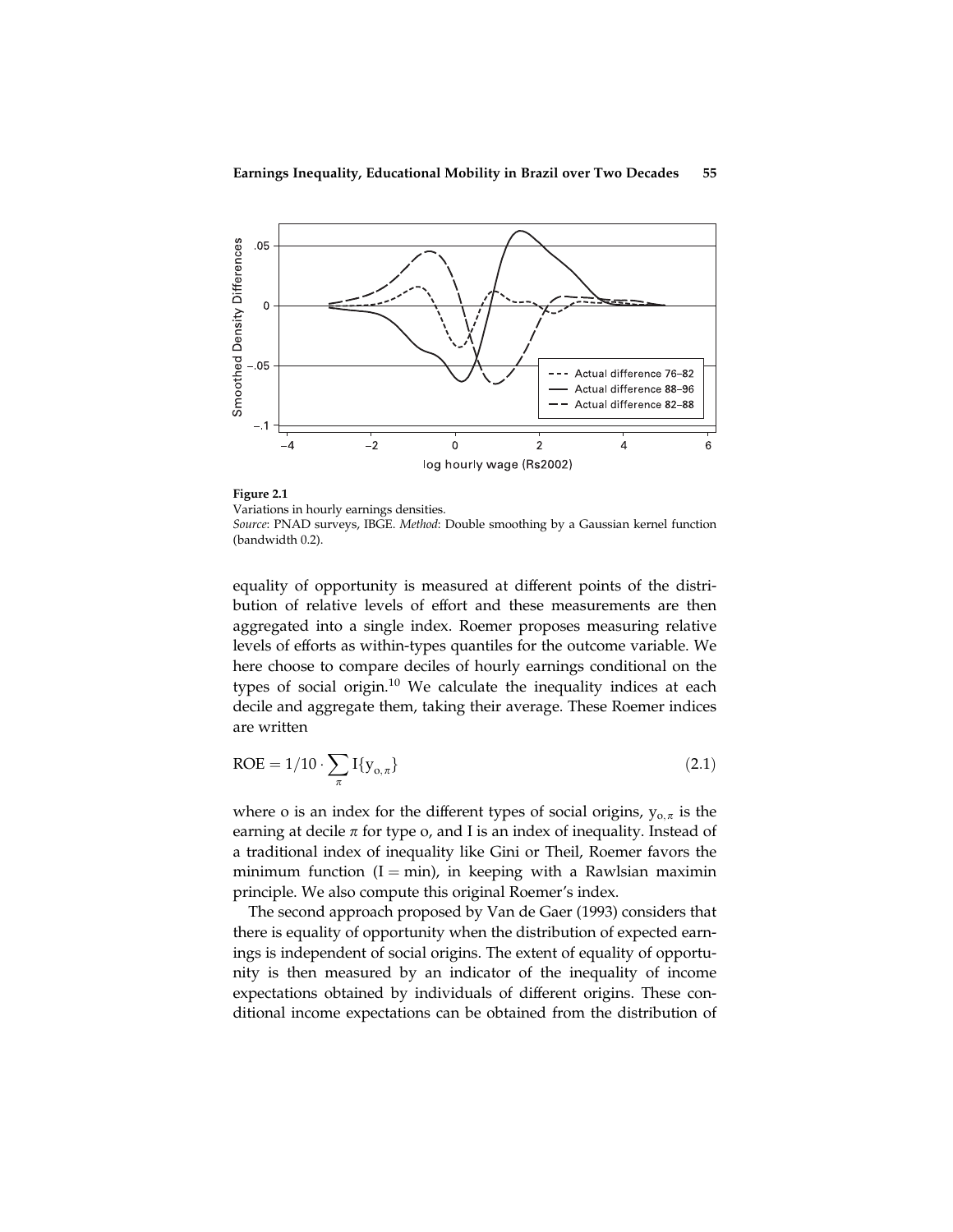| Measurements of the inequality of economic opportunity (128 types of origin) |       |         |          |         |          |         |
|------------------------------------------------------------------------------|-------|---------|----------|---------|----------|---------|
|                                                                              | 1976  |         | 1988     |         | 1996     |         |
| VDG approach                                                                 |       |         |          |         |          |         |
| Gini index                                                                   | 0.385 | (0.016) | 0.409    | (0.008) | $0.359*$ | (0.007) |
| Theil index                                                                  | 0.254 | (0.023) | 0.280    | (0.012) | $0.213*$ | (0.009) |
| Roemer approach                                                              |       |         |          |         |          |         |
| Minimum                                                                      | 1.297 | (0.080) | 1.048*   | (0.043) | $1.223*$ | (0.045) |
| Gini index                                                                   | 0.342 | (0.013) | $0.375*$ | (0.007) | $0.343*$ | (0.005) |
| Theil index                                                                  | 0.211 | (0.020) | 0.243    | (0.010) | $0.197*$ | (0.006) |

Table 2.2 Measurements of the inequality of economic opportunity (128 types of origin)

Source: PNAD surveys, IBGE.

Coverage: Men aged 40 to 49.

Reading: Inequality of opportunity indices calculated based on 128 categories of social origins constructed from four variables regarding the father's level of education (4 categories), the father's occupation (4), region of birth (4), and color (2); not available in 1982. Notes: \*indicates significance at 5 percent compared with the previous year; (in brackets): bootstrap standard deviations, 100 replications.

average earnings estimated by categories of origin; very simply, we can choose, for instance, the Gini of average earnings by category of origin.<sup>11</sup> In their general form, these Van de Gaer indices are written

$$
VdG = I{E(y \mid o)} \tag{2.2}
$$

where I is an inequality index and  $E(y|o)$  is the earning expectation conditional on social origin o.

We therefore calculate two series of inequality of opportunity indices. We use the two social origin characterizations comprising respectively 128 and 9 categories of origins. The results are presented in tables 2.2 and 2.3.

As argued by Van de Gaer, Schokkaert, and Martinez (2001), the two Roemer and Van de Gaer measurements considered here produce the same rankings when the transition matrices between origins and outcomes are ''Shorrocks monotonic'' (Shorrocks 1978)—that is, when the most underprivileged types of origin in each decile are the same.

We can first of all observe that the indices based on nine types of origin (table 2.3) underestimate the inequality of opportunity by 10 percent to 20 percent compared with the indices based on 128 types (table 2.2). The Gini indices measured are situated between 0.30 and 0.40. Note that the nondecomposable nature of this index makes it impossible to use to deduce a measurement of the proportion of inequality of opportunity in overall inequality. The Theil indices measured are situ-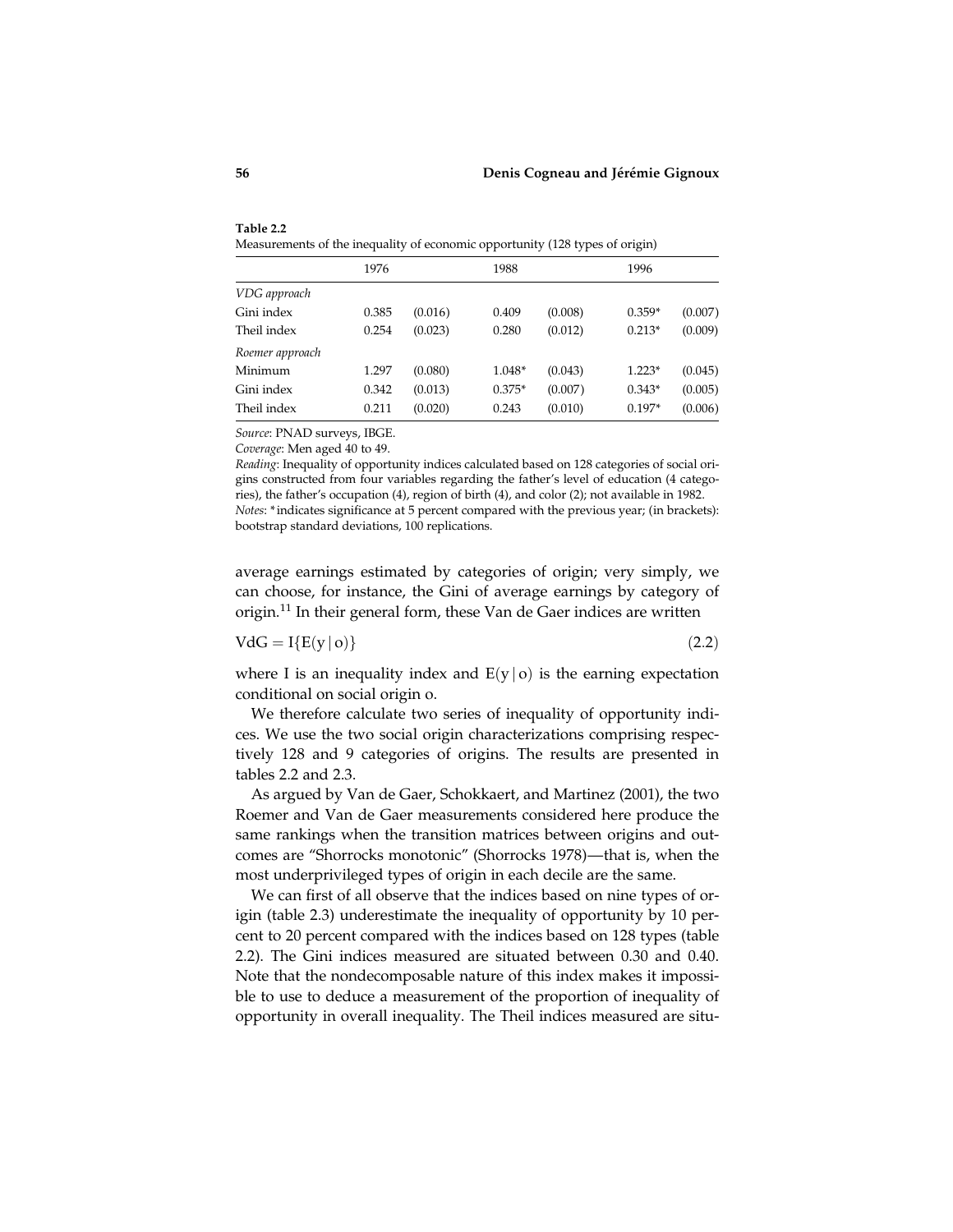| Table 2.3                                                                     |
|-------------------------------------------------------------------------------|
| Measurements of the inequality of economic opportunity (nine types of origin) |

|                 | 1976  |         | 1982  |         | 1988     |         | 1996     |         |
|-----------------|-------|---------|-------|---------|----------|---------|----------|---------|
| VDG approach    |       |         |       |         |          |         |          |         |
| Gini index      | 0.339 | (0.015) | 0.351 | (0.007) | 0.365    | (0.009) | $0.317*$ | (0.007) |
| Theil index     | 0.212 | (0.021) | 0.222 | (0.009) | 0.239    | (0.013) | $0.173*$ | (0.008) |
| Roemer approach |       |         |       |         |          |         |          |         |
| Minimum         | 2.020 | (0.056) | 1.988 | (0.025) | 1.747*   | (0.032) | $2.034*$ | (0.046) |
| Gini index      | 0.327 | (0.014) | 0.339 | (0.006) | $0.357*$ | (0.007) | $0.322*$ | (0.006) |
| Theil index     | 0.222 | (0.024) | 0.228 | (0.009) | 0.246    | (0.011) | $0.192*$ | (0.009) |

Source: PNAD surveys, IBGE.

Coverage: Men aged 40 to 49.

Reading: Inequality of opportunity indices calculated based on nine categories of social origins.

Notes: \*indicates significance at 5 percent compared with the previous year; (in brackets): bootstrap standard deviations, 100 replications.

ated between 0.20 and 0.30. In this case, the decomposability of the Theil index means that the contribution of social origins to overall inequality can be estimated at nearly 30 percent. These findings can be directly compared with those of Bourguignon, Ferreira, and Menendez (2007 ), who attribute around 26 percent of the overall inequality to social origins for men aged 40–59 in 1996.

All indices tell the same story about the evolution of the inequality of economic opportunity between 1976 and 1996, thus confirming the kind of consistency provided by Shorrocks's monotonicity. As already announced, we also present the average (over deciles) of minimum earnings for the different categories of origin at each decile of the earnings distribution.<sup>12</sup> This measurement corresponds to Roemer's first proposal to define the equal opportunity policies (see equation 2.1). This indicator grows in parallel with the Gini and Theil indices.

The indices also display similar growth to the overall inequality indices. All the indices find that the inequality of opportunity rises from 1976 to 1988, and that this rise is generally significant at least at 10 percent (and at 5 percent for the Gini index when using the Roemer approach). All the indices subsequently post a decrease in inequality of opportunity, and this drop is also significant (at 5 percent for all the indices). In all cases, the end-of-period indices (1996) are the lowest even though they are not significantly different from the indices at the beginning of the period (1976). Nevertheless, it is possible to say that the inequality of opportunity fell slightly from 1982 to 1996.<sup>13</sup>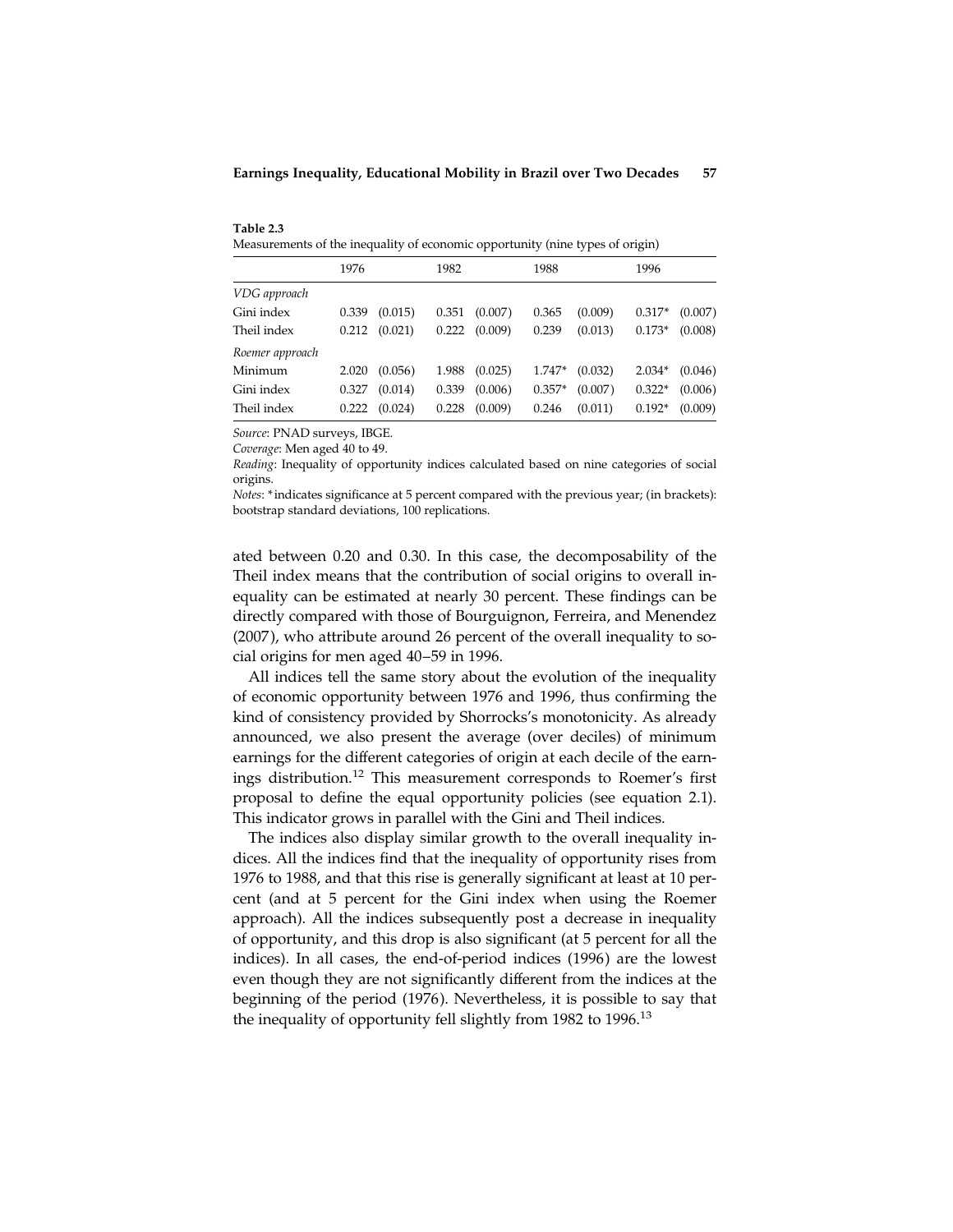# 2.4 Intergenerational Educational Mobility

In this section, we leave aside the inequality of earnings opportunity to concentrate on the inequality of educational opportunity, measured here by the number of years of education. Contrary to earnings, it would be problematic to treat the number of years of education as a suitable continuous metric for measuring the welfare procured by education. This section therefore uses another method to describe the changes in the inequality of educational opportunity: the comparison of odds ratios. We also limit our study here and in the following section to a categorization of social origins based on the father's education and occupation, in the form of the second nine-category origin variable described in section 2.2.

Table 2.4 shows growth in the average number of years of education and the distribution of years of education. It reveals that the average number of years spent in the education system rose steadily, by 2.3 years for the generations born from 1927 to 1956, with a slight acceleration for the generations born in and after the 1940s. However, it also shows that this growth was mainly in secondary and higher education for the first cohorts: the proportion of individuals having never attended school remains stable as well as the proportion of those having completed some primary education (from five to eight years of ed-

| Year of birth         | 1976<br>1927-36 | 1982<br>1933-42 | 1988<br>1939-48 | 1996<br>1947-56 |
|-----------------------|-----------------|-----------------|-----------------|-----------------|
| Never attended school | 28.4            | 28.0            | 22.2            | 16.9            |
| 1 year                | 7.5             | 5.6             | 5.6             | 3.3             |
| 2 years               | 10.6            | 9.0             | 8.7             | 5.7             |
| 3 years               | 11.8            | 11.7            | 10.7            | 8.3             |
| 4 years               | 19.9            | 19.9            | 20.7            | 20.2            |
| 5-7 years             | 9.1             | 8.6             | 9.4             | 11.8            |
| 8 years               | 4.2             | 5.3             | 5.6             | 9.1             |
| $9-11$ years          | 4.4             | 5.8             | 8.2             | 13.4            |
| 12 years and over     | 4.1             | 6.1             | 9.0             | 11.3            |
| Total                 | 100.0           | 100.0           | 100.0           | 100.0           |
| Average no. of years  | 3.3             | 3.8             | 4.6             | 5.6             |

| Table 2.4                                |  |
|------------------------------------------|--|
| Distribution of education levels by year |  |

Source: PNAD surveys, IBGE.

Coverage: Men aged 40 to 49, employed, head of household, or spouse of head.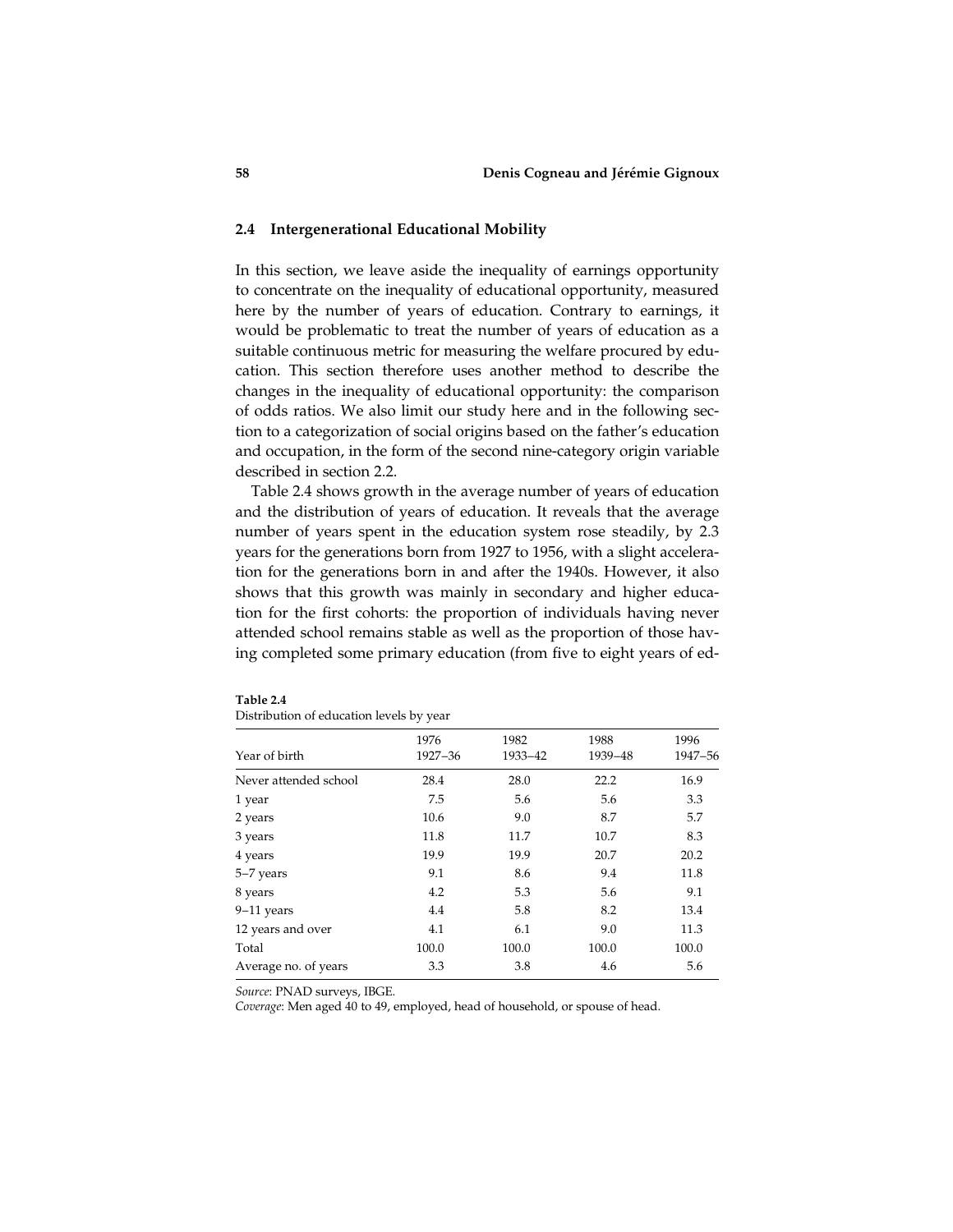ucation), whereas the distribution of education levels shifts toward the top. The intermediate cohorts born during World War II post both an upturn in school attendance, which increases by 6 percentage points (the weight of the never-attended category decreases from 28 to 22 percent), and continued sharp growth in the weight of secondary and higher education sectors (more than eight years of education), from 11.9 ( $= 5.8 + 6.1$ ) to 17.2 percent. Upper primary education still remains stable from 13.9 ( $= 8.6 + 5.3$ ) to 15 percent. It is only in the last cohorts born after the war that primary education also shows marked growth, from 15 to 20.9 percent.

These developments were reflected at the beginning of the period by a sharp rise in the probability of access to secondary and higher education for the children of privileged families, and then at the end of the period by a rise in the probability of access to upper primary education (five to eight years) for less privileged children (see the destination matrices in the working paper version of Cogneau and Gignoux 2005). For the postwar generations, therefore, the expansion of education structurally generated ascending intergenerational growth paths among certain children of modest origin. However, it did not necessarily give rise to greater equality of educational opportunity; that is, it did not necessarily increase their access to higher levels when compared with more advantaged children. This is what we shall study now.

We use the following notations: our level of education variable S is divided into nine categories indexed by  $s = 1, \ldots 9$ ; our social origin variable O is also divided into nine categories indexed by  $o = 1, \ldots 9$ . The analysis of educational mobility over the 1976–1996 period is based on the estimation of log-linear models using the four stacked educational mobility tables cross-tabulating S et O. The log-linear model proposes a descriptive analysis of the counts of these four mobility tables:

$$
Ln[n_{t}(s, o)] = \mu + \alpha(s) + \beta(o) + \gamma(s, o) + \mu_{t} + \alpha_{t}(s) + \beta_{t}(o) + \gamma_{t}(s, o)
$$
\n(2.3)

where  $n_t(s, o)$  is the number of individuals in the contingency table cross-tabulating S and O at year t. Ln denotes neperian logarithm.

This decomposition is purely descriptive and is unique under the following constraints:

$$
\Sigma_s \alpha(s) = 0; \quad \Sigma_o \beta(o) = 0; \quad \Sigma_t \mu_t = 0.
$$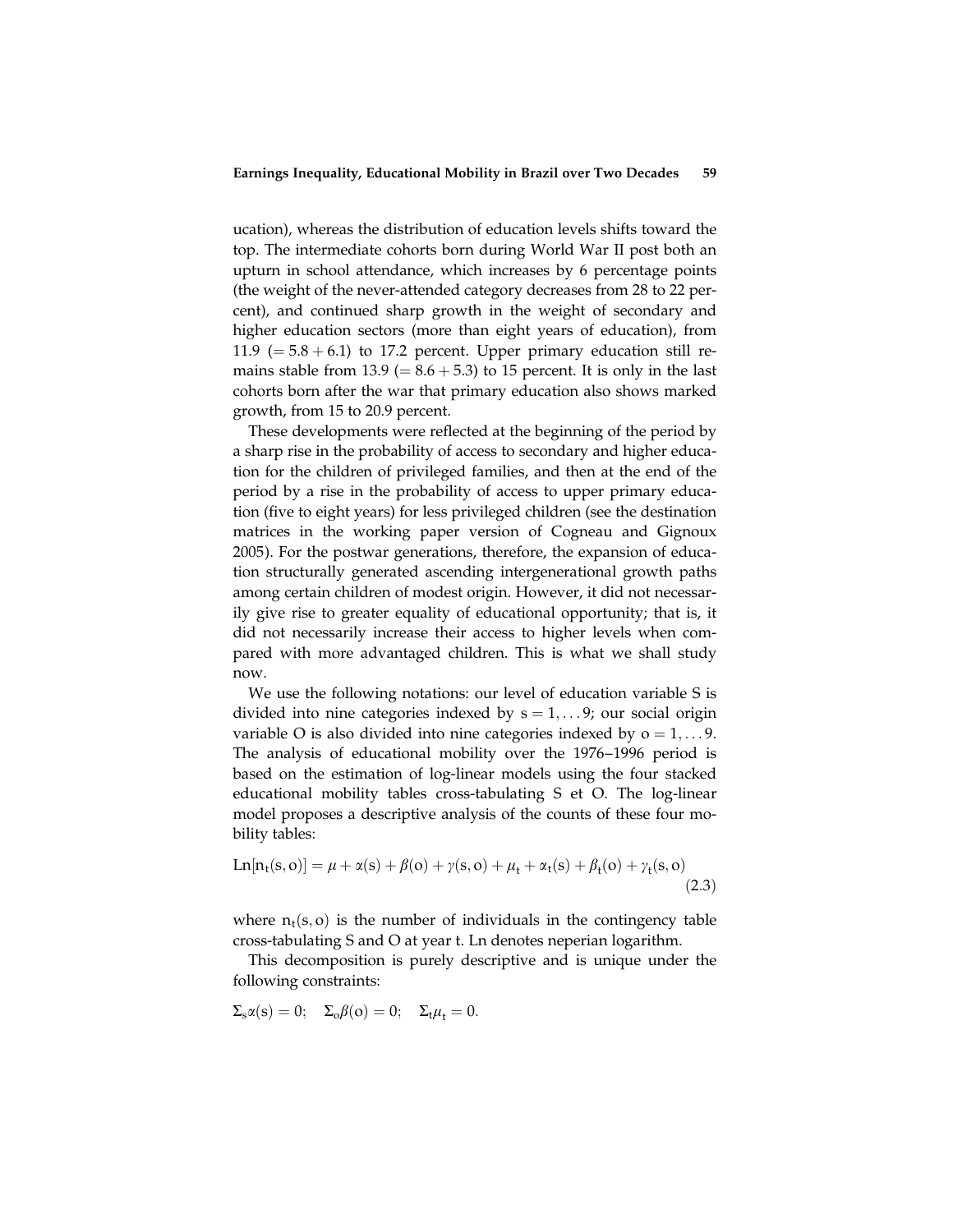For all s and o:

$$
\Sigma_s\gamma(s, o)=0;\quad \Sigma_o\gamma(s, o)=0,
$$

and for all t, s and o:

$$
\Sigma_s \alpha_t(s) = 0; \quad \Sigma_o \beta_t(o) = 0; \quad \Sigma_s \gamma_t(s, o) = 0; \quad \Sigma_o \gamma_t(s, o) = 0.
$$

Coefficients  $\gamma(s, o)$  and  $\gamma_t(s, o)$  are directly linked to odds ratios of the educational mobility table  $n_t(s, o)$  (Bishop, Fienberg, and Holland 1975):<sup>14</sup>

$$
Odd-R_t(s, o; s', o') = [n_t(s, o)n_t(s', o')]/[n_t(s', o)n_t(s, o')]
$$
(2.4)

These odds ratios compare the probabilities of access to education level s versus s' for two sons with different educational origins o and o'. For instance, let s be the 8 years of completed primary education and  $s'$  be the level just below (5–7 years). Although symmetry is not required, let o and o' stand for the same levels in the generation of fathers. Then, for two individuals, one whose father did not go more than 5–7 years and another whose father achieved 8 years, the odds ratio can be read as the relative probability of reproducing their father's position rather than of changing it.

Under the assumption that counts  $n_t(s, o)$  follow a multinomial distribution, this model can be estimated by maximum likelihood, whether in its saturated form (equation 2.3) or in a more constrained form where, for instance, some parameters are assumed to be equal to zero. The joint test of the hypothesis  $[\gamma_t(s, o) = 0$  for all  $(s, o)$  and t] can be therefore written as a likelihood ratio test following with a law of  $\chi^2$ . It is used to evaluate the existence of a change in nonstructural educational mobility, in the sense of a change in the odds ratio, independently of the change in the marginal distribution of origins and education levels from one period to the next.

The global test suggests that we should reject the hypothesis of odds-ratio stability over the four years. Odds-ratio stability is also rejected for all the pairs of years from 1976 to 1996. Table 2.5 presents some odds ratios, called reproduction coefficients here since the fathers and sons categories are the same. For the categories considered, it shows that educational mobility was lower for men aged 40 to 49 in 1982 and in 1988 than for those aged 49 to 49 in 1996 and even in 1976.

The expansion of education has moreover given rise to a race for qualifications, shifting the educational hierarchy upward, and also a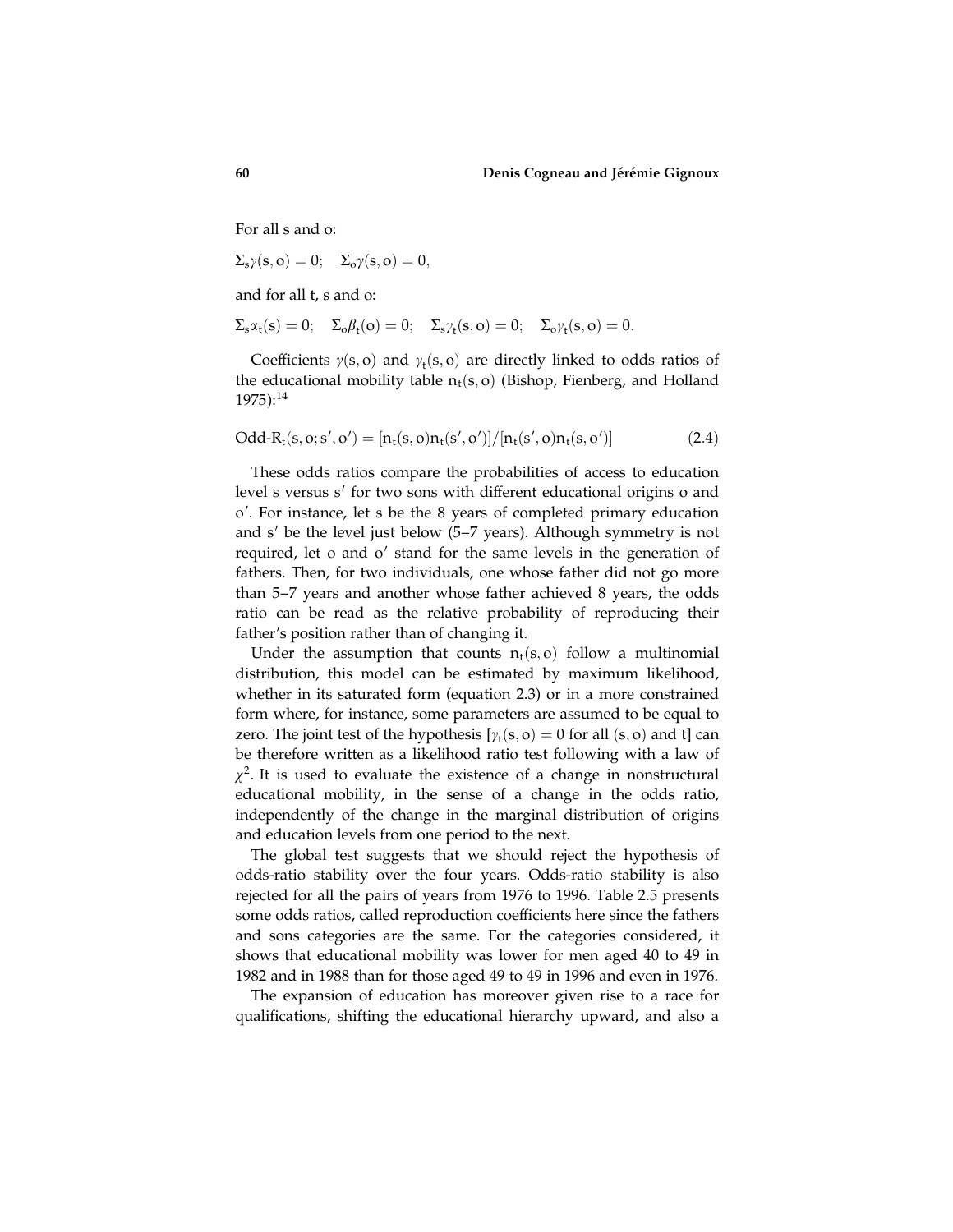Table 2.5 Educational mobility reproduction coefficients

| Year of birth               | 1976    | 1982    | 1988    | 1996              |
|-----------------------------|---------|---------|---------|-------------------|
|                             | 1927–36 | 1933-42 | 1939-48 | 1947-56           |
| Schooled/unschooled         | 6.29    | $8.70*$ | 10.80   | $7.40^{* \circ}$  |
|                             | (0.81)  | (0.22)  | (0.85)  | (0.23)            |
| 5 years or $+/$ less than 5 | 24.66   | 28.36   | 23.72   | 22.63             |
|                             | (25.67) | (7.78)  | (8.42)  | (7.82)            |
| 5 years or $+/1-4$ years    | 7.66    | 10.41   | 7.82    | 11.28             |
|                             | (2.76)  | (1.20)  | (1.03)  | (2.20)            |
| 1–4 years/unschooled        | 2.58    | $3.63*$ | 3.60    | $2.86^{*{\circ}}$ |
|                             | (0.18)  | (0.05)  | (0.12)  | (0.05)            |

Reading: In 1976, for an individual whose father had never been to school and for an individual whose father attended school, the probability of reproducing the paternal situations was over six times higher than the probability of interchanging them.

Notes: \*: For 1996, the odds ratio is significantly different (and lower) than in 1982, at the 5 percent level; for 1982, the odds ratio is significantly different (and higher) than in 1976. : For 1996, the odds ratio is significantly different (and lower) than in 1988, at the 5 percent level.

probable quality race (private system versus state system), both producing an apparent drop in returns (Lam and Levison 1991).

# 2.5 The Effects of Educational Changes on Earnings Inequalities from 1976 to 1996

## 2.5.1 Methodology

Our methodology is based on the nonparametric reweighting techniques introduced by Di Nardo, Fortin, and Lemieux (1996) in an application to changes in the distribution of earnings in the United States. Here, we look at the impact of the distribution of two variables on the distribution of earnings; that is, individuals' schooling S and social origin O.

Like Di Nardo, Fortin, and Lemieux (1996) and the majority of papers that analyze inequality evolutions (Bourguignon, Ferreira, and Menendez 2007 as one other example), we look at Blinder-Oaxaca decompositions (Blinder 1973, Oaxaca 1973). In other words, our decompositions reconstitute counterfactual income distributions by applying counterfactual population structures to an observed earnings structure. These decompositions consist in calculating what the overall inequality and inequality of earnings opportunity would be in 1996 if, for example, the distribution of the population between education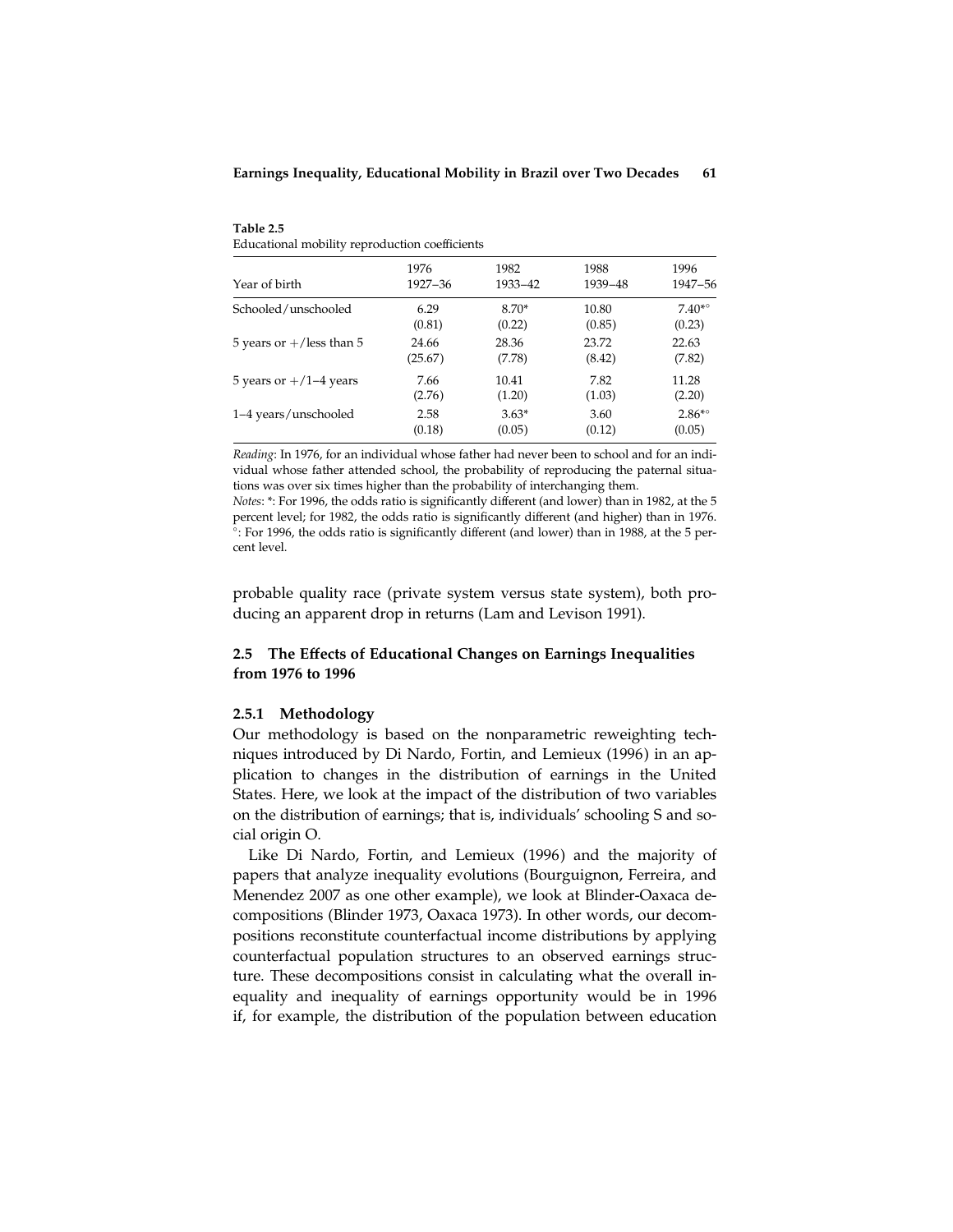levels and categories of social origins had remained the same as in 1976, or if the structure of earnings by education level and social origin had not changed. The changes in the distribution of the population between education levels and categories of social origin can then be broken down into two notional changes, the first altering the marginal distributions and the second the relations between social origins and levels of education,that is, educational mobility.

These decompositions assume independence between the structure of earnings (here by education level and origin) and the distribution of the population. This assumption of independence implies the absence of general equilibrium effects: the distribution of the population by education level and origin does not alter the structure of earnings. It also implies the nonendogeneity of the origin and education level variables as regards the unobserved determinants of earnings: the conditional earnings densities (vis-à-vis origin and level of education) are assumed to be invariant to the redistribution of the population by origin or education level.<sup>15</sup>

2.5.1.1 Construction of the Counterfactual Inequality We first of all assume that we have a counterfactual distribution  $dF^*(s, o)$  of education levels and origins in the population, whose construction we present later. As variables S and O are discrete, this distribution is perfectly summed up by frequencies  $p^*(s, o)$ .

As regards the effect on overall inequality, the basic idea consists in reweighting the observed distribution of earnings y. The observed income density is written

$$
f_t(y) = \int f(y \, | \, s, o, t_y = t) \, dF(s, o \, | \, t_{s, o} = t)
$$
\n(2.5)

and the counterfactual density

$$
f_{t}^{*}(y) = \int f(y \mid s, o, t_{y} = t) dF^{*}(s, o)
$$
  
= 
$$
\int f(y \mid s, o, t_{y} = t) dF(s, o \mid t_{s, o} = t) \psi(s, o),
$$
 (2.6)

where  $\psi(s, o) = dF^*(s, o)/dF(s, o | t_{s, o} = t)$  is the weighting system to be applied to the observed distribution of earnings. Let  $p^*(s, o)$  be the counterfactual population frequencies and  $p_t(s, o)$  those of the real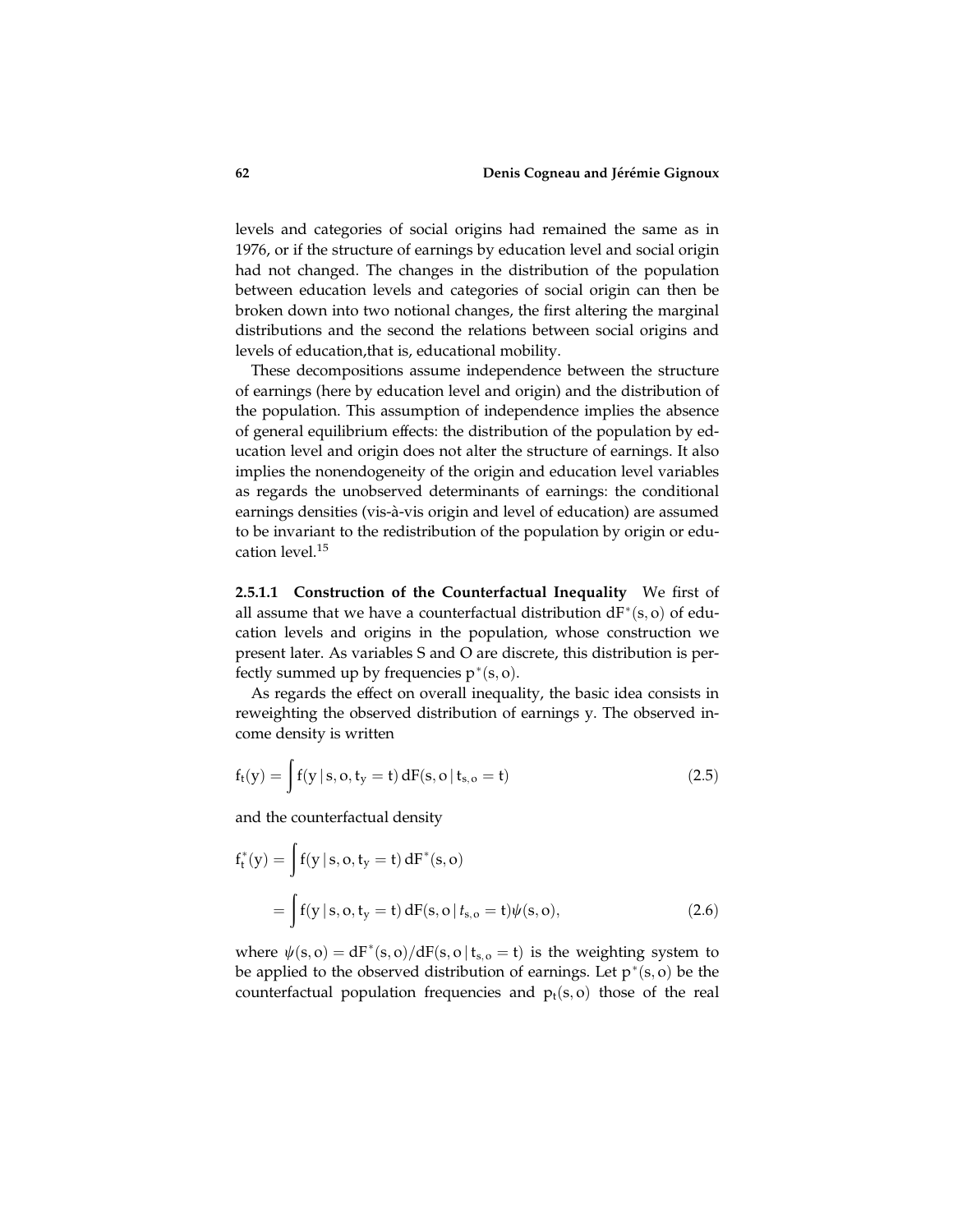population. By applying the Bayes rule, this weighting system is written simply as  $\psi(s, o) = p^*(s, o)/p(s, o)$ .

The Equality of Opportunity (EOp) indices are functions of the conditional distribution of y vis-à-vis o and the distribution of origins in the population.

$$
EOp_t = EOp[f(y | o, t_y = t), dF(o | t_o = t)]
$$
\n(2.7)

It is obviously hard to produce counterfactuals for the conditional densities of earnings (y) vis-à-vis origins (o),  $f(y | o, t_y = t)$ , needed to construct a Roemer index. However, the Van de Gaer index only requires the conditional expectations

$$
VdG_t = I[E(y | o, t_y = t), dF(o | t_o = t)],
$$
\n
$$
(2.8)
$$

where I is a usual inequality index (Gini, Theil, or other entropy indices) applied to the distribution of  $E(y | o)$  weighted by dF(o).

From this point of view, it is relatively easy to construct a counterfactual with a fixed earnings structure since, here again, it is simply a question of constructing a counterfactual of the distribution of the population by education level and origin type:  $dF^*(s, o) =$  $dF^*(s \mid o) dF^*(o)$ . Hence,

$$
VdG_t^* = I[E^*(y | o, t_y = t), dF^*(o)], \qquad (2.9a)
$$

and

$$
E^*(y | o, t_y = t) = \int E(y | o, s, t_y = t) dF^*(s | o).
$$
 (2.9b)

In the case of large samples, the conditional expectations  $E(y \mid o, s, t_v = t)$  can be estimated by the empirical means for each subpopulation  $(s, o)$ .

2.5.1.2 Construction of Counterfactual Educational Mobility We explain here how we construct counterfactual frequencies  $p^*(s, o)$ using the log-linear model.

As mentioned in section 2.4, this model, in what is known as its saturated form, provides a descriptive decomposition of the observed frequencies  $p_t(s, o)$ :

$$
Ln[p_t(s, o)] = -Ln(N_t) + \mu_t + \alpha_t(s) + \beta_t(o) + \gamma_t(s, o)
$$
\n(2.10)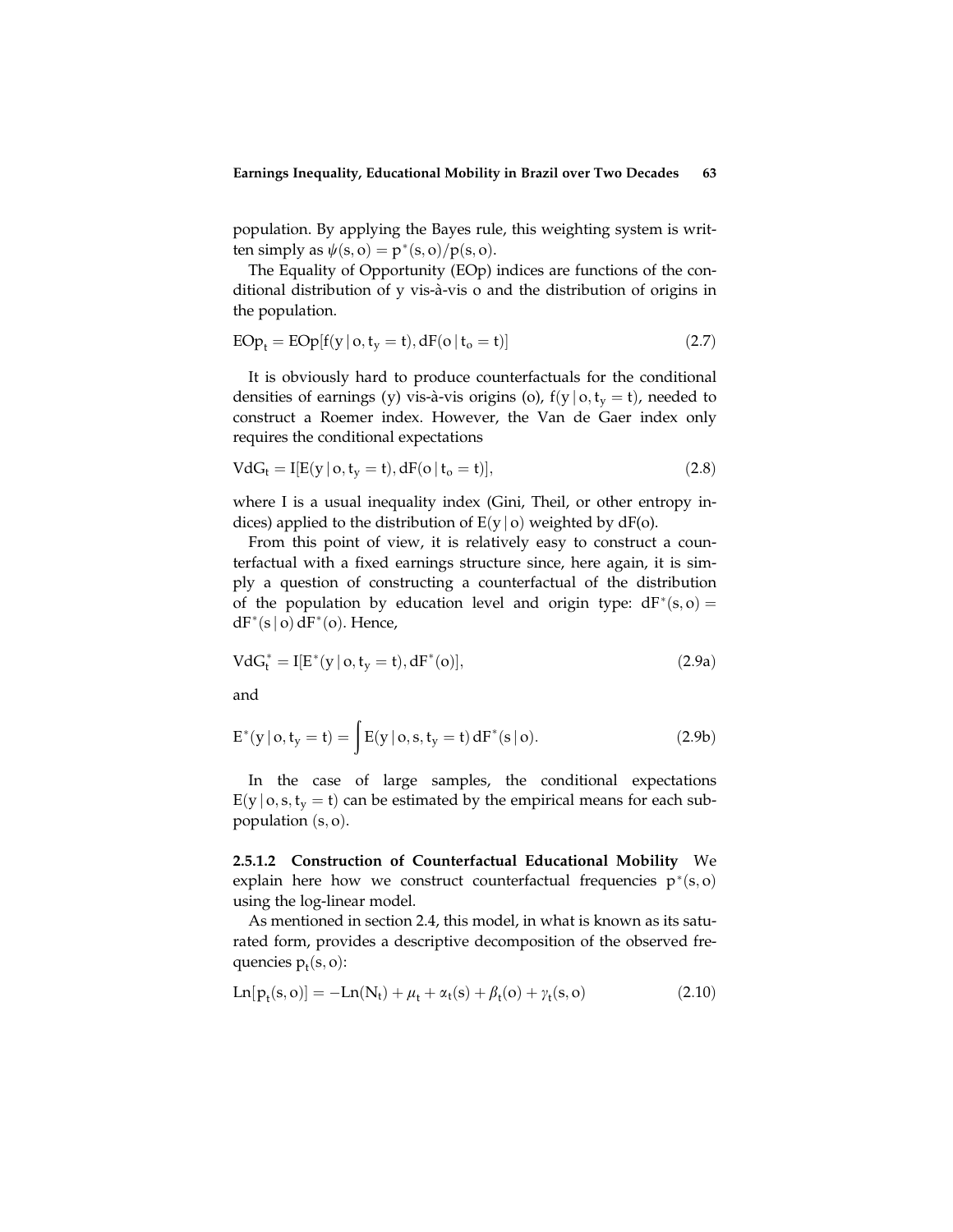where  $N_t$  is the total number of individuals in the sample,  $\mu_t$  is a constant,  $\alpha_t(s)$  the effect of the margins of s,  $\beta_t(o)$  the effect of the margins of o, and  $\gamma_t(s, o)$  the effect of the interactions between o and s. This decomposition is unique under the constraints

$$
\Sigma_s \alpha_t(s) = 0; \, \Sigma_o \beta_t(o) = 0; \, \Sigma_s \gamma_t(s, o) = 0; \, \Sigma_o \gamma_t(s, o) = 0, \, \text{ for all } s \text{ and } o. \,^{16}
$$

If S and O are independent of one another—that is, when the observed frequencies are equal to the product of marginal frequencies  $p_t(s, o) = p_t(s, .) p_t(., o)$ —then all coefficients  $\gamma(s, o)$  are zero. Coefficients  $\gamma_t(s, o)$  are directly linked to the odds ratios of the mobility table  $p_t(s, o)$ :

$$
Ln[Odd-R_t(s, o; s', o')] = [\gamma_t(s, o) + \gamma_t(s', o')] - [\gamma_t(s', o) + \gamma_t(s, o')].
$$

For each year t, we estimate the saturated log-linear model of frequencies and retrieve the coefficients  $\gamma_t(s, o)$ . Then we estimate a series of constrained models where the second order interactions  $\gamma_t(s, o)$  are constrained to be equal to  $\gamma_{t}(s, o)$  for  $t' \neq t$ :

$$
Ln[p_t(s, o)] = -Ln(N_t) + \mu_t^* + \alpha_t^*(s) + \beta_t^*(o) + \gamma_{t'}(s, o). \hspace{2cm} (2.11)
$$

We hence obtain an estimated table  $p_{t/t'}^*(s, o)$  whose margins are exactly those of t and whose odds ratios are those of t'. This is the distribution of the population in t if the educational odds ratios were those of  $t'$ . For the period  $[t, t']$ , we can therefore break down the change in the structure of the population by education level and category of origin into two movements: an educational mobility movement from  $p_t(s, o)$  to  $p_{t/t'}^*(s, o)$ , and a movement in the marginal distributions of education and origins from  $p_{t/t'}^*(s, o)$  to  $p_{t'}(s, o)$ . Such a decomposition can obviously operate in the opposite direction: an educational mobility movement from  $p_{t'}(s, o)$  to  $p_{t'/t}^*(s, o)$ , and a movement in the marginal distributions of education and origins from  $p_{t'/t}^*(s, o)$  to  $p_t(s, o)$ .

Here is an example of a decomposition of change in the population structure. Let's assume that there are only two groups of social origins and two groups of education and that the distributions observed on dates t and t' are given by frequency tables 2.6 and 2.7.

The change in the marginal distributions of education levels and social origins from  $t$  to  $t'$  could represent an expansion in education, with the marginal distributions of education levels and origins changing from (0.80; 0.20) to (0.60; 0.40) for both education and origins. Two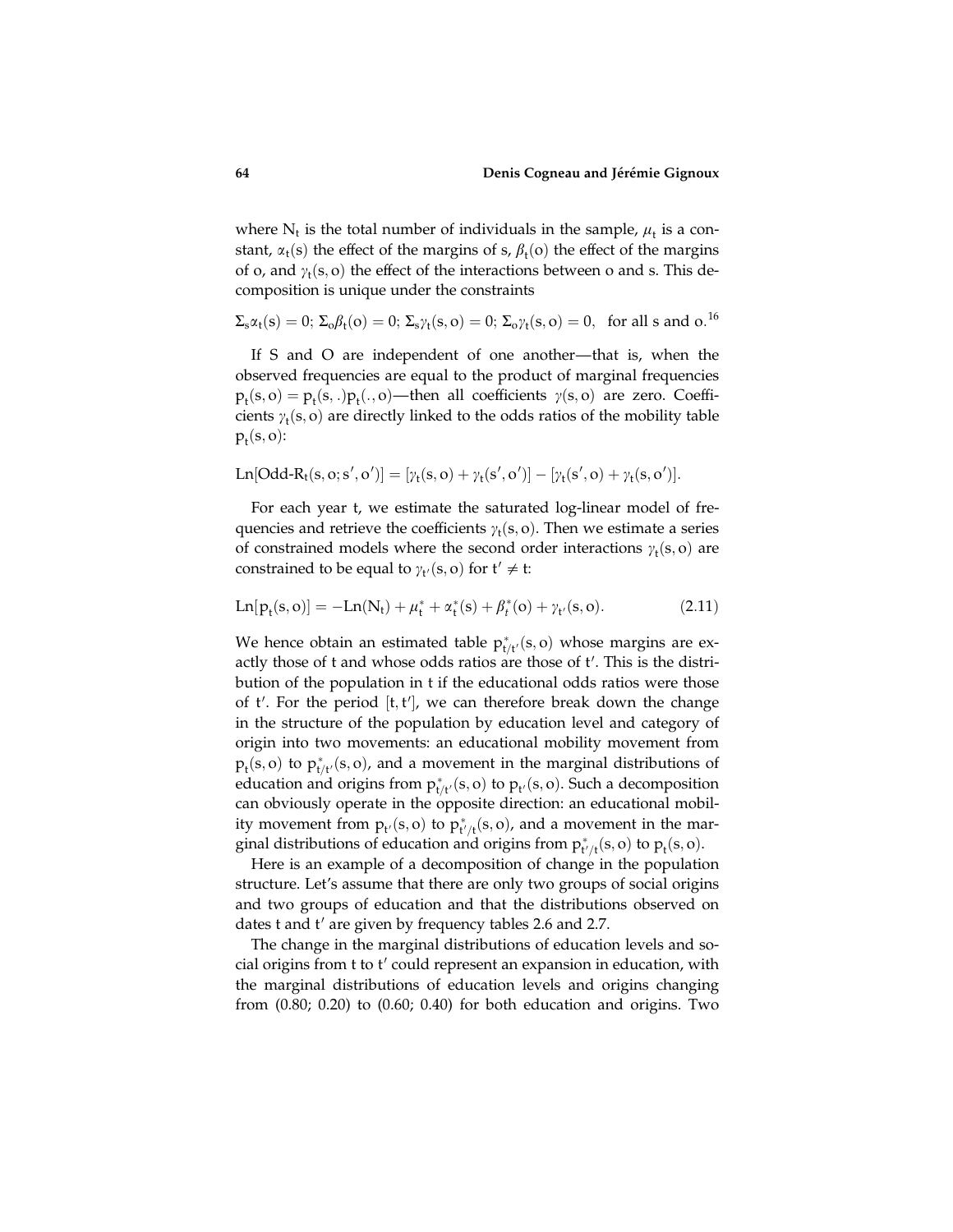| Table 2.6                                             |  |  |
|-------------------------------------------------------|--|--|
| Frequencies of the assumed distribution observed in t |  |  |

|           | Education 1 | Education 2 |
|-----------|-------------|-------------|
| Origins 1 | 0.700       | 0.100       |
| Origins 2 | 0.100       | 0.100       |

Note: Marginal distributions (0.80; 0.20) and reproduction coefficient of 7.

### Table 2.7

Frequencies of the assumed distribution observed in t'

|           | Education 1 | Education 2 |
|-----------|-------------|-------------|
| Origins 1 | 0.400       | 0.200       |
| Origins 2 | 0.200       | 0.200       |

Note: Marginal distributions (0.60; 0.40) and reproduction coefficient of 2.

### Table 2.8

Frequencies of the distribution simulated with the marginal distributions of t and educational mobility of t'

|           | Education 1 | Education 2 |
|-----------|-------------|-------------|
| Origins 1 | 0.660       | 0.140       |
| Origins 2 | 0.140       | 0.060       |

Note: Marginal distributions (0.80; 0.20) and reproduction coefficient of 2.

individuals of different origin have respectively seven and two times less chance of changing their original situations than of reproducing them in t and in t'. This reflects an increase in educational mobility.

The change in the population structure can be broken down into two movements, representing respectively the changes in marginal distributions and educational mobility. Table 2.8 presents the structure of the simulated population obtained by applying educational mobility in  $t'$  to the table observed in t. We first simulate the change in educational mobility from table 2.6 to table 2.8, and then the change in marginal distributions from table 2.8 to table 2.7.

A second decomposition of these developments can be made. Table 2.9 gives the structure of the simulated population obtained by applying the marginal distributions of  $t'$  to the table observed in t. We hence first simulate the change in marginal distributions from table 2.6 to table 2.9, and then the change in educational mobility from table 2.9 to table 2.7.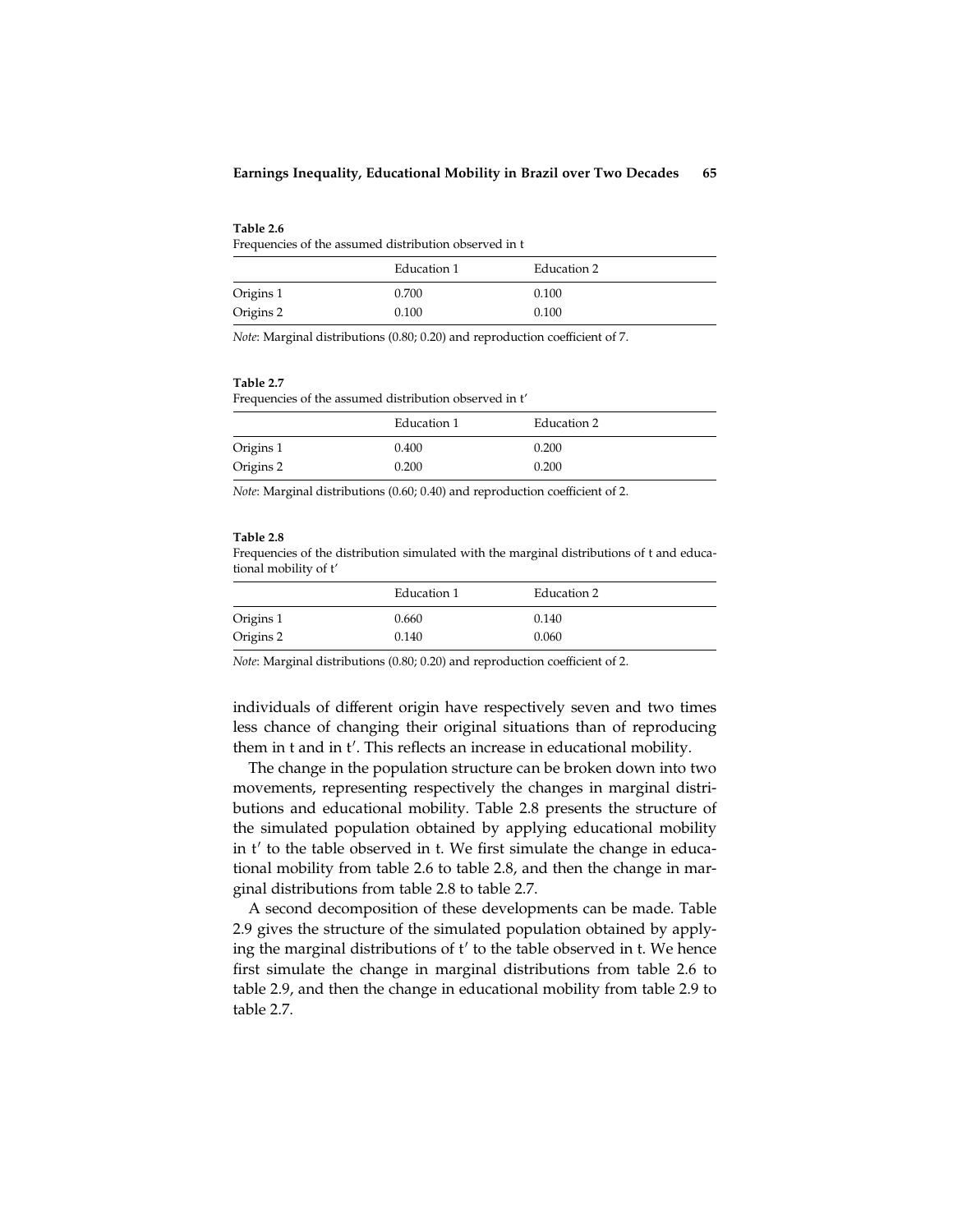Table 2.9 Frequencies of the distribution simulated with the educational mobility of t

|           | Education 1 | Education 2 |
|-----------|-------------|-------------|
| Origins 1 | 0.467       | 0.133       |
| Origins 2 | 0.133       | 0.267       |

Note: Marginal distributions (0.60; 0.40) and reproduction coefficient of 7.

2.5.1.3 Semiparametric Decomposition This last methodological part sums up the construction of the semiparametric decompositions of changes in inequality using the counterfactual educational mobility tables.

As regards overall inequality between the two dates t and t', a first counterfactual density can be constructed using the table  $p_{t/t'}^*(s, o)$ (educational mobility of  $t'$  and marginal distribution of  $t$ ) to reweight the observations in t. We combine equations (2.6) and (2.11):

$$
f_{t/t'}^*(y) = \int\! f(y\,|\,s,o,t_y=t)\,dF(s,o\,|\,t_{s,o}=t)\psi_{t/t'}^*(s,o) \tag{2.12}
$$

with  $\psi_{t/t'}(s, o) = p_{t/t'}^*(s, o) / p_t(s, o).$ 

We can then calculate a second counterfactual density by applying the table of educational mobility observed in  $t'$  to the earnings structures of t:

$$
f_{t/t'}^{**}(y) = \int f(y \, | \, s, o, t_y = t) \, dF(s, o \, | \, t_{s, o} = t) \psi_{t/t'}(s, o) \tag{2.13}
$$

with  $\psi_{t/t'}(s, o) = p_{t'}(s, o) / p_t(s, o)$ .

The first counterfactual describes the movement of overall inequality that can be attributed to the change in nonstructural educational mobility, and the second describes the movement of inequality that can be attributed to the change in the structure of the population by education level and origin.

The residual difference between the second counterfactual and the density observed in  $t'$ ,  $f_{t'}(y)$ , represents not only the impact of the change in earnings structures by education level and social origin (conditional expectations, or returns), but also all the other factors that have contributed to the deformation of the conditional densities, like changes in the composition of the labor force by unobserved skills or changes in the remuneration of unobserved skills (Lemieux 2002). Parametric estimation of conditional density  $f(y | s, o)$  would allow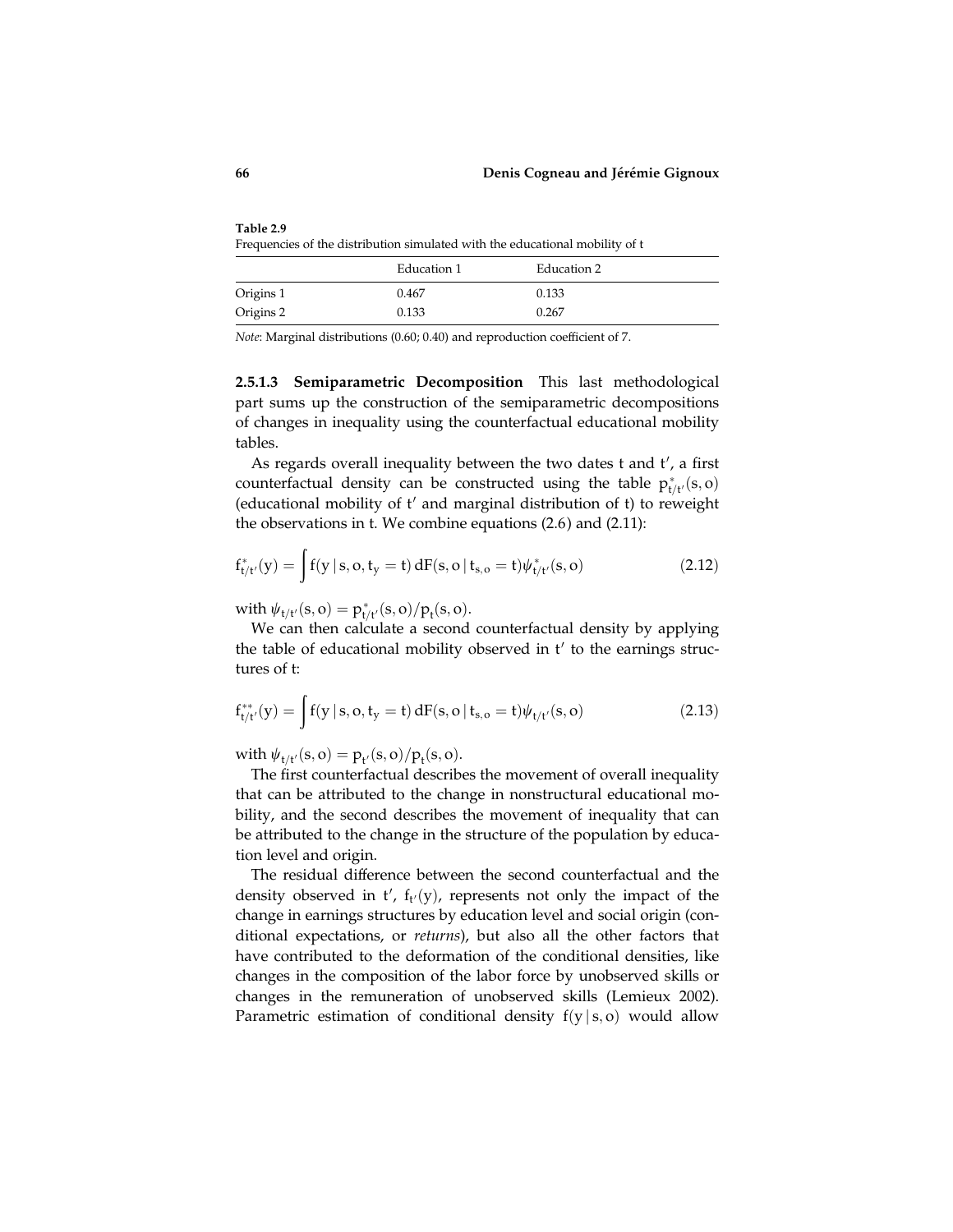us to make the distinction between returns to education and social origins and other elements, as in Juhn, Murphy, and Pierce (1993). It would require making two major additional assumptions, the first about the function relating hourly earnings Y to observables S and O, and the second about the distribution of unobservables of Y. Many Blinder-Oaxaca decompositions rely on a log-linear relationship and log-normality of unobservables, like in Bourguignon, Ferreira, and Menendez (2007). We preferred to stick with our semiparametric methodology.

Furthermore, when we no longer consider overall inequality but inequality of opportunity—and in the case of Van de Gaer, inequality of opportunity indices—the decomposition only involves the intergenerational transition matrix between social origin and education levels  $dF(S, O)$  and expected earnings conditional to schooling and origins  $E(Y|S, O)$ , as can be seen from equations (2.9a–b). The assumption of exogeneity of S and O with respect to earnings Y allows us to estimate  $E(Y|S, O)$  from the structure of average earnings by education level and social origins. This means that neither the distribution of unobservables (selection) nor the returns to them play any role in that inequality of opportunity measurement. In contrast with overall inequality, the residual third term of the decomposition can be interpreted as the impact of changes in the returns to education levels and to social origins.

Decompositions are path-dependent. In the case of overall inequality, it is possible to start by altering the marginal distribution, given constant educational mobility, and then to alter the nonstructural educational mobility. Decompositions of overall inequality can also be made backward, starting from the final date t'. Four decompositions are hence possible: MDR (Mobility, marginal Distribution and Residual), or DMR starting from t, and RMD or RDM starting from t'. As regards the Van de Gaer inequality of opportunity indices, the decompositions of the distribution of earnings can use two earnings structures (conditional expectations), that of t  $(E(y | o, s, t_v = t))$  or that of  $t'$  (E(y | o, s,  $t_y = t'$ )). This means that there are ultimately six possible decompositions of the change in the distribution of earnings between t and t'. Let's take the decomposition example given earlier. As shown in table 2.10, we can apply the structure of earnings observed in t or that observed in t' to each of the four tables.

In practice, we do not consider the last two counterfactual paths that introduce an earnings structure change in the middle of the population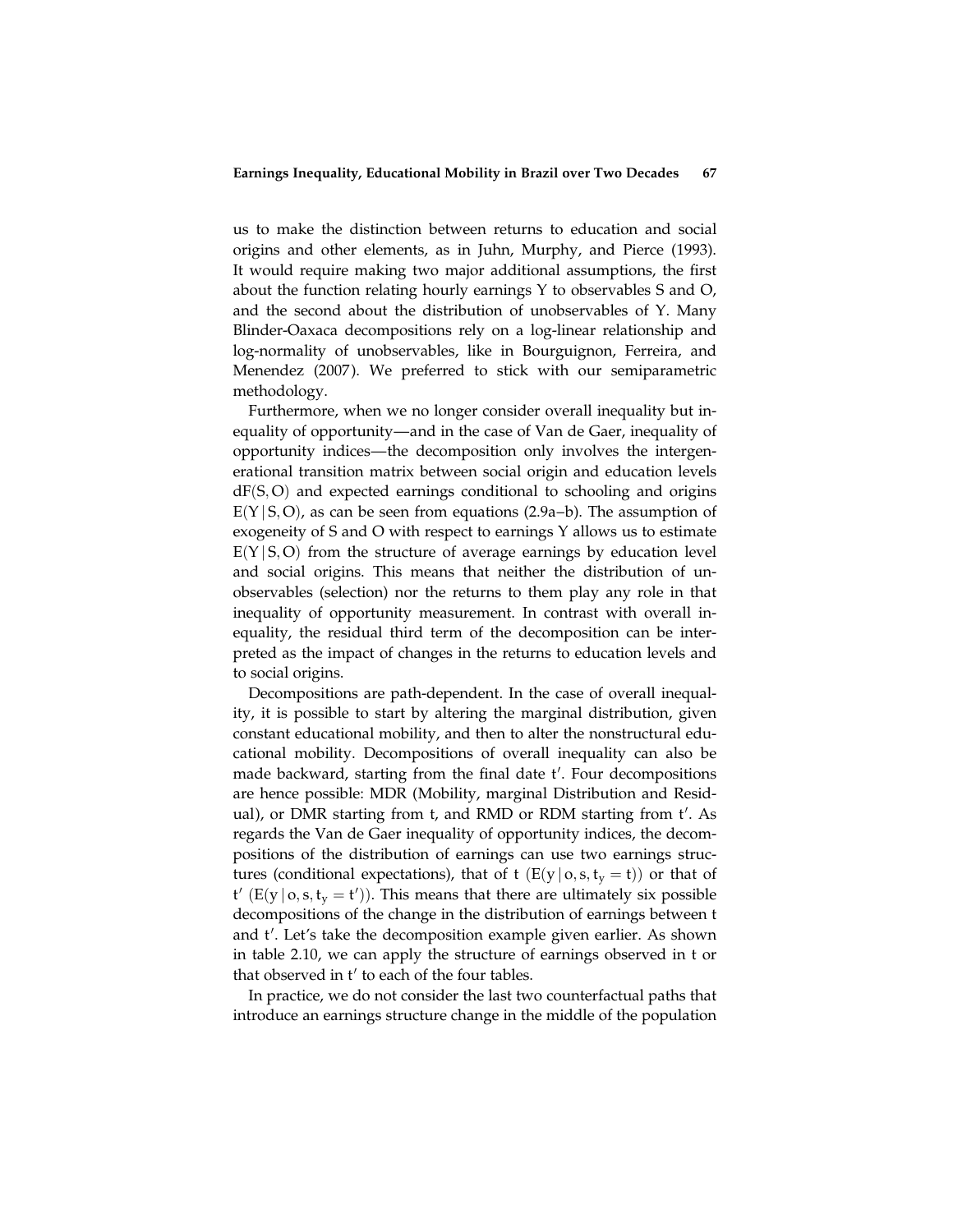|            | Observed t                          | First-stage<br>simulation               | Second-stage<br>simulation              | Observed t'                           |
|------------|-------------------------------------|-----------------------------------------|-----------------------------------------|---------------------------------------|
| <b>MDS</b> | table 2.6,<br>$E(y   o, s, ty = t)$ | table 2.8,<br>$E(y o, s, t_v = t)$      | table 2.7,<br>$E(y o, s, t_v = t)$      | table 2.7,<br>$E(y   o, s, t_v = t')$ |
| <b>DMS</b> |                                     | table 2.9,<br>$E(y o, s, t_v = t)$      | table 2.7,<br>$E(y o,s,t_v=t)$          |                                       |
| SMD        |                                     | table 2.6,<br>$E(y   o, s, t_{y} = t')$ | table 2.8.<br>$E(y o, s, t_v = t')$     |                                       |
| <b>SDM</b> |                                     | table 2.6,<br>$E(y   o, s, t_{y} = t')$ | table 2.9,<br>$E(y   o, s, ty = t')$    |                                       |
| MSD        |                                     | table 2.8,<br>$E(y   o, s, t_v = t)$    | table 2.9,<br>$E(y   o, s, t_{y} = t')$ |                                       |
| <b>DSM</b> |                                     | table 2.9,<br>$E(y o, s, t_v = t)$      | table 2.9,<br>$E(y   o, s, t_y = t')$   |                                       |

Table 2.10 The path-dependency of decompositions: six roads

structure change. Note that these paths do not have their symmetric in the decomposition of overall equalities since the conditional densities are not estimated.

# 2.5.2 Empty Cells and Selection Biases

Some cells in the educational mobility matrices have small and even zero values: children of illiterate fathers very rarely go to university and, conversely, it is even rarer to find children of qualified fathers not attending school. The 1976 educational mobility matrix hence contains three empty cells, and those for 1982 and 1996 contain respectively two and one empty cells. However, the 1988 matrix has none. We have solved the problem from a technical point of view by allocating a very small value (0.5) to the few empty cells for the estimation of the loglinear model. The missing occurrences are then disregarded in the calculation of the indices and counterfactual densities. A comparison of the findings obtained for 1988, whose matrix has no empty cells, with the findings for the other years shows that the problem is fairly innocuous. The values in these cells remain low regardless of the simulation considered.

However, it might still be thought that the earnings observed for the rare individuals bear a selection bias. Unfortunately, it is particularly hard to correct this type of bias, given that it concerns as much the origin variables as the levels of education. For example, the estimation of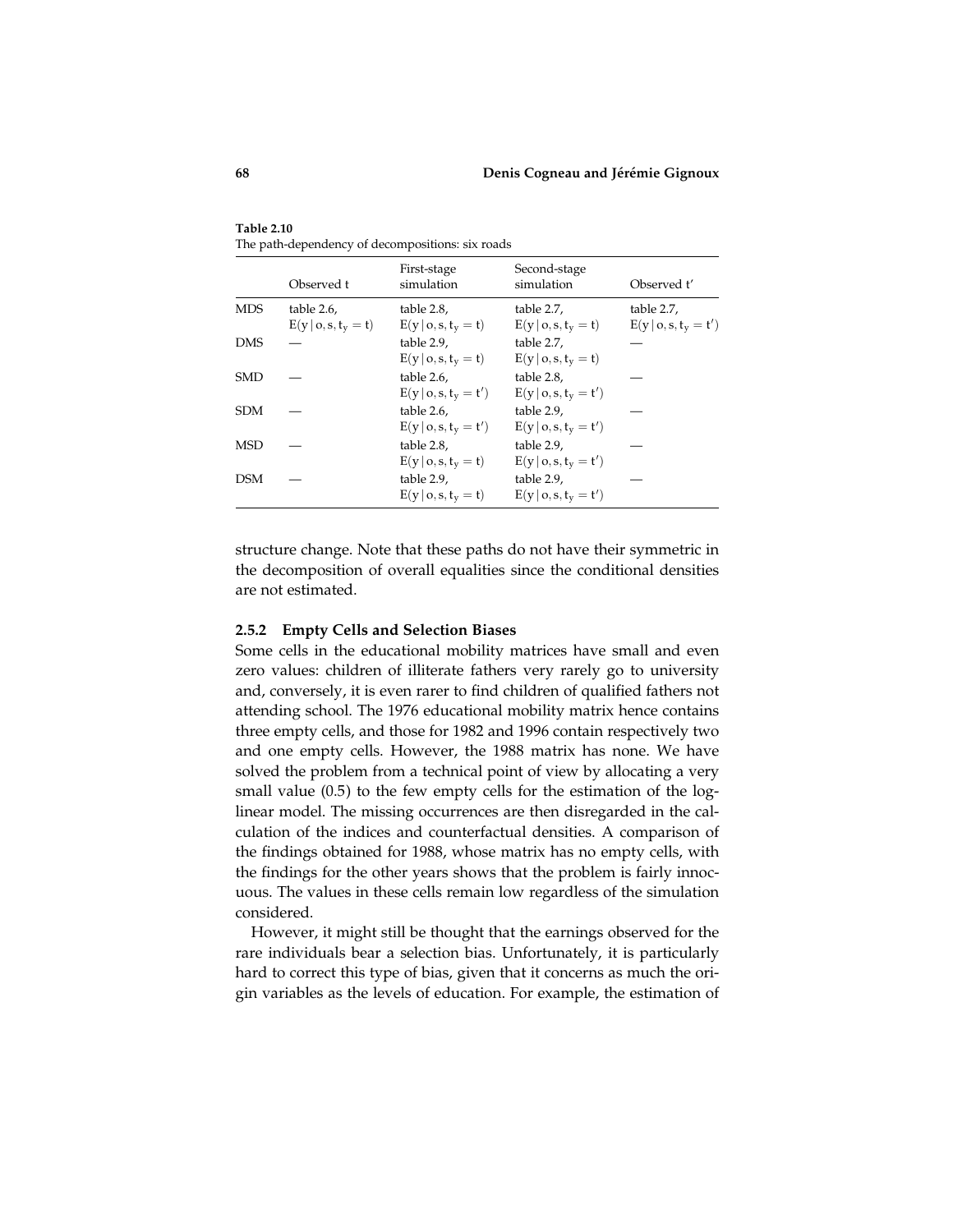nonparametric bounds for the returns to education (Manski and Pepper 2000) by type of origin yields particularly high upper bounds.

# 2.5.3 Results: Historical Decomposition of Growth in Earnings Inequalities from 1976 to 1996

Table 2.11 presents the results of the decompositions of the Theil inequality of opportunity indices and the Theil overall inequality indices in the three subperiods from 1976 to 1996: 1976–1982, 1982–1988, and 1988–1996.<sup>17</sup> Four decompositions are presented according to the path taken for each index and subperiod. In addition, the standard deviations for each effect are calculated by fifty samples with replacement (bootstraps) based on the sample's stratified sampling plan and applied to the entire decomposition procedure (including the log-linear model estimates used to generate the counterfactual mobility tables). Our comments concern the findings that are both statistically significant and robust to the order of the decomposition; in particular, the small size of the 1976 sample means that statistically significant variations are generally not obtained.

First of all, the effects of the variations in the marginal distributions of education levels and social origins are considerable. As regards the equality of economic opportunity, changes in the distribution of the education levels of individuals and their fathers initially had an inegalitarian effect before becoming equalizing as of the late 1980s. These changes dominate the inequality of opportunity growth paths. As already pointed out (section 2.4, table 2.4), the first two subperiods analyzed (1976–1982 and 1982–1988) show an increase in secondary and higher education from 1945 to 1965, benefiting mainly children of privileged origins. The third subperiod (1988–1996) corresponds to the generations educated from 1955 to 1975. This subperiod was marked by an expansion in primary education that had more benefit for the children of the underprivileged classes.

Therefore, among the men aged 40 to 49 whose father had completed nine or more years of education, 40 percent had completed 12 years or more of education in 1976, 58 percent in 1982, and 64 percent in 1988, with this proportion peaking at 65 percent in 1996. Likewise, among the individuals whose father had completed five to eight years of education (upper primary), the probability of entering secondary education (nine or more years) rose from 50 percent to 55 percent and then 64 percent from 1976 to 1988, peaking at 68 percent in 1996.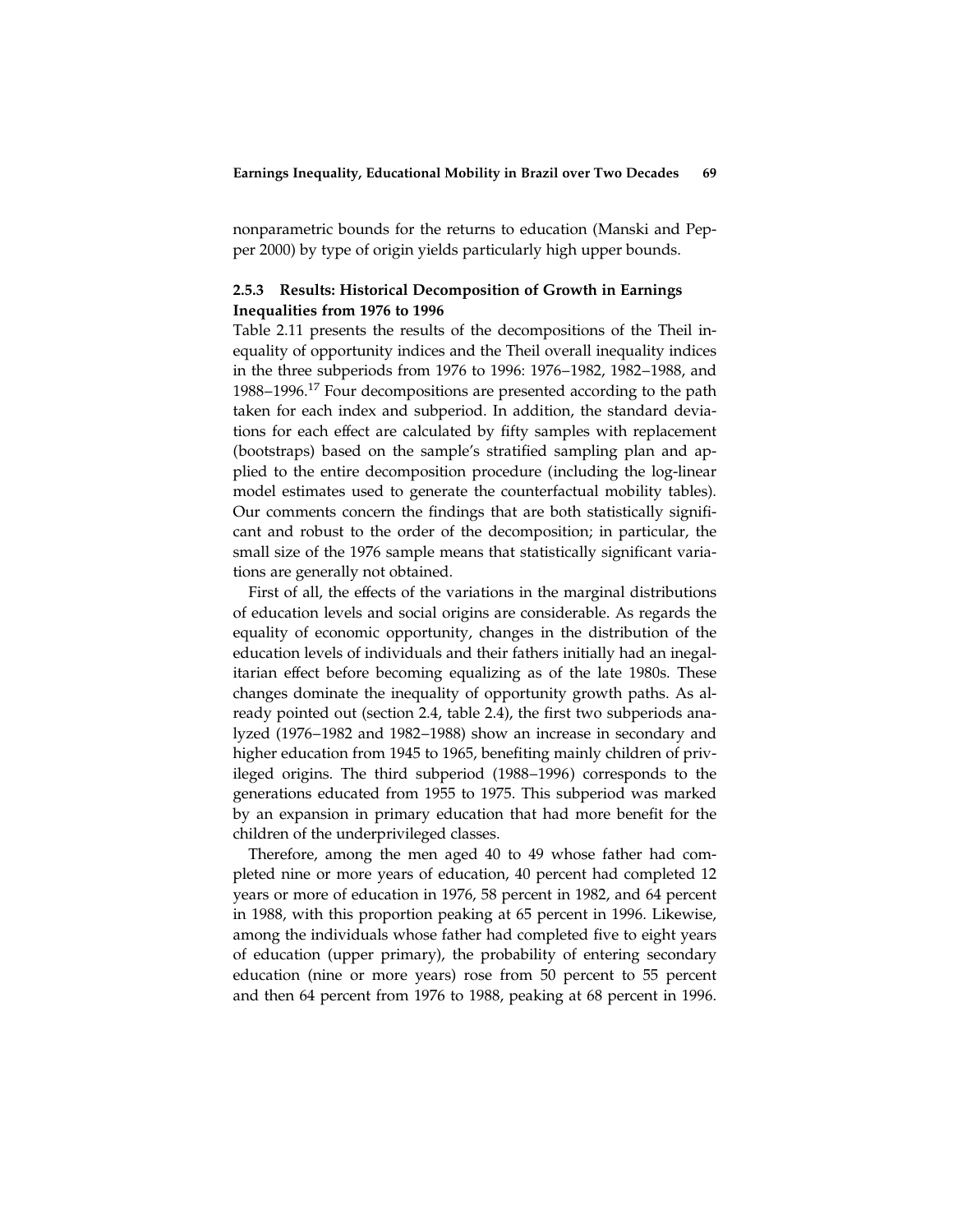Conversely, among the men whose fathers were uneducated farmers, 53 percent had in turn not attended school in 1976 and 1982, 46 percent in 1988, and 41 percent in 1996. Of these same men, only 3 percent had attained the upper primary level (five years and more) in 1976, 5 percent in 1982, and 7 percent in 1988—but 15 percent in 1996.

The democratization of access to school came about mainly for the generations born after World War II, educated from 1955 to 1975, who were under 50 years old in 1996. This is why the first period of education expansion was rather disadvantageous in terms of the inequality of earnings opportunities, while the 1988–1996 period was particularly equalizing.

As regards the overall earnings inequality, the expansion of education likewise initially had an inegalitarian effect on the prewar generations (1976–1982) before becoming equalizing for the postwar generations (1988–1996). Its impact is found to be negligible for the intermediate generations (1982–1988). Other factors, in particular the nosedive in the minimum wage in real terms (a 20 percent drop), generated a sharp rise in earnings inequalities at the start of hyperinflation, from 1982 to 1988. Nevertheless, this increase was virtually absorbed among the 40–49 year old age bracket from 1988 to 1996 due to the expansion of primary education. Figure 2.2 represents the im-



#### Figure 2.2

Counterfactual variation in earnings densities from 1988 to 1996. Method: Double smoothing by a Gaussian kernel function (bandwidth 0.2). Vertical bars: minimum wage levels in 1988 and 1996.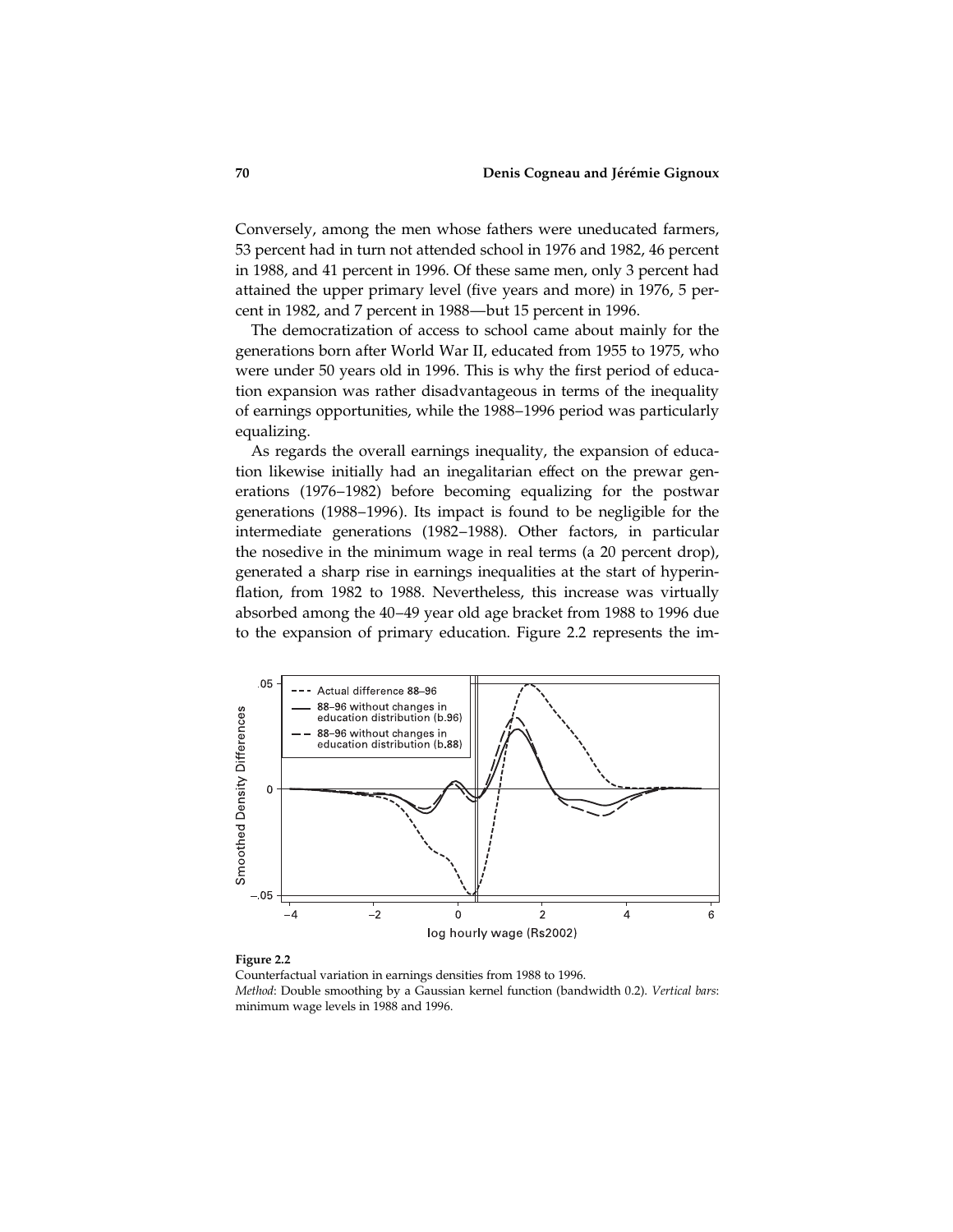pact of this expansion of primary schooling on the development of earnings densities in the last period. Vertical bars indicate the minimum wages levels in 1988 (right) and 1996 (left). It suggests that the observed reduction in poverty and inequalities would have been much lower without this change in the marginal distribution of education levels. The only notable development would have been a concentration of the distribution to the right of the minimum wage, probably due to the slow recovery in growth in the early 1990s and the end of hyperinflation in 1995.

Secondly, the change in the structure of earnings by education level and type of social origin had an egalitarian effect at the end of the period, in particular in the form of a sharp drop in returns to education from 1988 to 1996. For example, the ratio of hourly average earnings for uneducated men whose father was also uneducated to those of men with a secondary education whose father had reached the same education level was 11.4 in 1976 and 10.5 in 1982, rising to 11.3 in 1988 following a fall of over 15 percent in uneducated men's earnings, but finally descending to 8.8 in 1996. Over the 1988–1996 period, the narrowing of the earnings scale contributed almost equally with the expansion of primary education to the reduction in inequality of opportunity.

Lastly, table 2.11 shows that changes in intergenerational educational mobility for the generations born from 1927 to 1956 were too small to play a significant part in the developments observed. As the following section argues, this explains the persisting inequality of economic opportunity at a high level.

# 2.6 The Potential Effects of an Increase in Education Mobility on Earnings Inequalities

## 2.6.1 Methodology

It is also possible to consider counterfactual population structures other than the distributions observed for another year t'. We construct, for each year, the educational mobility matrices corresponding to the independence assumption

$$
p_t^{(i)}(s, o) = p_t(s, .) p_t(., o)
$$
\n(2.14)

where  $p_t(s,.)$  (resp.  $p_t(., o)$ ) stand for the row (resp. column) frequency of schooling level s (resp. origin o).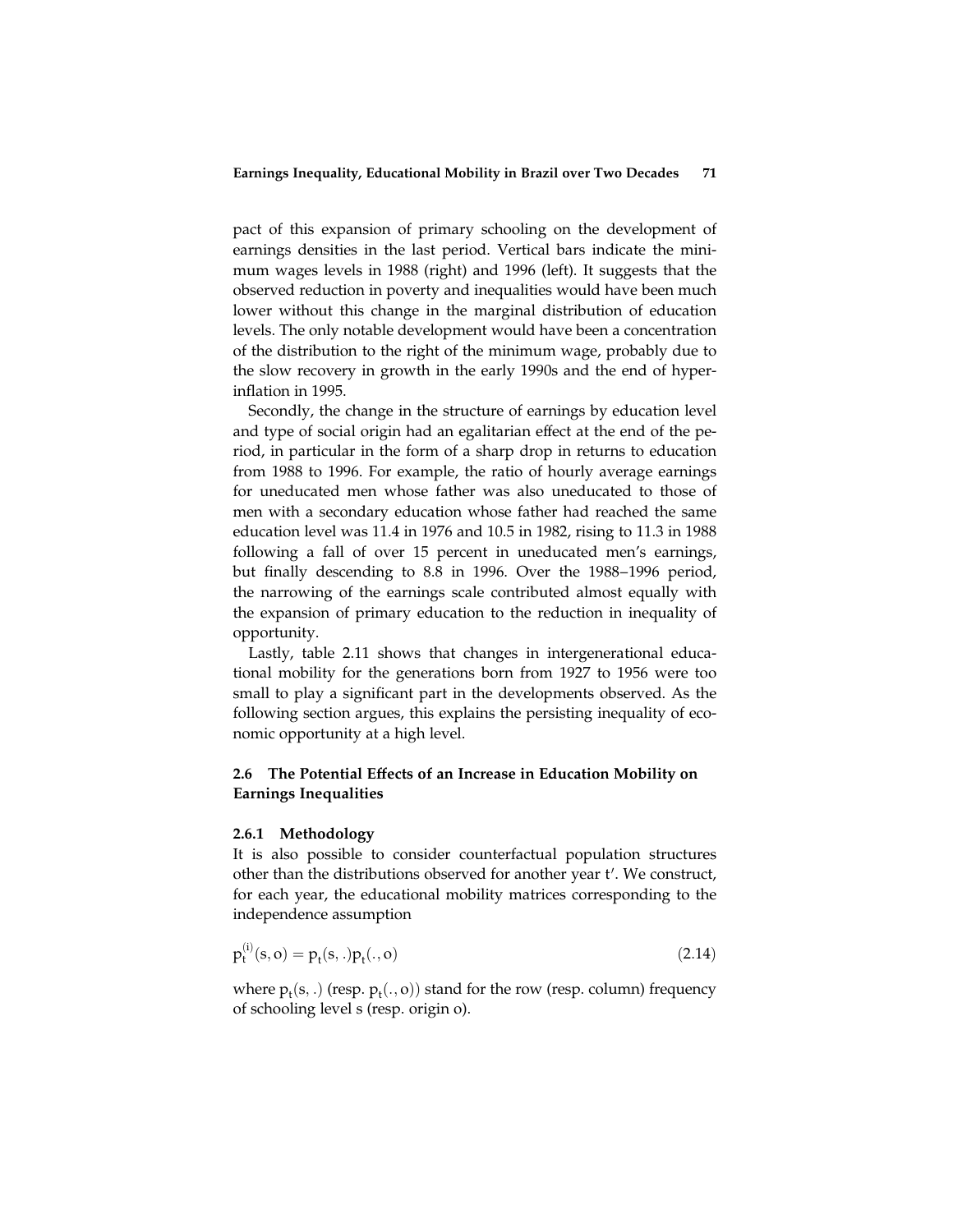Table 2.11 Historical decomposition 1976–1996

|                                   | 1976-1982          |         |                    |                |             |                | 1982-1988          |         |                 |         |             | 1988-1996      |                    |         |                 |         |             |         |
|-----------------------------------|--------------------|---------|--------------------|----------------|-------------|----------------|--------------------|---------|-----------------|---------|-------------|----------------|--------------------|---------|-----------------|---------|-------------|---------|
| Inequality of<br>opportunity      | M: Ed.<br>mobility |         | D:<br>Distribution |                | S: Earnings |                | M: Ed.<br>mobility |         | D: Distribution |         | S: Earnings |                | M: Ed.<br>mobility |         | D: Distribution |         | S: Earnings |         |
|                                   | effect             | s.error | effect             | s.error effect |             | s.error effect |                    | s.error | effect          | s.error | effect      | s.error effect |                    | s.error | effect          | s.error | effect      | s.error |
| <b>MDS</b>                        | $-0.005$           | 0.029   | 0.016              | 0.012          | $-0.003$    | 0.020          | $-0.002$           | 0.004   | 0.011           | 0.006   | 0.011       | 0.011          | $-0.003$           | 0.006   | $-0.041$        | 0.005   | $-0.023$    | 0.012   |
| <b>DMS</b>                        | $-0.001$           | 0.011   | 0.013              | 0.019          | $-0.003$    | 0.020          | 0.000              | 0.005   | 0.008           | 0.006   | 0.011       | 0.011          | $-0.003$           | 0.006   | $-0.041$        | 0.005   | $-0.023$    | 0.012   |
| <b>SMD</b>                        | 0.011              | 0.014   | 0.024              | 0.013          | $-0.027$    | 0.047          | $-0.004$           | 0.005   | 0.012           | 0.007   | 0.012       | 0.010          | $-0.001$           | 0.006   | $-0.035$        | 0.005   | $-0.031$    | 0.013   |
| <b>SDM</b>                        | 0.011              | 0.012   | 0.024              | 0.015          | $-0.027$    | 0.047          | $-0.001$           | 0.005   | 0.009           | 0.007   | 0.012       | 0.010          | 0.000              | 0.006   | $-0.036$        | 0.005   | $-0.031$    | 0.013   |
|                                   |                    |         | Var.               | s.error        |             |                |                    |         | Var.            | s.error |             |                |                    |         | Var.            | s.error |             |         |
| Total<br>variation                |                    |         | 0.008              | 0.026          |             |                |                    |         | 0.020           | 0.016   |             |                |                    |         | $-0.067$        | 0.016   |             |         |
| percentages<br>over the<br>total: |                    |         |                    |                |             |                |                    |         |                 |         |             |                |                    |         |                 |         |             |         |
| <b>MDS</b>                        | $-60%$             |         | 201%               |                | $-41%$      |                | $-12%$             |         | 56%             |         | 57%         |                | 5%                 |         | 61%             |         | 34%         |         |
| <b>DMS</b>                        | $-17%$             |         | 158%               |                | $-41%$      |                | 2%                 |         | 41%             |         | 57%         |                | $4\%$              |         | 62%             |         | 34%         |         |
| <b>SMD</b>                        | 141%               |         | 301%               |                | $-341%$     |                | $-19%$             |         | 59%             |         | 60%         |                | 2%                 |         | 53%             |         | 46%         |         |
| <b>SDM</b>                        | 139%               |         | 302%               |                | $-341%$     |                | $-4%$              |         | 44%             |         | 60%         |                | $0\%$              |         | 54%             |         | 46%         |         |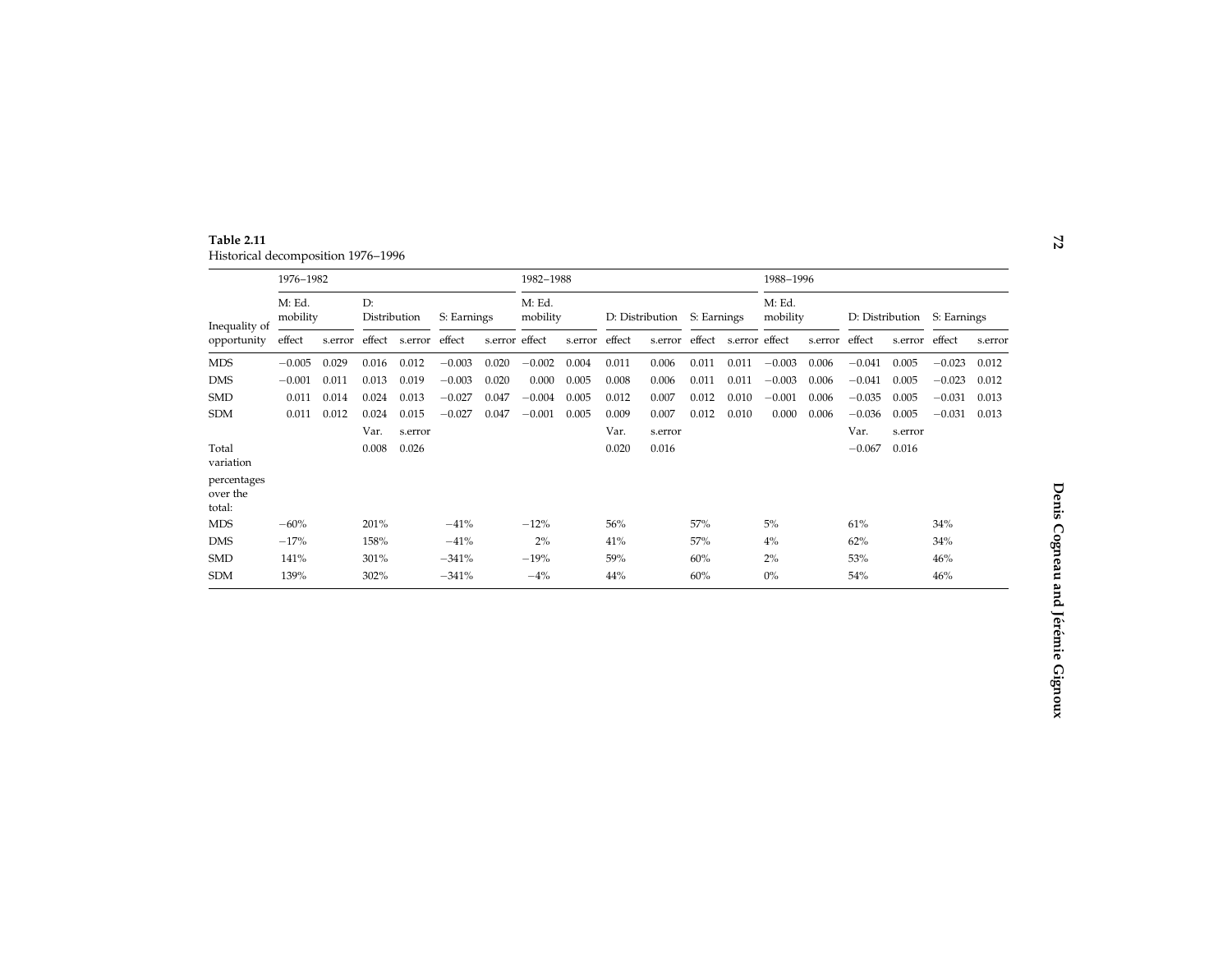| Overall                           | M: Ed.<br>mobility |         | D:<br>Distribution |         | R: Residual |                | M: Ed.<br>mobility |         | D: Distribution |         | R: Residual |                | M: Ed.<br>mobility |         | D: Distribution |         | R: Residual |         |
|-----------------------------------|--------------------|---------|--------------------|---------|-------------|----------------|--------------------|---------|-----------------|---------|-------------|----------------|--------------------|---------|-----------------|---------|-------------|---------|
| inequality                        | effect             | s.error | effect             | s.error | effect      | s.error effect |                    | s.error | effect          | s.error | effect      | s.error effect |                    | s.error | effect          | s.error | effect      | s.error |
| <b>MDR</b>                        | $-0.014$           | 0.016   | 0.019              | 0.016   | 0.058       | 0.031          | 0.001              | 0.003   | 0.000           | 0.007   | 0.082       | 0.025          | 0.002              | 0.004   | $-0.052$        | 0.006   | 0.001       | 0.035   |
| <b>DMR</b>                        | $-0.019$           | 0.013   | 0.024              | 0.013   | 0.058       | 0.031          | 0.002              | 0.003   | 0.000           | 0.007   | 0.082       | 0.025          | 0.002              | 0.003   | $-0.052$        | 0.006   | 0.001       | 0.035   |
| <b>SMR</b>                        | $-0.006$           | 0.021   | 0.025              | 0.017   | 0.044       | 0.035          | 0.001              | 0.003   | $-0.001$        | 0.006   | 0.084       | 0.026          | $-0.001$           | 0.005   | $-0.039$        | 0.010   | $-0.010$    | 0.031   |
| <b>RDM</b>                        | $-0.004$           | 0.011   | 0.022              | 0.012   | 0.044       | 0.035          | 0.002              | 0.003   | $-0.002$        | 0.007   | 0.084       | 0.026          | $-0.001$           | 0.004   | $-0.038$        | 0.011   | $-0.010$    | 0.031   |
|                                   |                    |         | Var.               | s.error |             |                |                    |         | Var.            | s.error |             |                |                    |         | Var.            | s.error |             |         |
| Total<br>variation                |                    |         | 0.063              | 0.035   |             |                |                    |         | 0.084           | 0.025   |             |                |                    |         | $-0.049$        | 0.035   |             |         |
| percentages<br>over the<br>total: |                    |         |                    |         |             |                |                    |         |                 |         |             |                |                    |         |                 |         |             |         |
| <b>MDR</b>                        | $-22%$             |         | 30%                |         | 93%         |                | 2%                 |         | $0\%$           |         | 98%         |                | $-4\%$             |         | 106%            |         | $-3%$       |         |
| <b>DMR</b>                        | $-30%$             |         | 38%                |         | 93%         |                | 2%                 |         | $0\%$           |         | 98%         |                | $-3%$              |         | 106%            |         | $-3%$       |         |
| <b>RMD</b>                        | $-10%$             |         | 40%                |         | 70%         |                | $1\%$              |         | $-1%$           |         | 100%        |                | 2%                 |         | 79%             |         | 20%         |         |
| <b>RDM</b>                        | $-6\%$             |         | 36%                |         | 70%         |                | 2%                 |         | $-2%$           |         | 100%        |                | 2%                 |         | 78%             |         | 20%         |         |

Reading: Semiparametric decomposition of variations in the Van de Gaer inequality of opportunity indices and overall inequality indices in terms of the respective effects of changes in educational mobility, marginal distributions of origins and education levels, and earnings from 1976 to 1996. The simulation paths are noted by the order of changes, with <sup>M</sup> denoting educational mobility, <sup>D</sup> the marginal distributions of social origins and education levels, and S the structures of earnings by education level and type of origin or R the residual (see text). Standard deviations (s.e.) obtained by bootstrapping with 50 replications.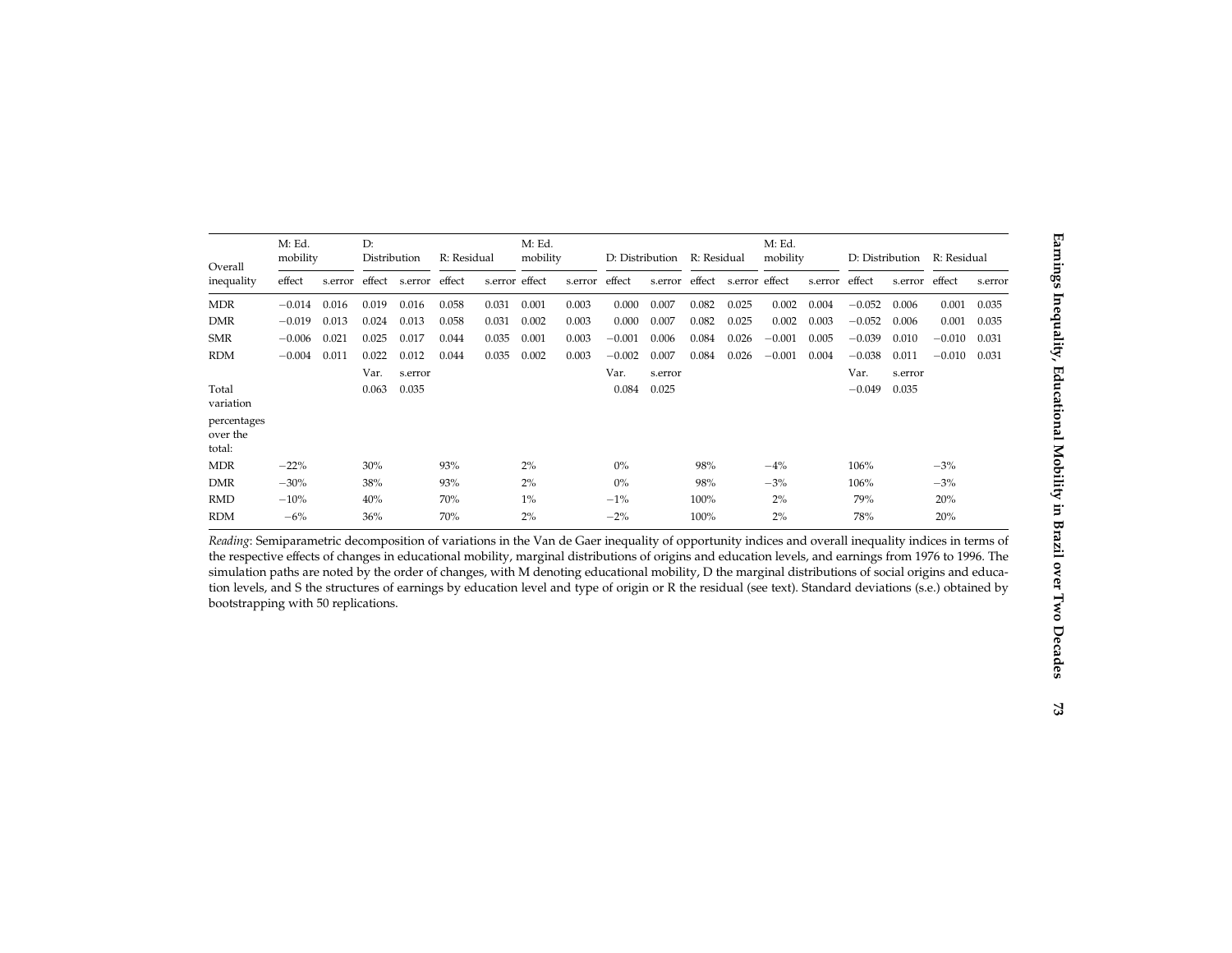| Frequencies of the assumed distribution observed in t and average earnings by level of |  |  |
|----------------------------------------------------------------------------------------|--|--|
| education and type of origin                                                           |  |  |
|                                                                                        |  |  |

|           | Education 1 | Education 2 |
|-----------|-------------|-------------|
| Origins 1 | 0.40<br>y11 | 0.10<br>v12 |
| Origins 2 | 0.10<br>v21 | 0.40<br>v22 |

Note: Marginal distributions (0.50; 0.50) and odds-ratio of 16.

We then apply these perfect mobility matrices to the earnings structures observed in the year t considered, and hence estimate the total contribution of educational mobility to the observed inequalities. This type of counterfactual simulation leaves the population distributions by type of origin and especially by education level invariant. It could therefore be thought that the general equilibrium effects count less, since the educational supply remains similar. However, there is an extensive redistribution of the population within the educational mobility matrix. So the assumption of the absence of selection effects and especially the exogeneity of social origin as regards the unobserved earning determinants has a large weight here. Our theoretical scenario consists of simulating a fictitious world far removed from reality in which the children of university-educated fathers stand as much chance of failing at primary school as the children of illiterate fathers.

To illustrate this simulation, we again assume that there are only two groups of social origins and two groups of education and that the distribution observed on date t is given by frequency table 2.12. Two individuals of different origin then are sixteen times more likely to reproduce their fathers' situations than to change them (reproduction coefficient of 16). Perfect educational mobility can be simulated by seeking the population structure that retains the marginal distributions (0.50; 0.50) of education levels and origins, but such that two individuals of different origins stand as much chance of changing their situations as of reproducing them (odds ratio of 1). Table 2.13 presents the frequencies for such a simulated distribution. The probabilities of reaching a given level of education conditional on origins are equal.

The counterfactual earnings densities are obtained by reweighting the observations by the ratios of values between tables 2.12 and 2.13, based on the formula given by equation (2.6). The counterfactual in-

Table 2.12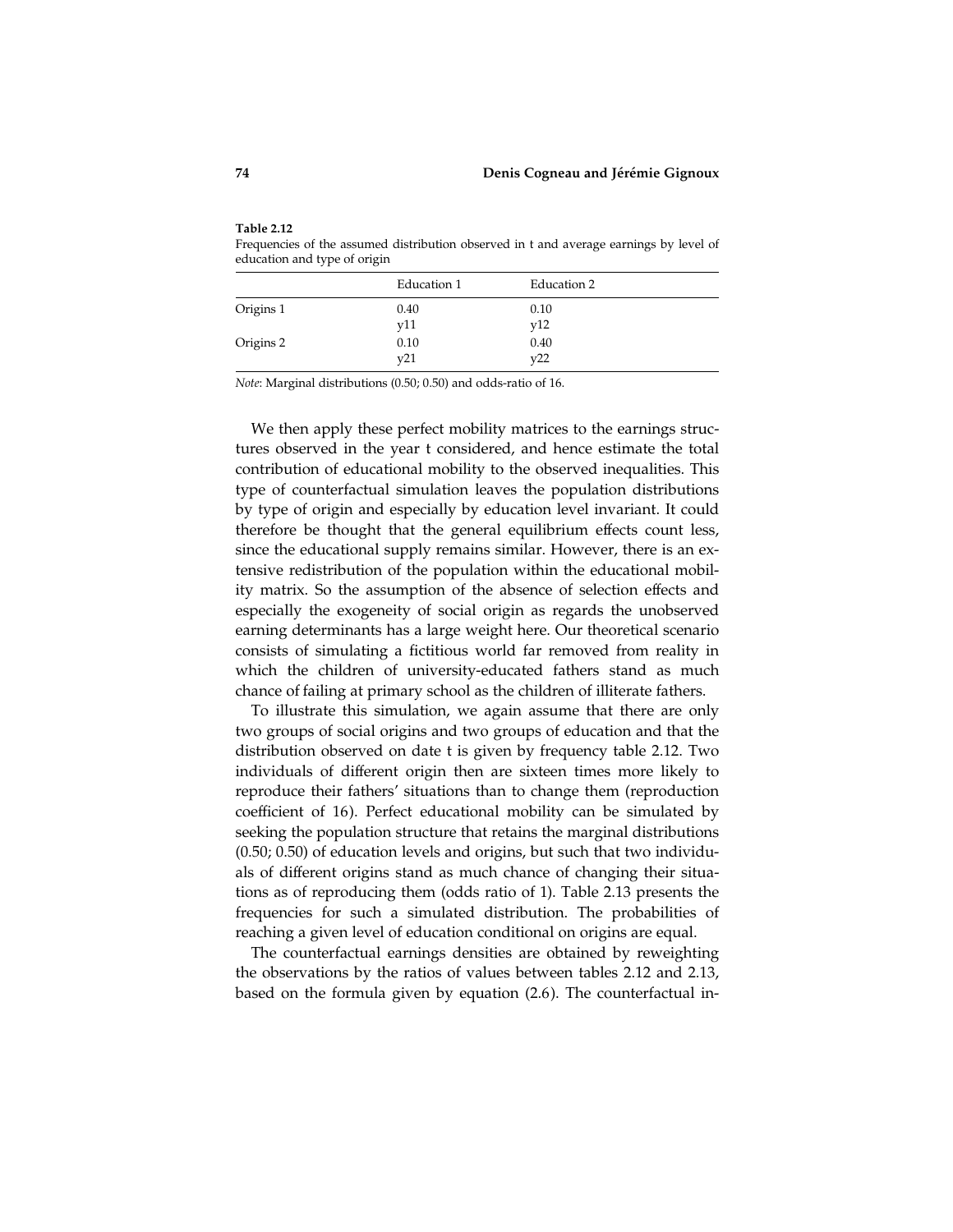Table 2.13 Frequencies of the distribution simulating perfect educational mobility

|           | Education 1 | Education 2 |
|-----------|-------------|-------------|
| Origins 1 | 0.25        | 0.25        |
| Origins 2 | 0.25        | 0.25        |

Note: Marginal distributions (0.50; 0.50) and odds-ratio of 1.

dices of overall inequality are then calculated on the basis of these reweighted data.

The Van de Gaer equality of opportunity index is obtained from the conditional earnings expectations by type of social origin  $E(y \mid o, t_v = t)$ , estimated on the basis of the averages observed for the sample.

For the observed distribution:

$$
E(y\,|\,o=1,t_y=t)=(0.40/0.50)y11+(0.10/0.50)y12
$$

$$
E(y | o = 2, t_y = t) = (0.10/0.50)y21 + (0.40/0.50)y22
$$

For the simulated distribution:

 $E(y | o = 1, t_y = t) = (0.25/0.50)y11 + (0.25/0.50)y12$ 

$$
E(y \,|\, o=2, t_y=t) = (0.25/0.50)y21 + (0.25/0.50)y22
$$

The only source of inequality of economic opportunity remaining in the simulated distribution of earnings comes from the direct effect of social origin on earnings, which is not associated with the individual's education (y21  $\neq$  y11 et y22  $\neq$  y12).

# 2.6.2 Results: Impact of Perfect Educational Mobility on Earnings Inequalities

Table 2.14 presents the results of these perfect educational mobility simulations for 1976, 1982, 1988, and 1996.

The simulations reduce the Gini inequality of opportunity index by at least 54 percent and the Theil index by at least 78 percent.<sup>18</sup> Intergenerational educational mobility plays a predominant role in the inequality of opportunity on the labor market. The residual inequality is due to the earnings gaps directly associated with social origin. Given that these gaps are fairly small at the bottom of the education level distribution, the Theil index decreases considerably more than the Gini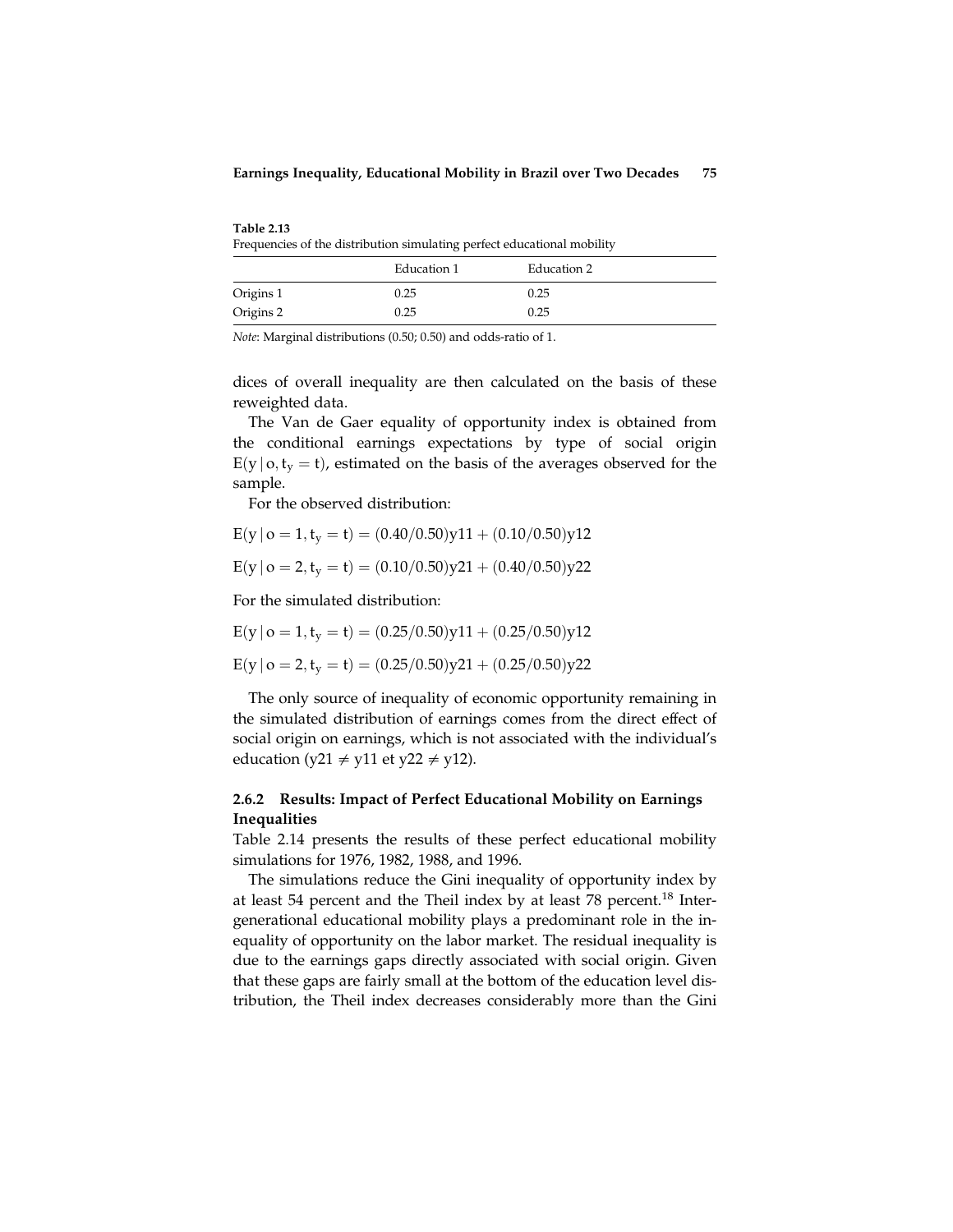Table 2.14 Simulations of perfect educational mobility

|                                                   | 1976           | 1982           | 1988           | 1996           |
|---------------------------------------------------|----------------|----------------|----------------|----------------|
| Inequality of<br>opportunity                      |                |                |                |                |
| Gini index                                        |                |                |                |                |
| Simulated variation $-0.184$ 0.015 $-0.260$ 0.009 |                |                | $-0.266$ 0.017 | $-0.186$ 0.008 |
| Observed                                          | 0.341 0.026    | 0.351 0.008    | 0.366 0.007    | 0.315 0.008    |
|                                                   | $-54\%$        | $-74%$         | $-73%$         | $-59%$         |
| Theil index                                       |                |                |                |                |
| Simulated variation                               | $-0.163$ 0.016 | $-0.207$ 0.009 | $-0.220$ 0.014 | $-0.142$ 0.008 |
| Observed                                          | 0.209 0.030    | 0.222 0.009    | 0.242 0.010    | 0.171 0.009    |
|                                                   | $-78%$         | $-93\%$        | $-91\%$        | $-83%$         |
| Overall inequality                                |                |                |                |                |
| Gini index                                        |                |                |                |                |
| Simulated variation                               | $-0.009$ 0.017 | $-0.028$ 0.006 | $-0.032$ 0.009 | $-0.026$ 0.010 |
| Observed                                          | 0.570 0.009    | 0.586 0.005    | $0.623$ 0.004  | 0.597 0.005    |
|                                                   | $-2\%$         | $-5\%$         | $-5\%$         | $-4\%$         |
| Theil index                                       |                |                |                |                |
| Simulated variation                               | $-0.028$ 0.055 | $-0.074$ 0.019 | $-0.100$ 0.030 | $-0.069$ 0.043 |
| Observed                                          | 0.626 0.030    | 0.687 0.021    | 0.771 0.017    | 0.712 0.024    |
|                                                   | $-4\%$         | $-11\%$        | $-13%$         | $-10%$         |

Reading: Comparison of Van de Gaer inequality of opportunity indices and overall inequality indices observed and obtained by simulating independence between education levels and social origins. Standard deviations obtained by bootstrapping with 50 replications.

index. Nevertheless, this difference in variation between the two indices depends to a large extent on the sound estimation of the social origin effects in cells with low or zero values in the educational mobility matrices.

As regards overall inequality, figure 2.3, estimated by double kernel smoothing, shows that perfect educational mobility not surprisingly concentrates the distribution of earnings around the average. However, under our assumptions, the equalization of educational opportunities only generates a reduction of one to three Gini index points depending on the year, or a relative reduction of two to five percent (table 2.14). Here again, the variation in the Theil index is greater, between 4 and 13 percent (10 percent in 1996) for the aforementioned reason. For 1996, this last finding is in line with the seven percent obtained by Bourguignon, Ferreira, and Menendez (2007 ) for the same age bracket as regards the indirect (education-related) effect of social origin on earnings inequality.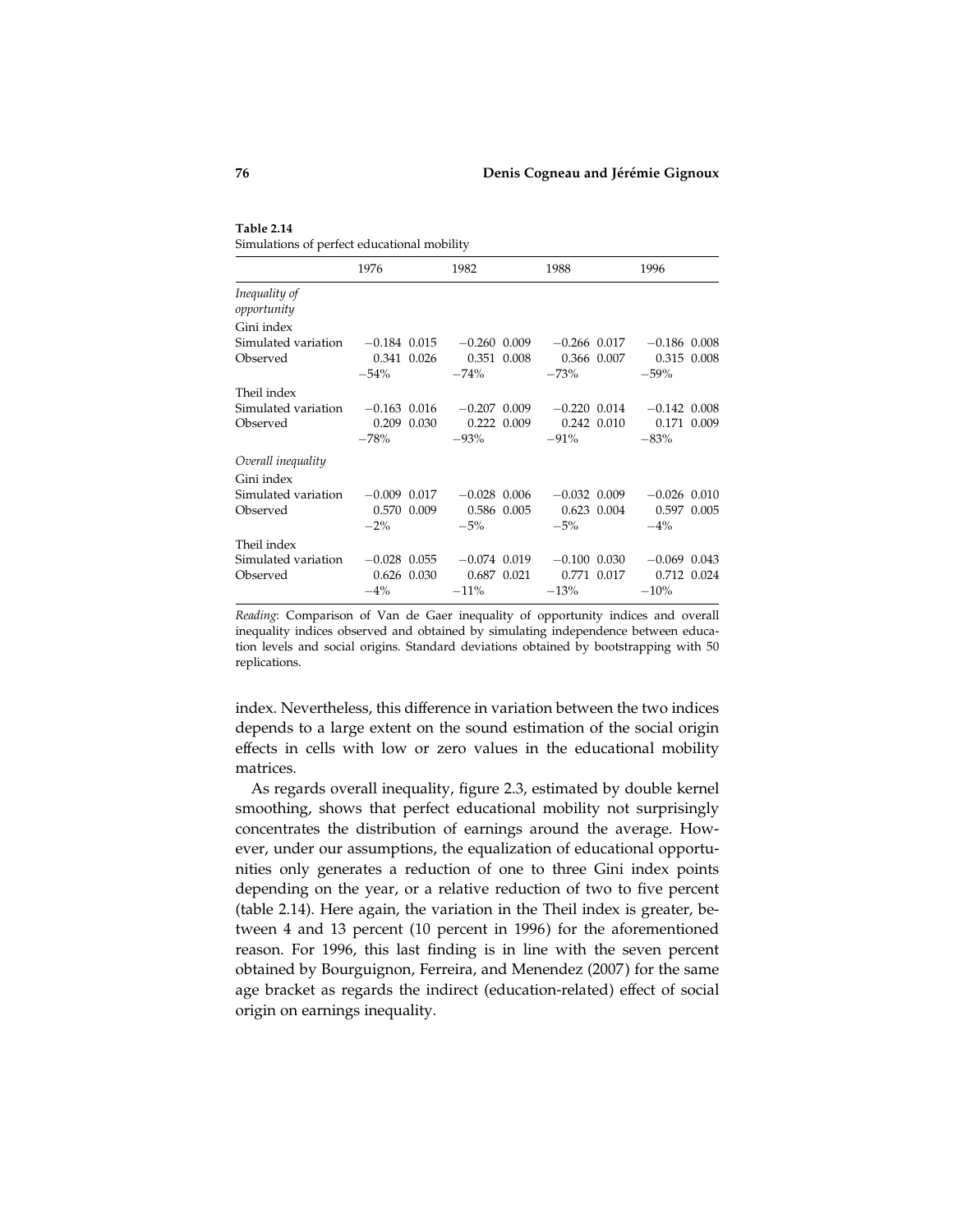

Figure 2.3 Differences between observed densities and simulated densities with perfect educational mobility.

Method: Densities simulated by reweighting using the formula given by equation (2.6) and based on educational mobility matrices, where origin and education level are independent, estimated using the formula given in equation (2.14).

However, both of our decompositions attribute a larger weight to the indirect channel going through educational mobility. When looking at the same cohorts (born between 1947 and 1956) in the same year (1996), and for overall inequality decomposition, we obtain a 42/58 indirect/direct sharing against 18/82 in Bourguignon, Ferreira, and Menendez (2007). Three main differences might explain this divergence between the two studies. A first one lies in the decomposition methology: nonparametric versus parametric. The second lies in the list of origin variables: rather restricted in our case (nine categories) due to the sample size constraints that bear on semiprametric estimations, but rather long in their case (with race, region of birth, and father's detailed occupation included, even if parental education ends up as the most important variable). A third and maybe more important difference lies in the sample selection, national versus urban, even though Bourguignon, Ferreira, and Menendez try to account for migration bias. Further research is warranted in order to understand the source of this divergence.

Coming back to the weight of educational mobility in overall inequality, we agree with Bourguignon, Ferreira, and Menendez in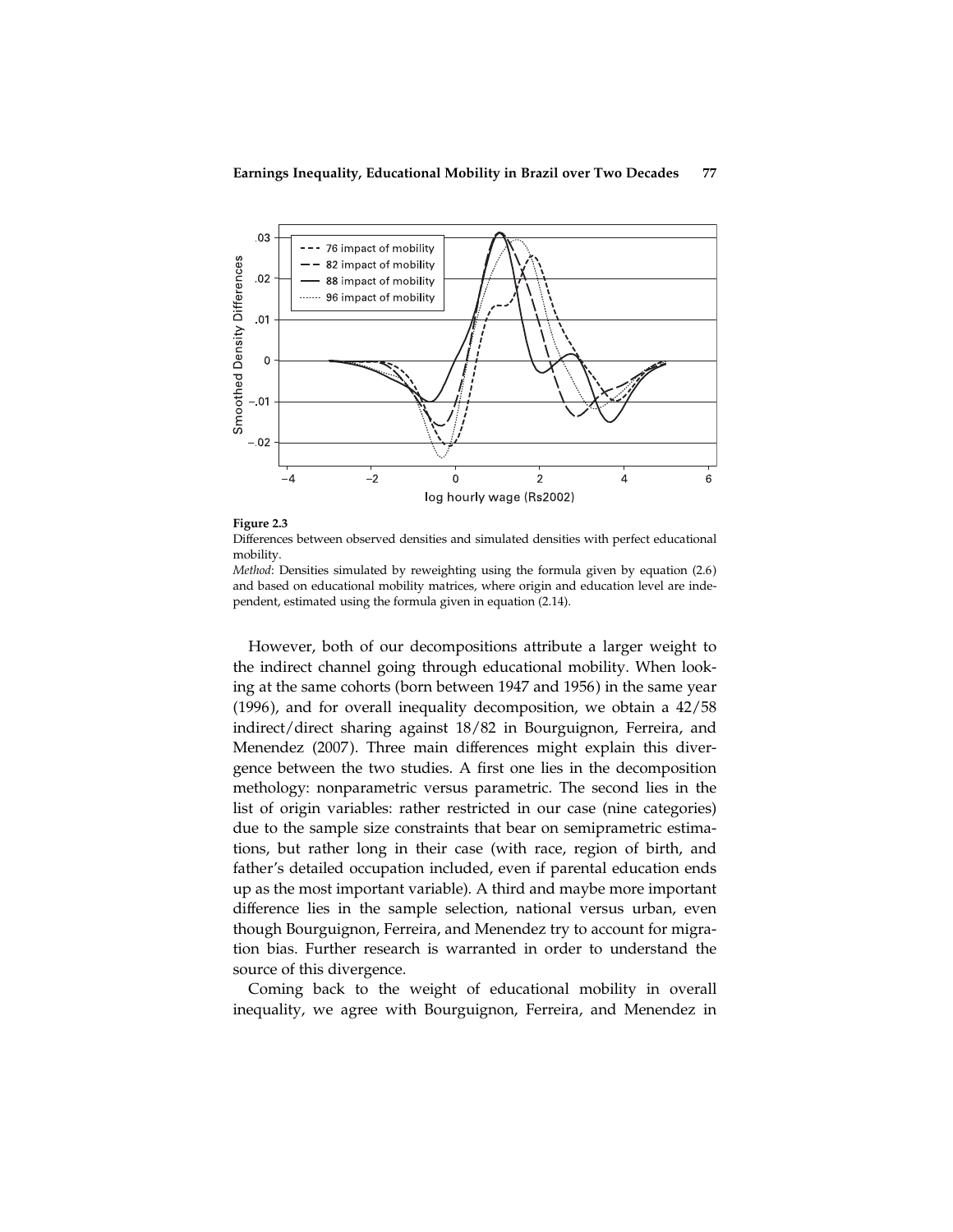saying that our estimates as well as theirs only represent a lower bound. Contrary to the simulations regarding the inequality of opportunity indices, but also contrary to the historical decompositions presented in section 2.5, this last decomposition is indeed highly sensitive to measurement errors and transient components in the analyzed variable—here, hourly earnings. This is intuitively understood since this static decomposition can only concern the proportion of inequality corresponding to actual and permanent earnings gaps. In the working paper version of this chapter (Cogneau and Gignoux 2005), we use a simple case (log-normality) to show the effect of measurement errors or irrelevant transitory components in terms of their share in the variance of the analyzed variable. The review of the literature by Bound, Brown, and Mathiowetz (2001) suggests that a proportion of 20 to 30 percent is not unreasonable in the case of the measurement of hourly earnings. Yet the simulations show that a proportion of 20 percent can reduce the true effect threefold, while a proportion of 30 percent reduces it four- or fivefold. These approximations obviously only serve as notional examples, since they are based on particularly simple assumptions: the log-normality of the variables and multiplicative white noise errors. Moreover, other contradictory arguments could attenuate this underestimation of the effect of social origins on earnings (endogeneity).

In the case of the inequality of opportunity indices, the practice of considering averages or quantiles by type of social origin at least partially offsets these measurement errors. However, such a discussion calls for caution with regard to this theoretical scenario of perfect educational mobility, which has no close or even remote basis in historical fact, since intergenerational educational mobility varies little over the twenty years analyzed.<sup>19</sup>

## 2.7 Conclusion

This paper studies the impact of changes in educational opportunity on overall inequality and the inequality of opportunity on the labor market in Brazil over two decades. We use four editions of the nationally representative PNAD survey to analyze growth in earnings inequalities among 40–49-year-old men. We design and implement semiparametric decompositions of the respective effects of schooling expansion, changes in the structure of earnings, and changes in intergenerational educational mobility.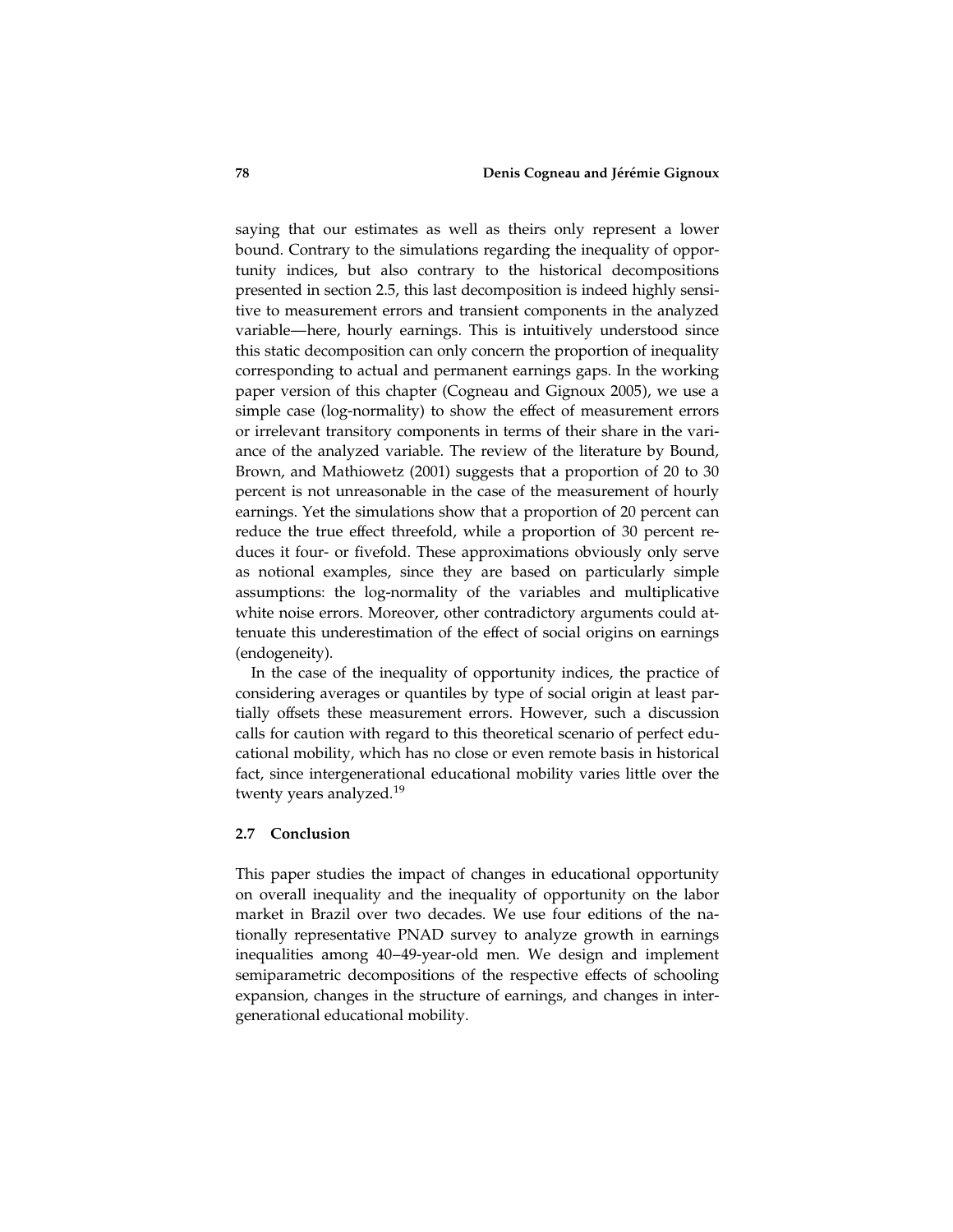Earnings inequalities varied little over the period, with a peak in the late 1980s probably largely due to hyperinflation, which raged through to 1994 (a four-figure rate). First of all, the decompositions show that changes in the distribution of education contributed to the increase in both types of inequality among the oldest generations before sharply reducing them among the post-WWII cohorts. Second, the decrease in returns to education also contributed to equalizing labor market opportunities in the 1988–1996 period. Lastly, the changes in educational mobility were not large enough to significantly affect earnings inequalities, whereas it is shown that they should play a prominent role in equalizing opportunities in the future.

Brazil's history, at least during the macroeconomic crisis and adjustment period analyzed here, is one of steadily high income inequality. This rigidity of inequality is observed despite the expansion of education and despite the drop in returns to education, as already observed by Lam in 1991 and by Ferreira and de Barros for household income (2000 and 2004). Among the generations born before World War II, growth in education mainly concerned the spread of access to secondary and higher education for the children of the upper classes, which increased the inequality, as already noticed by Fishlow (1972). It was only with the postwar generations that the expansion of primary education and the opening of the secondary system to children of farmers and of fathers with very little education started to play a major role in the reduction of earnings inequalities. The decrease in returns to education underpinned this reduction during the period of slow growth recovery from 1988 to 1996 (marked by the Cardoso presidency and the real plan).

This last period of education-related reduction in earnings inequality could give rise to optimism as to the long-run effects of programs to educate poor children, such as conditional cash-transfer programs. The period also saw a slight upturn in intergenerational educational mobility, but this increase was too small to play a significant role in reducing the inequality of opportunity and overall inequality. The expansion of education prompted a race for qualifications and a quality race, both of which probably contributed to the decrease in returns to years of education. It will probably not be possible to attain a greater reduction in inequality via education in the future without a marked increase in intergenerational educational mobility. Yet it is still too soon to know whether targeted educational programs will manage to significantly stimulate this mobility.<sup>20</sup>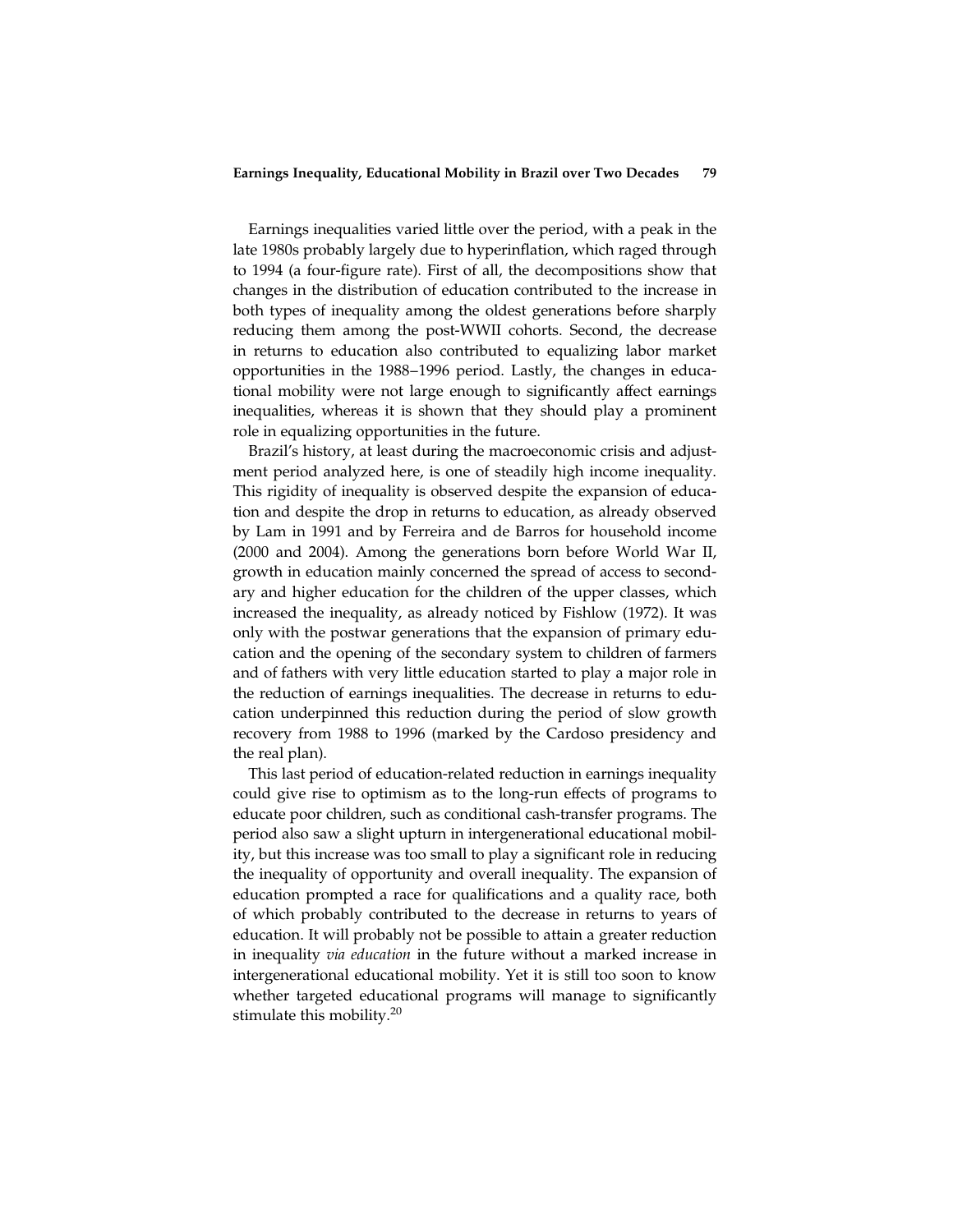# Acknowledgements

The authors would like to thank Francisco Ferreira, Michael Grimm, Marc Gurgand, Stephan Klasen, Sylvie Lambert, and Petra Todd, as well as two anonymous referees, and participants at an Education Day at INED in Paris, at the AFSE development economics meeting at CERDI in Clermont-Ferrand, at the Ibero-America Conference in Göttingen, and at the first ECINEQ conference in Palma de Mallorca. The views expressed in this paper are those of the authors alone.

### **Notes**

1. Only the rural areas of Tocantins State were covered in this region.

2. For 1976, this information was collected solely for a subsample representing approximately 25 percent of the total sample.

3. In 1976, the question concerned the father's education when the individual was 15 years old.

4. This information was not collected by the 1982 PNAD.

5. The information on earned income is collected by a single question covering both wage and nonwage activities.

6. We thank Pierre-Emmanuel Couralet for his help in building the databases.

7. Since the 1990s, the first two levels of the Brazilian education system have been the elementary level (equivalent to primary education), lasting for eight years and normally covering children aged 7 to 14, and the intermediate level (equivalent to secondary education), lasting for three years and normally covering children aged 15 to 17. However, when the cohorts studied in this paper were educated, a basic level also existed covering the first four years of the elementary level.

8. We computed the hourly earnings means for 26 birth regions and grouped regions into four categories according to earnings differentials and geographical homogeneity. We also tried to preserve a balance in sample sizes. The highest levels of wages are observed in category 1 and the lowest in category 2.

9. A second stratification at the level of the municipalities of the metropolitan strata, the main municipalities, and grouping of municipalities of the other strata cannot be taken into account since the data do not enable these strata to be identified.

10. In the case when the number of types to be considered is too large, we implement this type of measurement by estimating decile regressions of earnings (Koenker and Bassett 1978), using dummy variables for the different types of social origin. This means we assume that the effects of the origin variables are additive. This assumption enables us to estimate a decile level for a large number of types (128) when considering the four social origin variables (see section 2.2). In this latter case, direct nonparametric estimates are in effect impossible due to sample size limitations.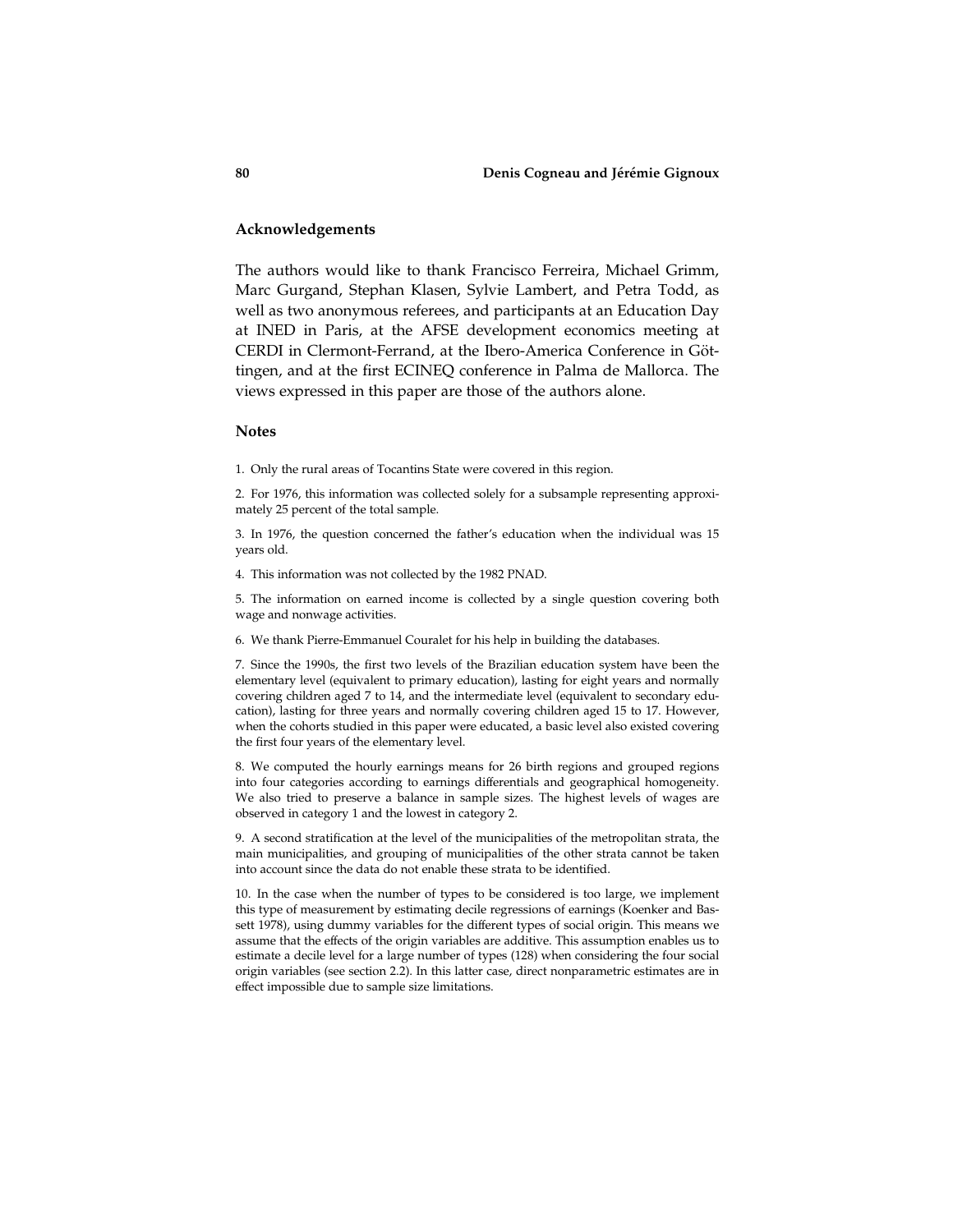11. Here again we use an intermediate regression step when considering 128 types of origin. We estimate an OLS earnings regression with the dummy variables for social origins as explanatory variables. The predictions resulting from this regression are the average earnings conditional on the different categories of origin. When the nine-category origin variable is used so that sample sizes are large enough, we estimate the means directly in a nonparametric way.

12. These minimum earnings are not normed by the average. The growth presented therefore includes an absolute component (growth in welfare) and a relative component (Rawlsian inequality index). The growth in average earnings is nevertheless virtually zero throughout the entire period.

13. Earnings inequality is slightly underestimated by the exclusion of unemployed and inactive men from the sample. This bias increases with unemployment and inactivity in 1996, but the decrease in inequality remains significant: the Theil index in 1988 reaches 0.83 when including null wages against 0.77 with strictly positive wages; in 1996 the Theil index is 0.80 against 0.70. Regarding inequality of opportunity, the sample selection seems completely innocuous. The Van de Gaer Theil index, with nine groups of social origins, is underestimated by 0.001—that is, by less than 1 percent. This very small reduction mainly comes from the higher employment rates of men whose fathers were working in agriculture.

14. For 2  $\times$  2 transition matrices, there is a strict equality between the unique  $\gamma$  coefficient and the unique odd-ratio. For transition matrices of a higher dimension (like  $9 \times 9$  here), equation (2.3) implies

Ln[Odd-Rt(s, o; s', o')] = [ $\gamma$ (s, o) +  $\gamma$ t(s, o) +  $\gamma$ (s, o) +  $\gamma$ t(s, o)]

 $-[ \gamma(s', o) + \gamma t(s', o) + \gamma(s, o') + \gamma t(s, o')].$ 

15. Bourguignon, Ferreira, and Menendez (2003) address the question of the endogeneity of education levels by making simulations under a number of assumptions of correlation between education level and wage unobservables. The origin variables are nevertheless assumed to be exogenous, an assumption that is also open to debate.

16. In contrast with section 2.4, we do not stack the contingency tables of different years; log-linear models are then written and estimated independently for each year.

17. The decomposition of the Gini indices can be found in the working paper version of this chapter (Cogneau and Gignoux 2005). They do not differ much from the decompositions based on the Theil index.

18. These reductions are found to be smaller in certain cases due to the existence of several empty cells, reducing the education level value taken into account in the construction of the notional matrices of perfect mobility, and hence the extent of the redistribution between education levels.

19. In the case of the historical decompositions of section 2.4, the main factor likely to confound the estimates is a variation in the variance proportion of these errors, due to a change in survey quality or methodology. Yet the effect of constant measurement errors is largely eradicated by the consideration of time differences. In addition, all of these decompositions remain influenced by the measurement errors associated with the analysis variables (level of education and social origin) and by the selection and endogeneity biases affecting the causal effect of these variables on earnings.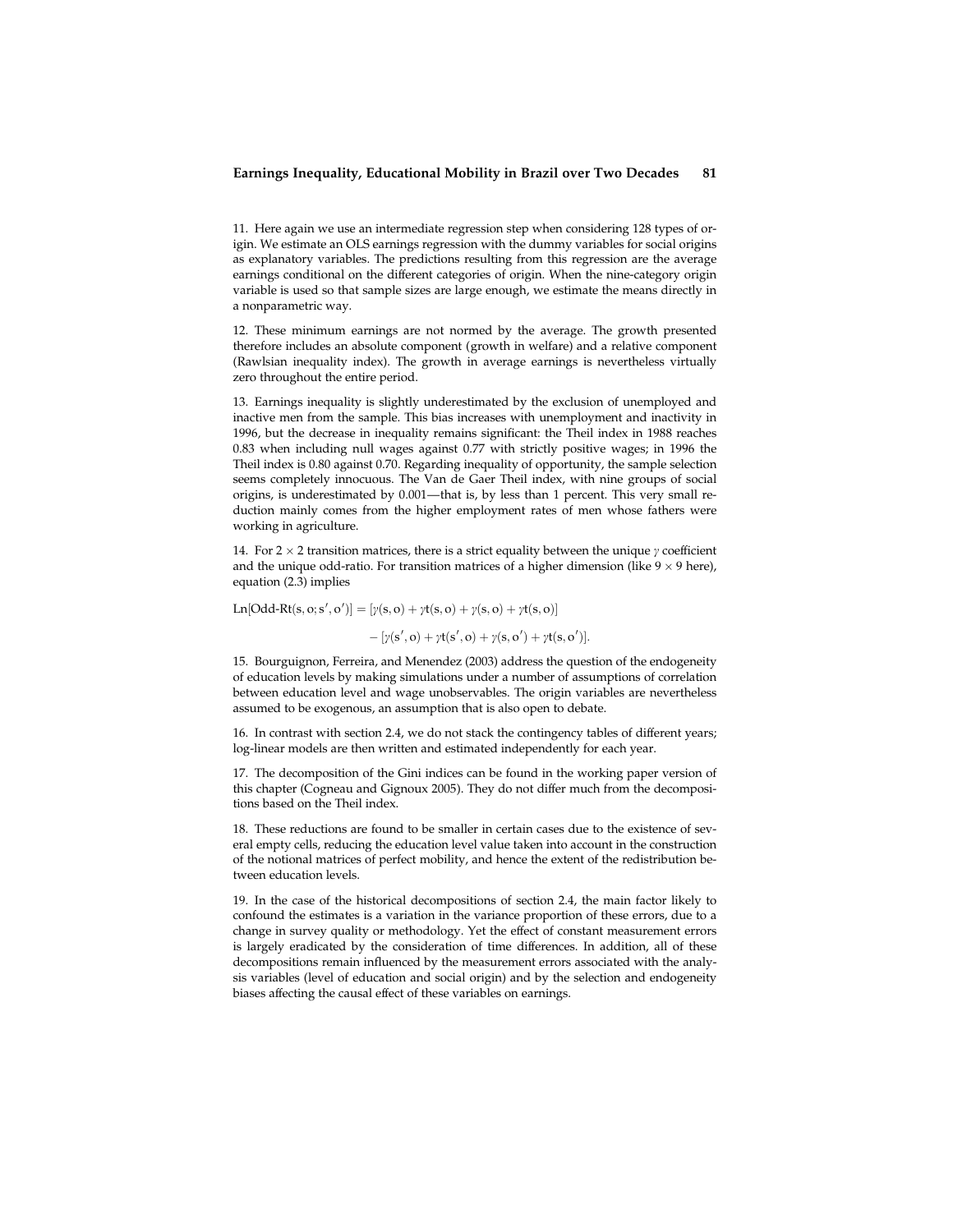# 82 Denis Cogneau and Jérémie Gignoux

20. A recent paper from Ferreira, Leite, and Litchfield (2006) reveals a significant fall in household income inequality between 1993 and 2004, which they associate with five factors: declining inflation, sharp declines in the returns to education, pronounced ruralurban convergence, increases in the social transfers targeted to the poor, and a possible decline in racial inequality.

## References

Andrade, E., S. Ferreira, R. Madalozzo, and F. Veloso. 2003. ''Do Borrowing Constraints Decrease Intergenerational Mobility in Brazil? A Test Using Quantile Regression.'' Working Paper, IBMEC.

Arias, O., G. Yamada, and L. Tejerina. 2002. ''Education, Family Background and Racial Earnings Inequality in Brazil.'' Working Paper, Inter-American Development Bank, Washington, D.C.

Bertail, P., and P. Combris. 1997. "Bootstrap Généralisé d'un Sondage." Annales d'Economie et de Statistiques 46: 49–83.

Bishop, Y., S. Fienberg, and P. Holland. 1975. Discrete Multivariate Analysis: Theory and Practice. Cambridge, MA: MIT Press.

Blinder, A. S. 1973. ''Wage Discrimination: Reduced Form and Structural Estimates.'' Journal of Human Resources 8, no. 4: 436–455.

Bound, J., C. Brown, and N. Mathiowetz. 2001. ''Chapter 59: Measurement Error in Survey Data.'' In Handbook of Econometrics, vol. 5, eds. J. J. Heckman and E. Leamer, 3705– 3843. Amsterdam: North-Holland.

Bourguignon, F., F. H. G. Ferreira, and P. G. Leite. 2003. ''Conditional Cash Transfers, Schooling, and Child Labor: Micro-Simulating Brazil's Bolsa Escola Program.'' World Bank Economic Review 17, no. 2: 229–254.

Bourguignon, F., F. H. G. Ferreira, and M. Menendez. 2007. ''Inequality of Opportunity in Brazil'', Review of Income and Wealth 53, no. 4: 585–618.

Cogneau, D., and J. Gignoux. 2005. ''Earnings Inequalities and Educational Mobility in Brazil over Two Decades.'' Working Paper 2005/03, DIAL, Paris, and Discussion Paper No. 121, Ibero-America Institute for Economic Research, University of Göttingen. Available at http://www.dial.prd.fr/dial\_publications/PDF/Doc\_travail/2005–03.pdf or http://wiwi.uni-goettingen.de/vwlseminar/working\_papers/ibero/DB121.pdf.

Di Nardo, J., N. Fortin, and T. Lemieux. 1996. ''Labor Market Institutions and the Distribution of Wages, 1973–1992: A Semiparametric Approach.'' Econometrica 64, no. 5: 1001– 1044.

Dunn, C. E. 2007. ''The Intergenerational Transmission of Lifetime Earnings: Evidence from Brazil'', The B.E. Journal of Economic Analysis & Policy 7, no. 2 (Contributions), Article 2.

Ferreira, F. H. G., P. Lanjouw, and M. Neri. 2003. ''A Robust Poverty Profile for Brazil Using Multiple Data Sources.'' Revista Brasileira de Economia 57, no. 1: 60–92.

Ferreira, F. H. G., and R. Paes de Barros. 2000. ''Education and Income Distribution in Urban Brazil, 1976–1996.'' CEPAL Review 71: 41–61.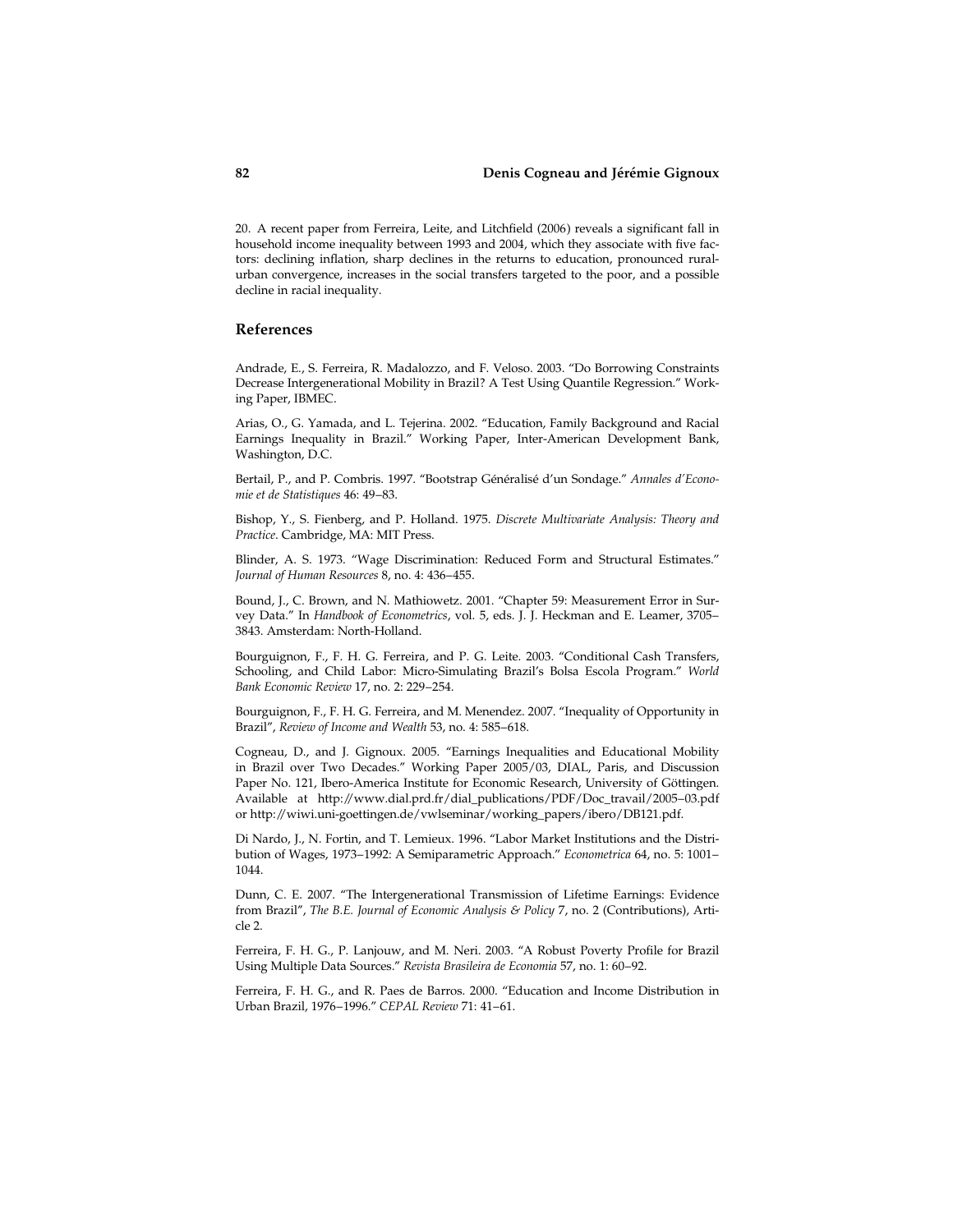Ferreira, F. H. G., and R. Paes de Barros. 2004. ''The Slippery Slope: Explaining the Increase in Extreme Poverty in Urban Brazil, 1976–96.'' In The Microeconomics of Income Distribution Dynamics in East Asia and Latin America, eds. F. Bourguignon, F. H. G. Ferreira, and N. Lustig, 83–124. Washington, D.C. and New York: World Bank and Oxford University Press.

Ferreira, F. H. G., P. G. Leite, and J. A. Litchfield. 2006. ''The Rise and Fall of Brazilian Inequality: 1981–2004.'' Policy Research Working Paper 3867, World Bank, Washington, D.C.

Ferreira, S., and F. Veloso. 2006. ''Intergenerational Mobility of Wages in Brazil.'' Brazilian Review of Econometrics 26, no. 2: 181–211.

Fishlow, A. 1972. ''Brazilian Size Distribution of Income.'' American Economic Review 62, no. 1–2: 391–402.

Juhn, C., K. M. Murphy, and B. Pierce. 1993. ''Wage Inequality and the Rise in Returns to Skill.'' Journal of Political Economy 101, no. 3: 410–442.

Koenker, R., and G. Bassett. 1978. ''Regression Quantiles.'' Econometrica 46, no. 1: 33–50.

Lam, D. 1999. ''Generating Extreme Inequality: Schooling, Earnings, and Intergenerational Transmission of Human Capital in South Africa and Brazil.'' Research Report, Population Studies Center, University of Michigan.

Lam, D., and D. Levison. 1991. ''Declining Inequality in Schooling in Brazil and its Effects on Inequality in Earnings.'' Journal of Development Economics 37, no. 1/2: 199–225.

Lam, D., and R. Schoeni. 1993. ''Effects of Family Background on Earnings and Returns to Schooling: Evidence from Brazil.'' Journal of Political Economy 101, no. 4: 710–740.

Leite, P. G. 2006. "L'efficacité de Bolsa Escola par la Méthode RDD." Mimeo, EHESS and DIAL.

Lemieux, T. 2002. ''Decomposing Changes in Wage Distributions: A Unified Approach.'' Canadian Journal of Economics 35, no. 4: 646–688.

Manski, C., and J. Pepper. 2000. ''Monotone Instrumental Variables: With an Application to the Returns to Schooling.'' Econometrica 68, no. 4: 997–1010.

Oaxaca, R. 1973. ''Male-Female Wage Differentials in Urban Labor Markets.'' International Economic Review 14, no. 3: 673–709.

Pastore, J. 1982. Inequality and Social Mobility in Brazil. Chicago: University of Wisconsin Press.

Pastore, J., and N. Valle Silva. 2000. ''Mobilidade Social no Brasil.'' Sao Paulo: Makron Books.

Pesquisa National por Amostra de Domicílios (PNAD) 1976–1996. "Notas methodologicas", Instituto Brasileiro de Geografia e Estatística, Rio de Janeiro. For more information: http://www.ibge.gov.br/home/estatistica/populacao/trabalhoerendimento/pnad2006/ default.shtm

Picanço, F. 2004. "Economic Modernization and Socio-Occupational Mobility in Brazil." Communication presented at the International Sociological Association, RC28.

Roemer, J. 1996. Theories of Distributive Justice. Cambridge, MA: Harvard University Press.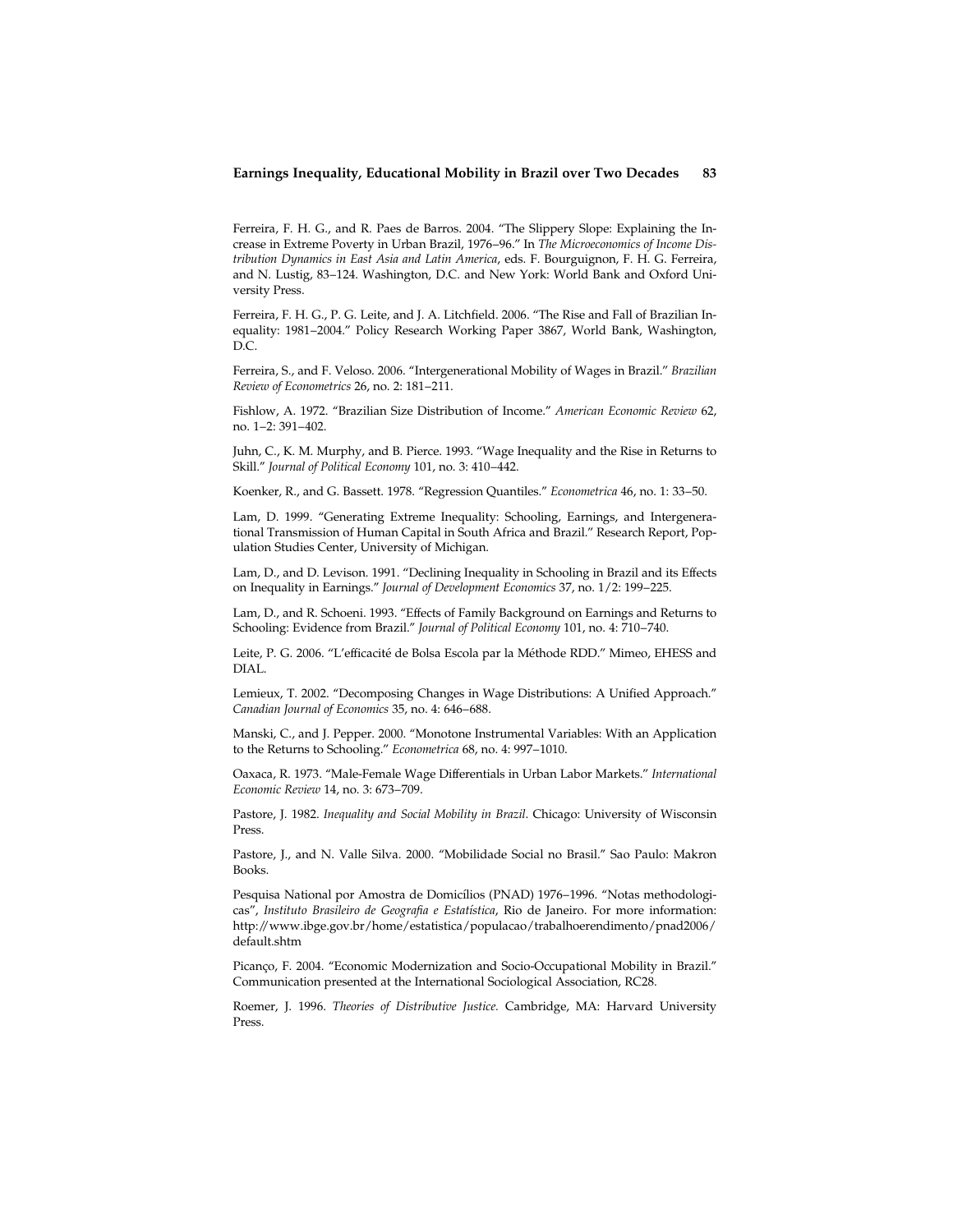# 84 Denis Cogneau and Jérémie Gignoux

Roemer, J. 1998. Equality of Opportunity. Cambridge, MA: Harvard University Press.

Shorrocks, A. 1978. ''The Measurement of Mobility.'' Econometrica 46, no. 5: 1013–1024.

Sokoloff, K., and S. Engerman. 2000. ''History Lessons: Institutions, Factor Endowments, and Paths of Development in the New World.'' Journal of Economic Perspectives 14, no. 3: 217–232.

Van de Gaer, D. 1993. ''Equality of opportunity and investment in human capital'', Catholic University of Leuven, Faculty of Economics, no. 92.

Van de Gaer, D., E. Schokkaert, and M. Martinez. 2001. ''Three Meanings of Intergenerational Mobility.'' Economica 68: 519–537.